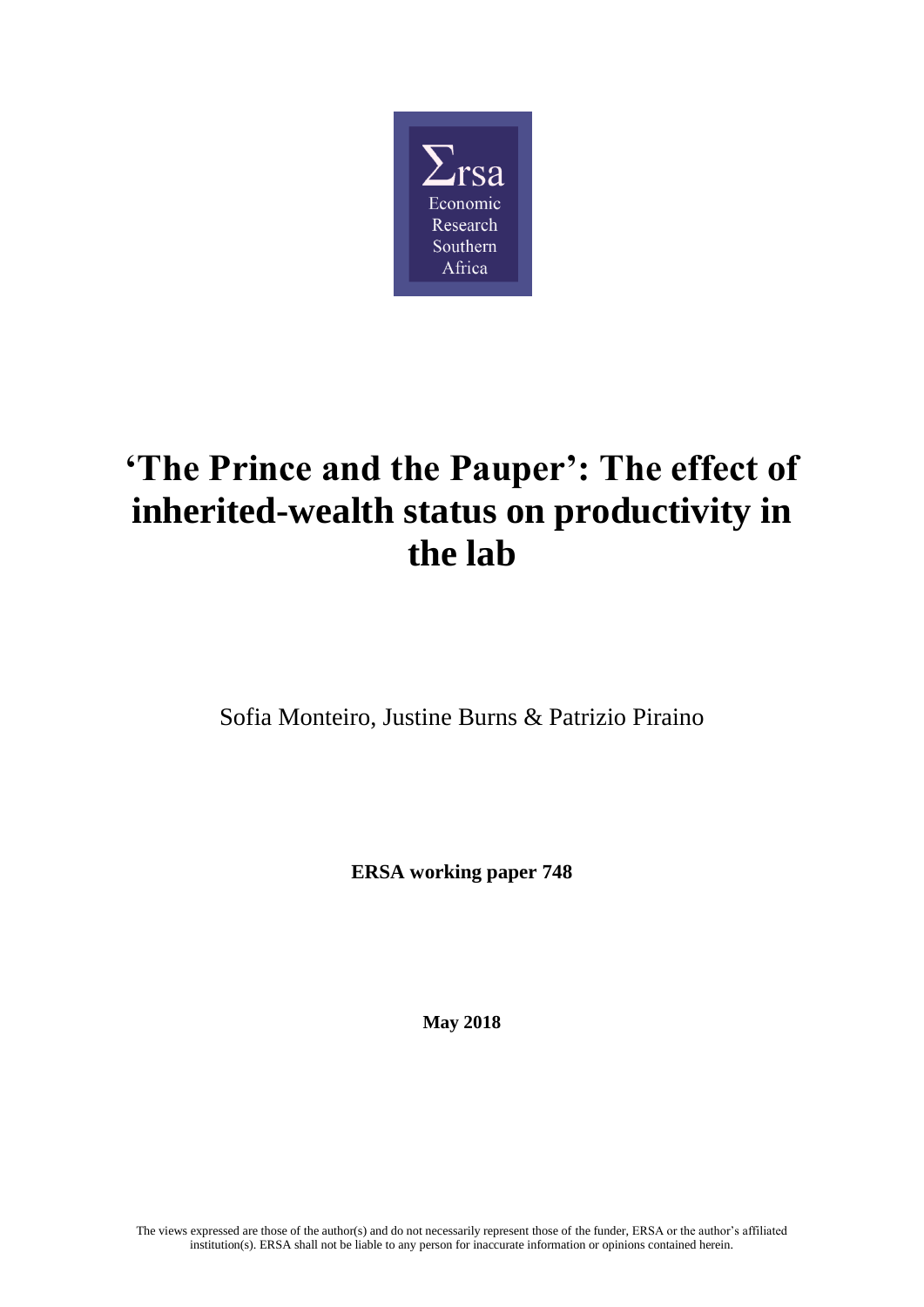## The Prince and the Pauper<sup>'</sup>: The effect of inherited-wealth status on productivity in the  $lab^*$

Sofia Monteiro! Justine Burns<sup>‡</sup>and Patrizio Piraino<sup>§</sup>

May 28, 2018

#### Abstract

There is limited theory and empirical evidence about the effects of inherited wealth and social comparison on individual labour-market behavior. Investigating the impact of inherited-wealth status  $-$  an accident of birth rather than an outcome of competition  $-$  contributes to the understanding of the mechanisms underlying intergenerational inequality. This lab experiment analyses whether framed inherited endowments influence real-effort task performance. In particular, the analysis concerns the interaction between a framed inherited status in the lab and participants' real intergenerational wealth status outside the lab. The results indicate that inheritance-framed endowments trigger a race gap (in favor of non-black participants) but identity-neutral lottery-framed endowments do not. Inheritance framing in the lab appears to trigger significant changes in behavior for Princes (participants that expect to inherit wealth from their parents) while opposite but non-significant effects are found for Paupers (who do not expect to inherit wealth from their parents).

Keywords: experiment; slider task; inheritance; status; framing

## 1 Introduction

Intergenerational wealth inherited from parents is randomly assigned by birth, not determined by competition. Individuals may then choose to accumulate earnings through effort exerted in the labour market. The motivating question then becomes how does this initial relative status impact behaviour in the labour market? This paper designs a real-effort task lab experiment in response to the gap in the literature addressing the behavioural effects of inherited-wealth

<sup>\*</sup>Financial support through EU Commission Program "nopoor" is gratefully acknowledged.  $^\dagger$ Corresponding Author. Email: sofia.g.monteiro@gmail.com

zEmail: justine.burns@uct.ac.za

xEmail: patrizio.piraino@uct.ac.za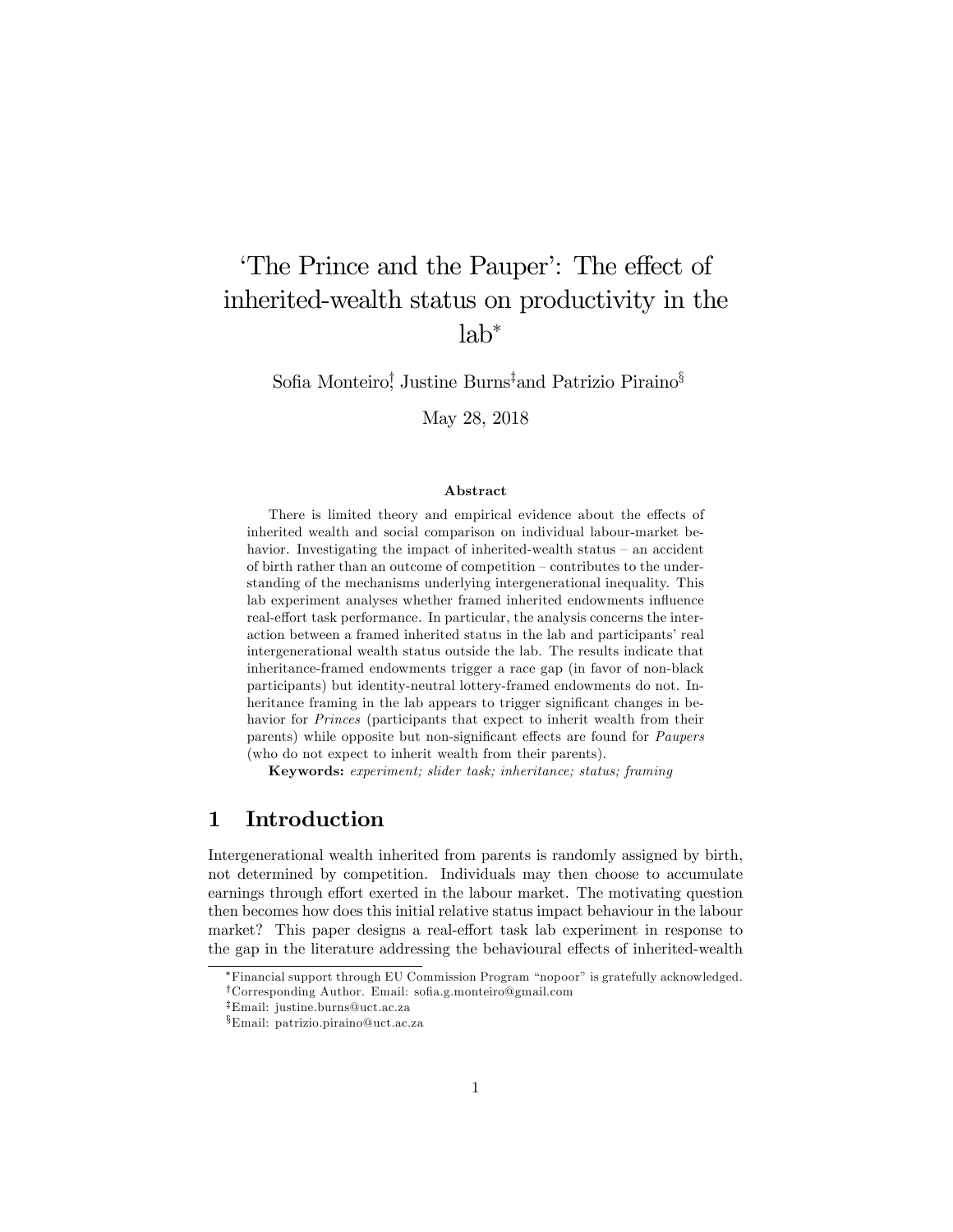status. In particular, it concerns the interaction between a framed inherited status in the lab and real intergenerational wealth status outside the lab.

South Africa is one of the most unequal countries in the world - a concern familiar to academics, the National Treasury and politicians, among other interest groups (Piketty, 2013; Clarke and Bassett, 2016; Donaldson, 2014). This precarious inequality has a material impact on stability in the economy, not to mention psychological and physical harm  $-$  as vividly illustrated by the Marikana massacre in 2012 (Piketty, 2013). The South African National Treasury has stated that inequality hinders growth, and in politics the Economic Freedom Fighters party established in 2013 calls for more radical redistribution of land and wealth (Clarke and Bassett, 2016; Donaldson, 2014). Since the Örst democratic election in 1994, poverty has decreased (due in large part to social grants) yet inequality has widened, implying incomes at the top of the distribution have increasingly grown faster (Wittenberg, 2014).<sup>1</sup>

There are many factors embodied in the advantage or disadvantage transmitted from parent to child. Numerous studies have sought to isolate specific attributes of intergenerational transmission and predict the extent of their impact on economic outcomes.<sup>2</sup> The difficulties of isolating and measuring these specific factors are fraught. Some of this research is captured in the so-called 'nature versus nurture' debate (e.g. Björklund, Lindahl and Plug, 2006). Innate or learned ability aside, it is arguably important to examine how these accidents of birth may induce individuals to exert high or low effort in the labour market. Since better-off individuals frequently have access to inherited wealth and status from the previous generation, examining how this affects behaviour in society over time contributes to the understanding of social mobility.

Section 2 reviews the literature from behavioural and experimental economics and psychology as a foundation for the experiment design. The experiment draws on the ëframe dependent selfí model of social identity. This approach takes into account how the mind is thought to process information using "mental models" (Tversky and Kahneman, 1983). The important difference from 'the fixed self' model is that people are assumed to have many mental models, which may not be consistent and are evoked by different situations. Experimental evidence shows that social comparison, outside-options, reference points and framing significantly affect behaviour. However, there is very limited evidence on the behavioural effects of inheriting wealth on labour-market outcomes and very few economics experiments have been run in South Africa.

<sup>&</sup>lt;sup>1</sup>The number of people receiving social grants increased substantially from 2.5 million in 1999 (National Treasury, 2003: 104) to about 9.5 million in 2005 (National Treasury, 2005: 57).

<sup>&</sup>lt;sup>2</sup> See Bingley, Corak and Westergärd-Nielsen (2011), Corak and Piraino (2011), Corak (2013) on intergenerational transmission of employers; Björklund, Lindahl and Plug (2006), Björklund and Jäntti (2009), Brunori, Ferreira and Peragine (2013) on intergenerational income mobility and family background; Nattrass and Seekings, 2005), Magruder (2010) on intergenerational networks; Borgerhoff Mulder *et al.* (2009) on types of intergenerational wealth transmission in small scale societies; de Graaf and Kalmijn (2001) on cultural and economic relative status; Chauduri et al (2006) on intergenerational transmission of advice and social norms; Hoff and Pandey (2009, 2014) on identity effects of inherited caste in India.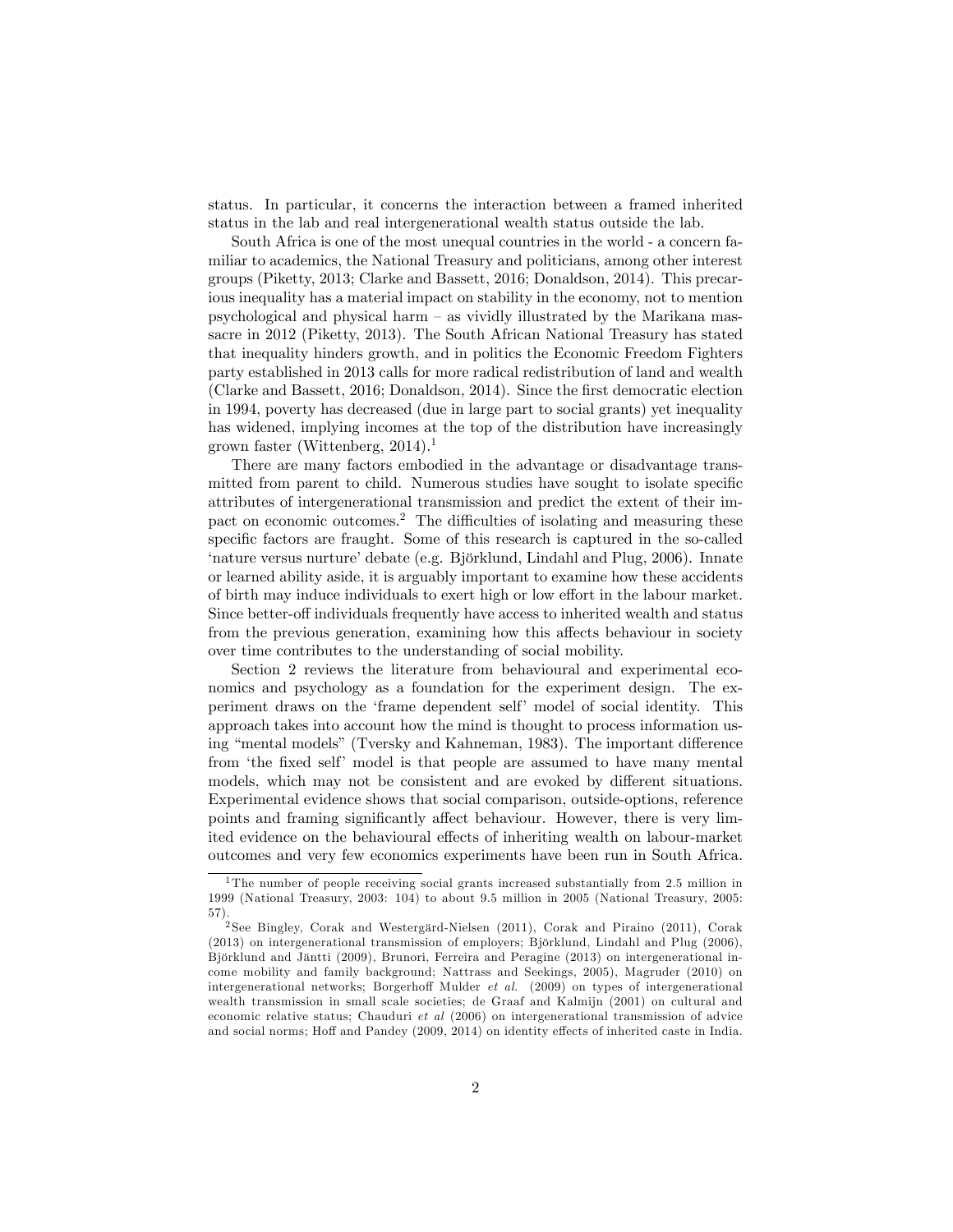The focus of the present experiment is on framing, and how it interacts with differences in background to elicit identities that affect behaviour. This topic has implications for how workplace hierarchies and educational institutions are constructed. It is argued that an initial priming of participants in an experiment that cues them to think about inherited status has a behavioural impact on task performance. Based on the theoretical and empirical literature, two main research questions are posed: (i) Does a high/low framed inherited-wealth status in the lab affect task performance (measured by the number of sliders solved in a real-effort slider task on a computer?)<sup>3</sup> and (ii) Does an inheritance-framed endowment of wealth trigger identity effects (as opposed to a lottery-framed endowment)?

Section 3 presents a novel lab experiment that tests the effect of a framed inherited-wealth status in a real-effort task. The piece-rate incentive structure is the same for treatment and control groups: one South African Rand (ZAR) for each slider solved in a computerized slider task (Gill and Prowse, 2009). Students were recruited at the University of Cape Town and 320 participated. The inheritance TREATMENT condition (ITR) is a low, medium or high endowment framed as an inheritance from a parent-player. The inheritance frame attributes their relative status to the slider-task performance of the parent they are matched with. Quite a light relative status treatment is motivated for with reference to the literature on priming and identity effects in experimental economics.<sup>4</sup> In the CONTROL condition ( $\text{CTR}$ ), participants are randomly assigned a low, medium or high lottery-framed endowment.

Section 4 presents the results and relates them to the existing literature. Section 5 contains the general discussion and limitations of the experiment, and makes recommendations for research going forward. Section 6 concludes with a summary of significant findings and considers the relevance of the experiment.

## 2 The impact of inherited-wealth status on individual behaviour

The literature on the intergenerational transmission of inherited-wealth status is diverse and draws on economics, sociology, and psychology. It can be organized into two broad themes. The first theme draws on the more traditional econo-

<sup>&</sup>lt;sup>3</sup> A slider is initially positioned at zero. The peg of the slider can be moved to any integer value between 0 and 100 using the mouse by clicking on it, dragging and dropping it. The aim is to position the peg of the slider exactly on the midpoint of the slider at 50. In the real-effort slider task, participants are presented with 48 sliders (all initially positioned at 0) on their computer screen, which they attempt to position correctly within 2 minutes. It is an individual level task with a piece-rate compensation: 1 ZAR for each slider positioned correctly.

 $4H$ off and Pandey (2006, 2014) on effects of revealed social identity (caste) and cognitive task performance; Benjamin, Choi and Strickland (2007) on social identity and preferences; Ellingsen, Johannesson, Mollerstrom and Munkhammar (2012) on how social framing affects beliefs; and Hauser *et al.* (forthcoming) on behavioral effects towards the rich and the poor when selectively revealing inequality in the lab.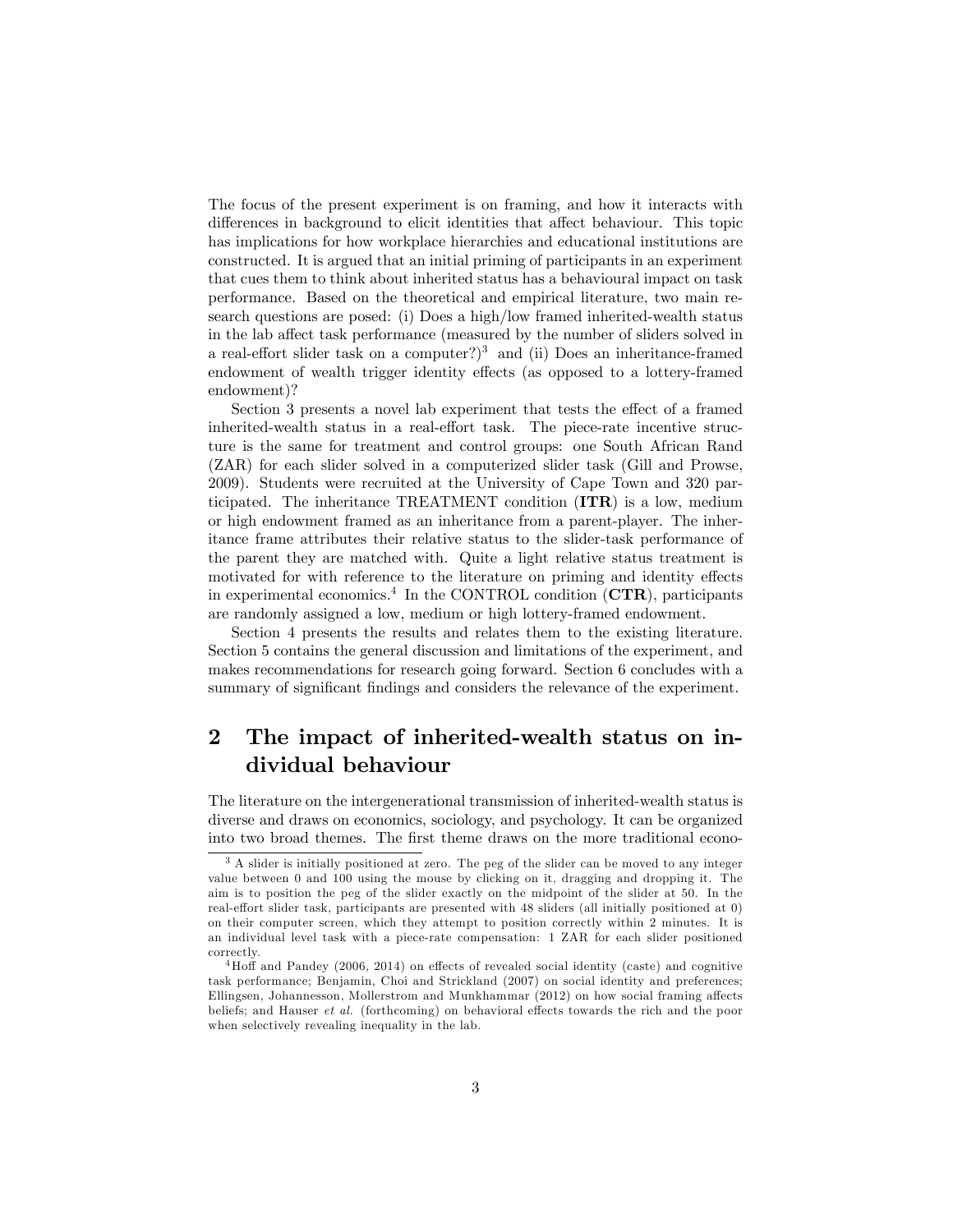metric literature of intergenerational mobility and inequality. This research typically offers strong evidence of intergenerational transmission of income and occupation across countries (Corak, 2013; Piketty, 2013; Corak and Piraino, 2011; Magruder, 2010).<sup>5</sup> The second theme, on which this review focuses, investigates social reproduction (Bourdieu, 1973), the psychology of identity (e.g. Hoff and Pandey, 2014), the psychological impact of poverty (Mullainathan and Shafir,  $2013$ ), the effect of power and powerlessness on executive functioning in the brain (Guinote, 2007), and social comparison (Cohn, Fehr, Herrmann and Schneider, 2014) in terms of effort provision, cognitive performance and motivation. There is a sizeable psychology literature that shows that simply making an identity salient to experimental participants induces behavioural change (Hoff and Pandey, 2014; Benjamin, Choi and Strickland, 2010).

While there is an abundance of discussion in the theoretical and empirical literature on the motivation behind leaving bequests and the impact on inequality, there is little research about the impact of receiving an inheritance on individual behaviour and motivation in the labour market.<sup>6</sup> The difficulties of isolating

 $5$ Borgerhoff Mulder *et al.* (2009) examines how easy it is to transmit success from one generation to the next, or what characteristics of a society promote greater heritability. The paper shows that parents choose to transmit the type of wealth to their children that is most valued by that society (e.g. material wealth, or practical knowledge). Systems where one generation can bequeath material capital to their descendants such as property rights are associated with higher inequality (e.g. the average Gini coefficient is  $0.48$  in agricultural societies) compared to systems where that form of transmission is minimal (e.g. an average Gini coefficient of 0.25 in hunter-gatherer societies). For example, among the Hadza huntergatherers in Tanzania, the types of wealth transmitted are body weight ( $\beta$  = 0.305), grip strength  $(\beta$  = -0.044) and foraging returns  $(\beta$  = 0.047). In contrast, for the Yomut agricultural population in Turkmenistan/Iran the type of wealth transmitted was land  $(\beta$  =  $0.528$ ). The IGT coefficients for agricultural societies are noticeably stronger than those of hunter-gatherers. Averaged across all societies, the IGT of material wealth  $(\beta = 0.37)$  is stronger than embodied ( $\beta = 0.12$ ) or relational wealth ( $\beta = 0.19$ ), and the societies for which material transmission of wealth is the highest predictor of success show more inequality. The finding that heritability of material wealth drives inequality in small-scale societies is consistent with Pikettyís (2013) observations on inheritance and the persistence of inequality using cross-country data from the nineteenth and twentieth centuries.

 $6$ Lifecycle accumulation and inheritance are the two main explanations of wealth inequality (Davies and Shorrocks, 2000). Piketty (2013) argues that the inheritance channel is the greatest driver of intergenerational inequality (underlying this is the top few percent of the population becoming exponentially richer) because of the faster rate of capital growth versus the growth rate of the national economy. He captures the seemingly inevitable phenomenon of growing inequality in  $19^{th}$  and  $20^{th}$  century Western economies with the simple inequality r >g. In a survey of retirees enrolled in the US academic pension plan TIAA-CREF, Laitner and Juster (1996) found that a substantial amount of the sample with children (46 percent) report that leaving an inheritance is "very important" or "quite important". Even 23 percent of those with no children report that leaving an estate as important. In a baseline attitude survey of our own sample of participants at the University of Cape Town, 59 percent agreed with the statement "Every parent should strive to leave an inheritance for their child". Interestingly, only 30 percent agreed with the statement "You think an inheritance tax is fair". Interestingly, this does not differ between those that expect to inherit wealth from their parents and those that do not expect to inherit anything.

There is diversity in bequest behavior of families as well as attitudes toward intentional transfers of wealth to children (Laitner and Juster, 1996). The two main models of intentional transfer behavior are the altruistic and exchange-based models (Davies and Shorrocks, 2000). Laitner and Juster's (1996) findings on pensioners are consistent with the altruistic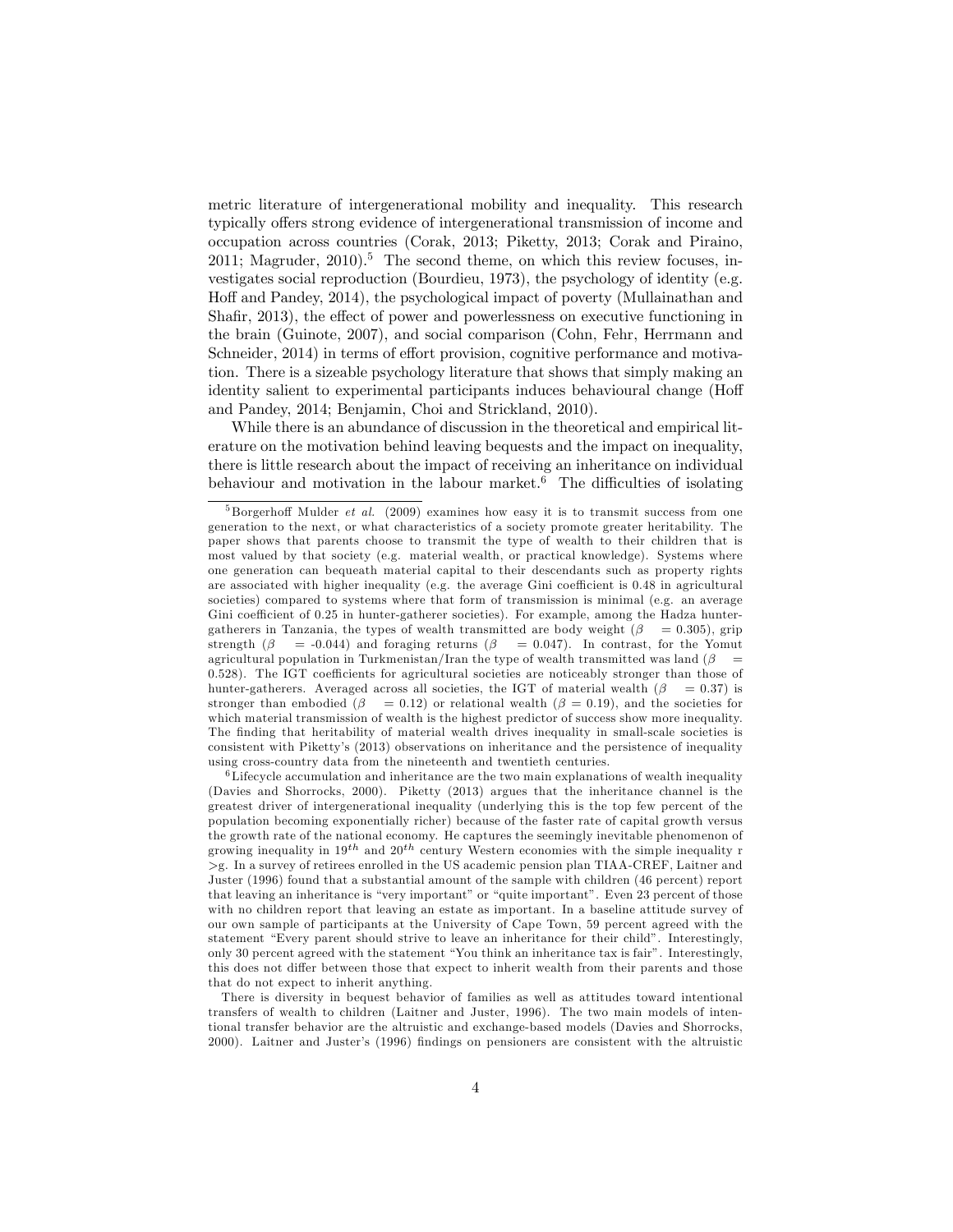the effects of nature versus nurture on labour market outcomes are extensive as the two are inevitably interrelated. Understanding the causal mechanisms underlying mobility and intergenerational status effects arguably requires creative measurement approaches. For example, Björklund, Lindahl, and Plug (2006) studied orphans to isolate nature and nurture effects in a natural experiment that addressed the endogeneity problem. An alternate approach that allows researchers to isolate causal mechanisms thought to influence labour-market behaviour is to run experiments (for a review see Charness and Kuhn, 2011). Below, several theoretical frameworks and experimental evidence is examined in order to begin to understand the individual behavioural effects of inheritedwealth status.

## 2.1 Bourdieu on social reproduction: How inheriting high status promotes higher performance

One perspective that speaks to the effects of inherited high status is that of French sociologist Pierre Bourdieu. Bourdieuís (1973) theory explains the reproduction of the structural power relations between classes, in particular through the distribution of cultural capital. He argues that the educational system contributes to the intergenerational transmission of power and privilege. The institutions of education (e.g. universities and museums) exist to conserve culture inherited from the past and transmit accumulated information to the next generation (Durkheim in Bourdieu, 1973). While in theory such institutions are owned by all classes of society, Bourdieu (1973) observes that museum and theatre visitors, for example, highlight the fact that inheritance of cultural wealth appears to only belong to the individuals with the tools to appropriate it for themselves (Bourdieu, 1973). He shows that attendance is strongly correlated with higher education and the privileged social classes. Thus, the transmission, usefulness and pleasure of cultural wealth generally remain the monopoly of certain classes in society despite the absence of explicit Önancial obstacles (at least in the case of museum entry) (Bourdieu, 1973). The system reproduces existing power relations since high status and early fluency in the "code" used to understand the dominant culture depends greatly on family background, and this advantage is then solidified in educational institutions when individuals from "cultured families" are better equipped to take advantage of the cultural capital on offer (Bourdieu in Brown (ed.), 1973: 70). Thus, Bourdieu's theory predicts that high-inherited status, and the privileges it embodies, is selfreinforcing across generations and greatly increases an individual's probability of success.

model. Exchange based models present a quid pro quo strategic motive to leave bequests in order to gain "attention" from potential beneficiaries (Davies and Shorrocks, 2000). A third sociobiological explanation sees bequests of wealth as human kin investment (Smith, Kish and Crawford, 1987). One study finds that in an analysis of 1000 bequests, beneficiaries are favored according to their degree of relatedness to the bestower of wealth and also to their reproductive value (Smith et al., 1987). The intergenerational transfer of wealth is explained by the provision of resources towards reproductive competitiveness (Smith et al., 1987).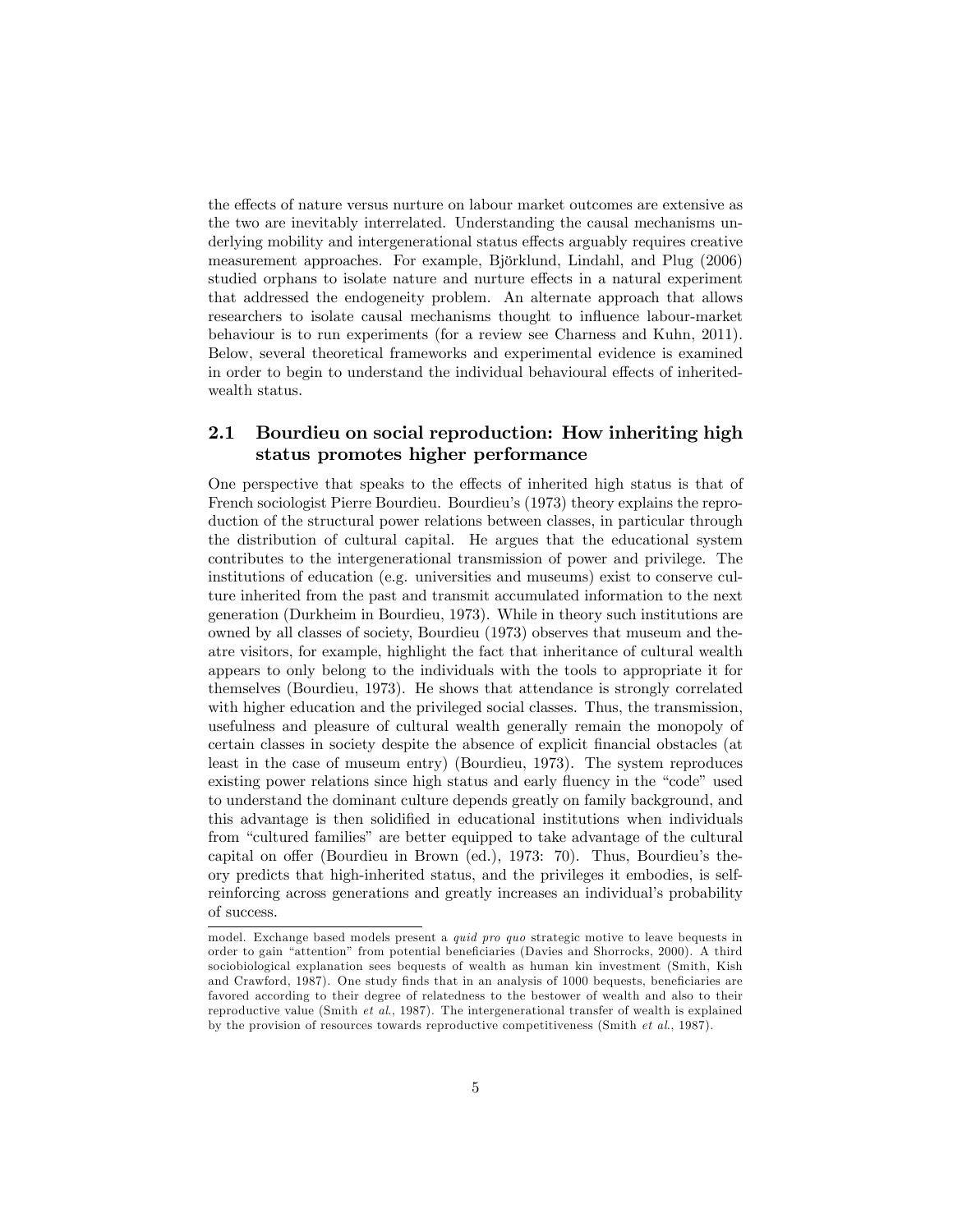There is an empirical foundation for the hypothesis that high status leads to better performance. Typically, cognitive neuroscience researchers have tended not to research low and high socioeconomic status (SES) participants to the same extent as middle SES individuals because they are relatively more difficult to access (Hackman and Farah, 2009). An alternative creative method has been used to examine the effects of social rank on cognitive performance. Namely, manipulating power relations in the lab to simulate relative status within a social hierarchy (Hackman and Farah, 2009). In an experiment that measured participants' ability to complete the framed-line test (which measures the degree of attention focused on an object and its context), Guinote (2007) showed that power affects basic cognition and executive functioning.<sup>7</sup> Compared to individuals randomly primed to powerlessness, powerful individuals were more able to inhibit peripheral information (i.e. tune out irrelevant distractions when required), and focus their attention on the task at hand (Guinote, 2007). The ability to selectively focus attention more effectively improves perception and judgment and has a significant effect on behaviour (Guinote, 2007). This means that situations that make one's power or high status salient have a positive effect on cognitive task performance. The evidence speaks to the process through which framing in the present lab experiment can affect task performance.

#### 2.2 An alternate theory: Inheriting high status leads to an entitlement effect

Many academics, from historians to psychologists to economists, are interested in how identity influences behaviour (Hoff and Pandey, 2014). Joseph Schumpeter's (1934) observations had a defining effect on economics in the first half of the  $20<sup>th</sup>$  century and illuminate the present investigation of intergenerational relative status.<sup>8</sup> Schumpeter (1934) imagined that capitalism would reproduce itself in a "circular flow" that saw no swelling in the creation of wealth except from spurts of innovation generated by entrepreneurs. The process of ëcreative destruction<sup>'</sup> would drive social mobility as newly successful entrepreneurs and their families drove out the old, particularly the subsequent generations that inherited the wealth but not entrepreneurial ability. He theorized that actions taken to earn wealth are driven by the desire for the status implicit in success. Schumpeter posed that wealth is a convincing signal of relative status because it is objectively measurable. He speculated that individuals are motivated by a wide array of reasons to succeed but that individual behaviour is shaped by the "acquisitionist society" of capitalism in which people live. This is echoed

<sup>7</sup>Participants were randomly assigned to a powerful or powerless treatment group and primed accordingly. In the powerful condition, participants were instructed to write a story about a particular event in which they had power over another person(s), and indicate on a scale of 1-9 how "in charge of the situation" they felt in that incident (Guinote,  $2007$ ). Power was explained to be a situation in which they had control of the capacity of someone else to get something that they desired or they were in a position to assess people (Guinote, 2007: 688). In the powerless condition, participants described a powerless incident that they had experienced and rated it on the same 1-9 scale.

 $8\,\mathrm{For}$  an insightful analysis see Heilbroner (1999).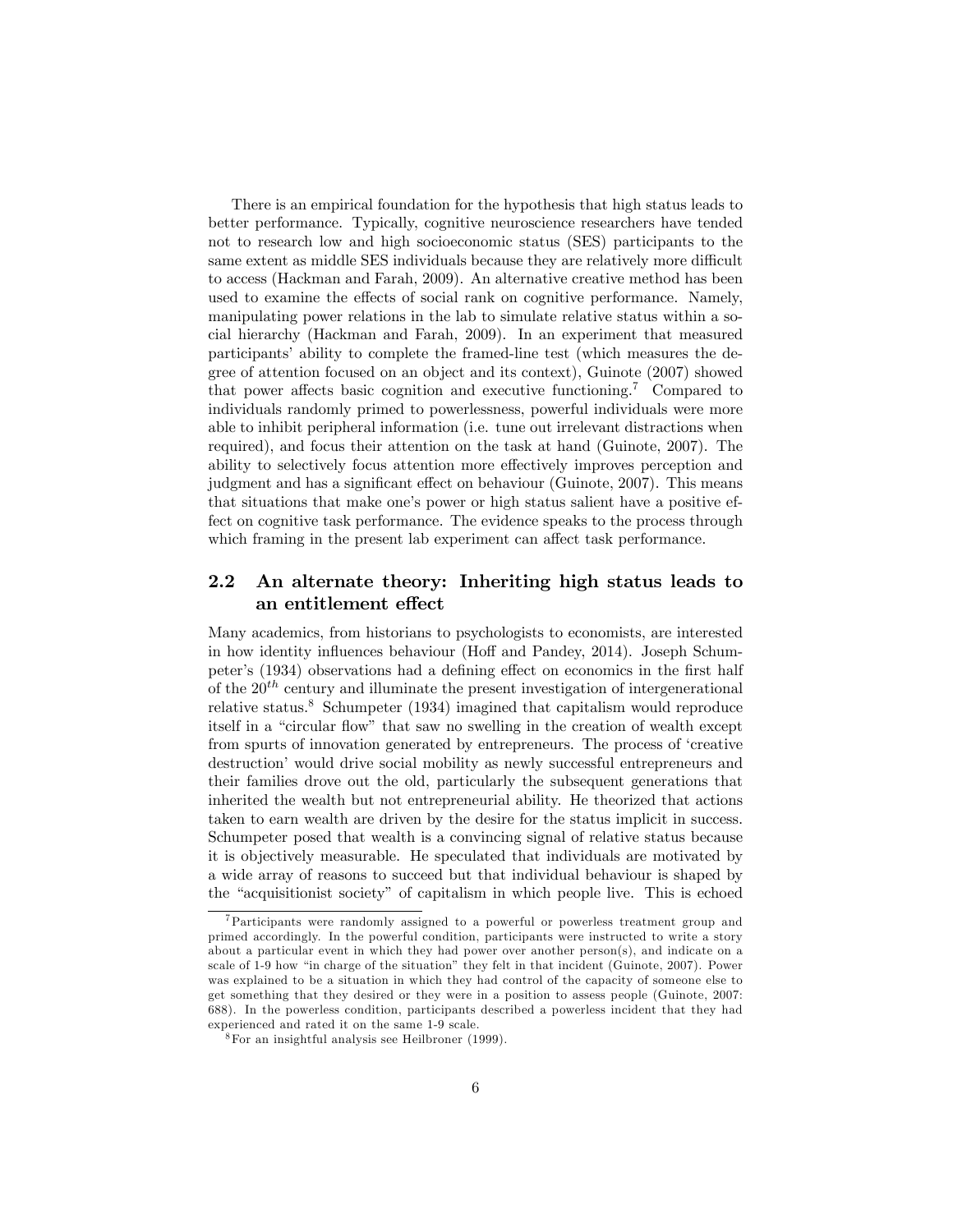by Bowlesí(1998) view that preferences are endogenous to the institutions and rules in which decision makers exist. Schumpeter posited that the generation of children born into high status, rather than having won it through entrepreneurial ability and competition like their parents, would not be motivated to the same extent to succeed. It is speculated that a factor behind the potential for the slacking behaviour of the second generation may be entitlement to engage in leisure  $-$  or simply lack of sufficient incentive to work hard (because they inherit wealth and high status).

There is also empirical evidence to support the notion of the demotivating effect of inherited high status. A behavioural economics experiment in India (where the measure of task performance was the number of mazes solved) showed that under piece-rate incentives, high-caste boys underperformed by about 20% when caste was made salient by publically revealing it in a classroom with only high caste boys (Hoff and Pandey, 2014). The authors argue that the most plausible explanation is that segregation is a signal of high-caste dominance and activates a sense of entitlement (Hoff and Pandey,  $2014$ ).<sup>9</sup> This prompts high-caste boys to feel less of a need to achieve a high score. In the caste system, social supremacy is "assigned by birth rather than by competition" (Béteille,  $2011$  in Hoff and Pandey,  $2014: 120$ . Hoff and Pandey  $(2014)$  discuss two sets of theories about how social identity affects performance, which can be usefully applied here to the study of inherited-wealth identity effects. The first model is the fixed self and the second is the frame dependent self.

The fixed self' model comprises a set of theories which hold that an individual has constant, well-deÖned preferences and capacities, at a particular moment in time. This view is the standard model in economics. It teaches that these fixed preferences and abilities contain all the information that is necessary for describing an individual's decision-making, if the individual is presented with a set of options. That is, various social identities, which they share with other people, have no influence on the individual's preferences; hence, the fixed self.<sup>10</sup>

The frame-dependent self theories are generally favoured by social science disciplines outside of economics (Hoff and Pandey, 2014). The approach is psychologically oriented and takes into account how the mind is thought to process information using "mental models" (Tversky and Kahneman, 1983). The important difference from 'the fixed self' model is that people are assumed to have many mental models, which may not be consistent and are evoked by different situations. This theory is supported by diverse experimental evidence. For example, Benjamin *et al.* (2010) showed that when people were randomly assigned to fill out background questionnaires that primed them to an aspect of their identity as Asian, they were more cooperative and patient than individuals who filled out a questionnaire that did not relate to their identity. In another

 $9$ Prior research showed that revealing caste did not lower the self-efficacy (or selfconfidence) of high-caste boys (Hoff and Pandey, 2005).

<sup>&</sup>lt;sup>10</sup> The broader theory (supported by empirical results) includes social identities into individual preferences and argues that a particularly social identity is ruled by norms of behavior (e.g. Akerlof and Kranton, 2000). Under this extended model, individuals prefer to conform to the norms of the social category they identify with.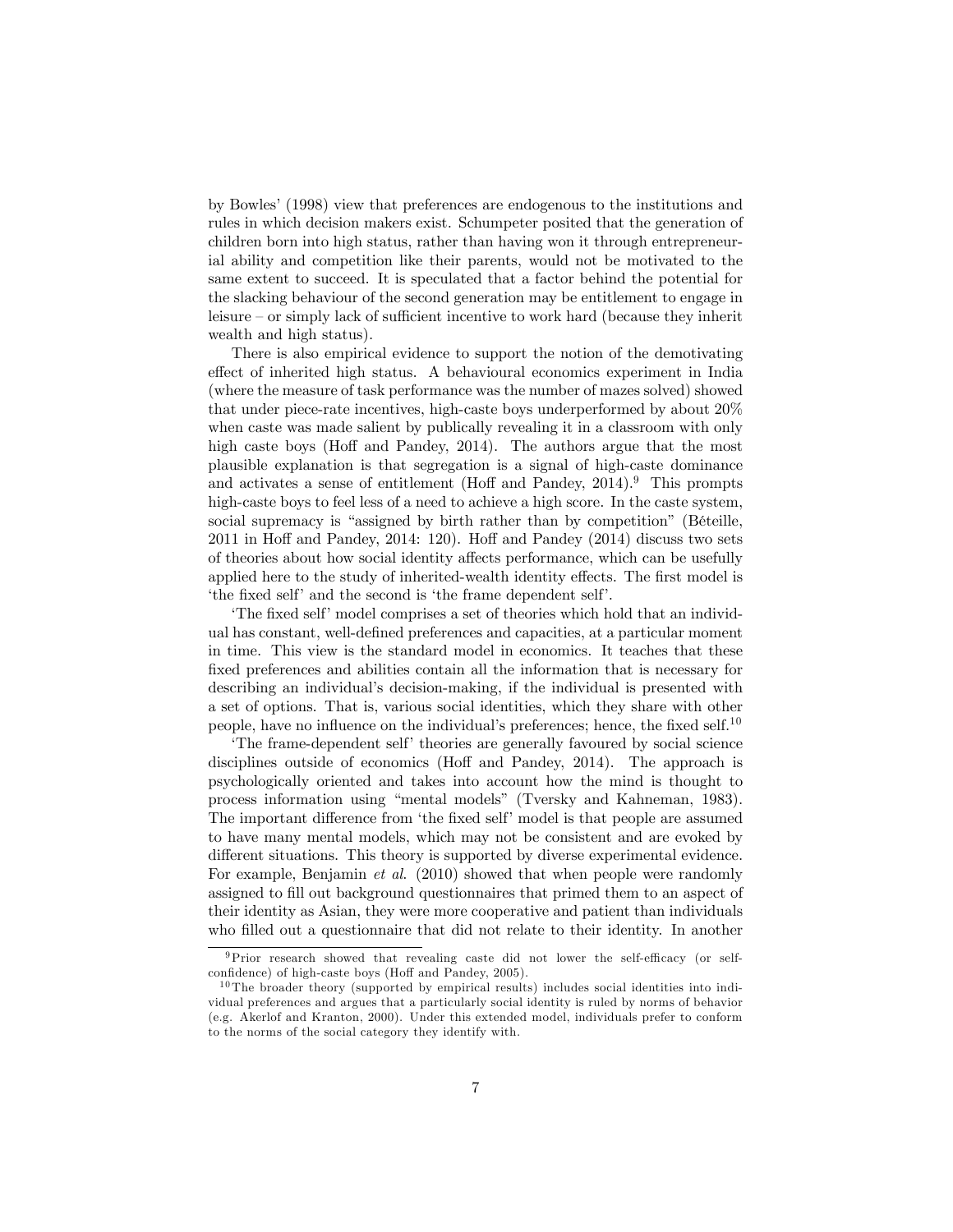experiment in which race identity was primed, African Americans also made more patient choices (Benjamin, et al., 2010).

The above theories and evidence suggest that making low relative status salient to an individual could be expected to negatively affect performance, while high relative status could be expected to either increase or decrease realeffort task performance.

## 2.3 Inheriting low status: Stereotype threat and underperformance

Hoff and Pandey  $(2014)$  found that in mixed caste groups, making caste salient by revealing it to participants, leads to a  $23\%$  caste gap in performance (Hoff and Pandey, 2014). Since there was no caste differential in the control group, the gap is clearly not driven by an innate productivity differential. Instead, the authors argue that social identity influenced behaviour (Hoff and Pandey, 2014). In particular, there is a discouragement identity effect for low-caste boys. This relates to a large psychology literature on stereotype threat. For example, Steele and Aronson (1995) demonstrate the negative effect of stereotype threat on cognitive task performance of African Americans, while Spencer, Steele and Quinn (1999) show its negative effect on women's performance in math. Croizet and Claire (1998) extend the concept of stereotype threat to social class. Their experimental results showed that when the instructions for the task described it as a test of intellectual ability, the performance of low socioeconomic status  $(SES)$  individuals suffered (Croizet and Claire, 1998). The authors refuted the explanation of a SES differential in intellectual ability by showing that when the test is not presented as an intellectual diagnostic, there is no intellectual performance differential by SES. It is commonly observed that hints or signals about a person's identity – if it is stereotyped as inferior – undermines their capacity to successfully perform reasoning tasks. This is supported by Hoff and Pandey's  $(2014)$  finding that low-caste boys solve fewer mazes (by over  $20\%)$ when caste is publically revealed and only low-caste boys are present in the classroom. The significant decline in performance can only be attributed to identity effects of the low-caste inferiority stereotype since there is no innate productivity differential (Hoff and Pandey, 2014).

In their book *Scarcity*, Mullainathan and Shafir (2013) propose a theory of the psychology of scarcity. They review numerous experiments in the lab and in the field that address the question of how people's behaviour changes when they are prompted to feel scarcity or abundance. In one experiment, shoppers were surveyed in a mall and primed to think of money stresses before doing a fluid intelligence test (Mani *et al.*, 2013). When prompted to think of small expenses (car repairs less than  $$100$ ), this had no significant effect on the scores of the relatively rich or poor (using self-reported income) (Mani et al., 2013). However, when prompted to think of large expenses (costly car repairs of over \$1000) the poor scored significantly lower than the rich on the intelligence test. Mullainathan and Shafir (2013) attribute this to decreased 'bandwidth' – the poor now have more on their minds. In another experiment to elicit scarcity,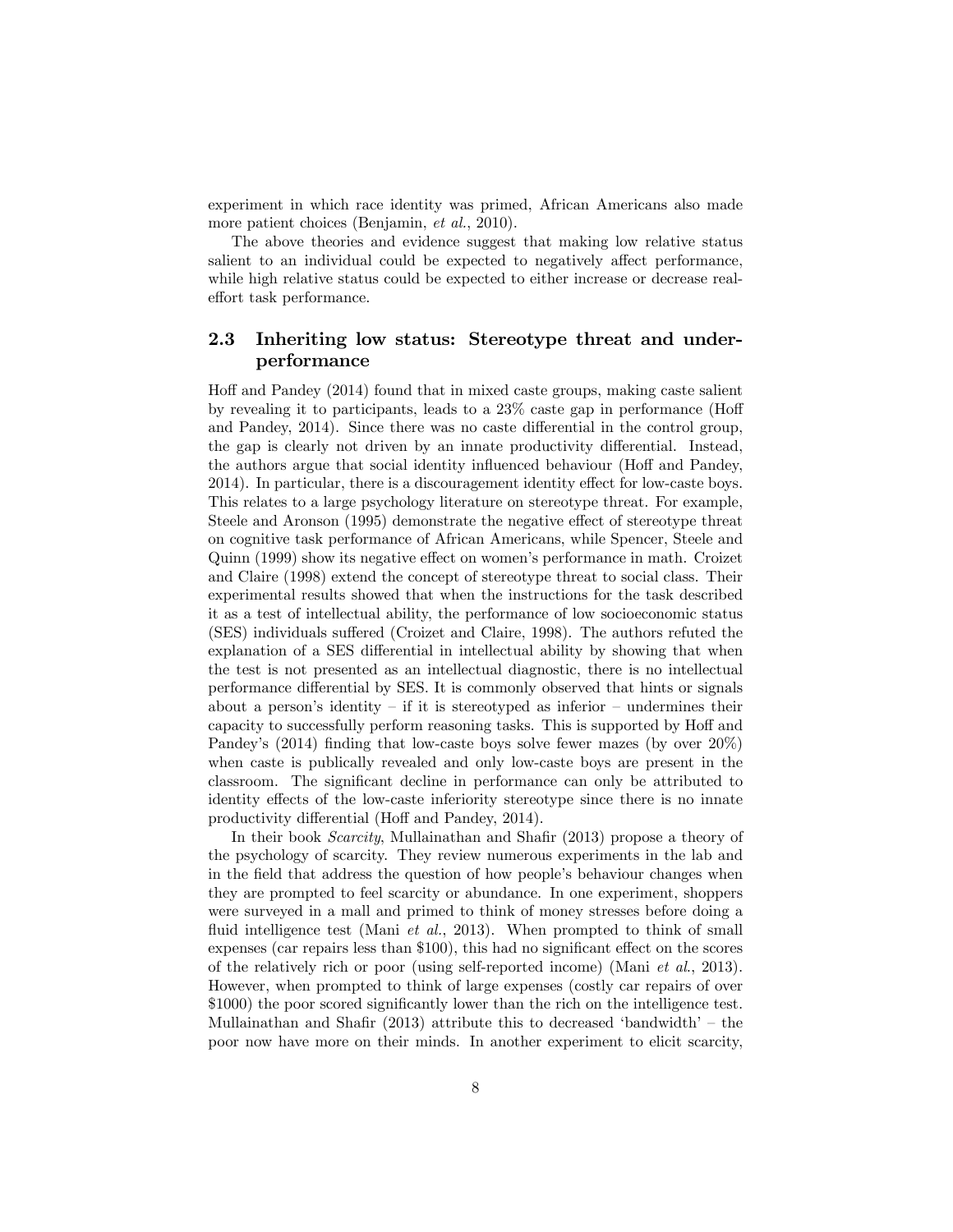Princeton students played the game 'family feud' and were assigned to be either 'time rich' or 'time poor'. Additionally, participants were allowed to borrow time to add more seconds to the clock for that round. Mullainathan and Shafir  $(2013)$  remark on the similarities between the behaviour of  $\ell$  time poor' students borrowing time in the experiment and poor individuals in the real world taking out short-term, high-interest loans with no reason to expect their pecuniary circumstances to improve. They conclude the psychology of scarcity often leads to a 'scarcity trap'.

The above findings suggest that an inherited low status could elicit identity effects that negatively impact real-effort task performance, and also that drawing attention to monetary scarcity could lower individual task performance. Clearly, it is important to isolate inherited relative status from the endowment of wealth associated with it.

## 2.4 Social comparison and effort provision: Relative status matters to us at work

Relative income has long been viewed as having an impact on individual welfare and behaviour. Consumption satisfies the wants of individuals and can also obtain the reverence of those around them (Veblen, 1899). Individual satisfaction (after basic needs are met) is highly dependent on the consumption of other people they compare themselves to (Hirsch, 1976). A problem arises since relative standing matters for individual choices but the seeking of it may result in inefficient outcomes for society (Oxoby, 2003). People "compete for relative position rather than (absolute) performance" and while the relative high status may satisfy individual welfare, only higher absolute performance leads to socially optimal growth (Oxoby, 2003: 367). Social rank in the economy is inherently a scarce resource. Under the psychology theory of cognitive dissonance (originally proposed by Festinger, 1957), individuals that do not acquire status experience psychological discomfort, leading to cognitive and behavioural effects (Oxoby, 2003). The discomfort is viewed to result from inconsistency between the yearning for self-esteem and the lack of social deference (Aronson, 1994). Oxobyís (2003) model of status seeking incorporates cognitive dissonance. The theory predicts that cognitive dissonance may either cause people to invest more effort in status seeking or rationalize their current rank, by adjusting their attitude to what determines status (Oxoby, 2003). In contrast to the literature presented earlier, the cognitive dissonance theory of 'status seeking' presents the case that making low relative status salient could drive greater effort provision by individuals.

While experimental evidence that can speak to a causal effect of social comparison on effort provision and other behaviours is scarce, there are some striking empirical findings in the literature. Akerlof and Yellen (1990) introduced an economic model in which social comparison could lead to involuntary unemployment, if the worker is assumed to withhold their effort when payment is below a "fair wage". This "fair wage" depends on the financial compensation of their co-workers. In making inequality salient, a few experiments have been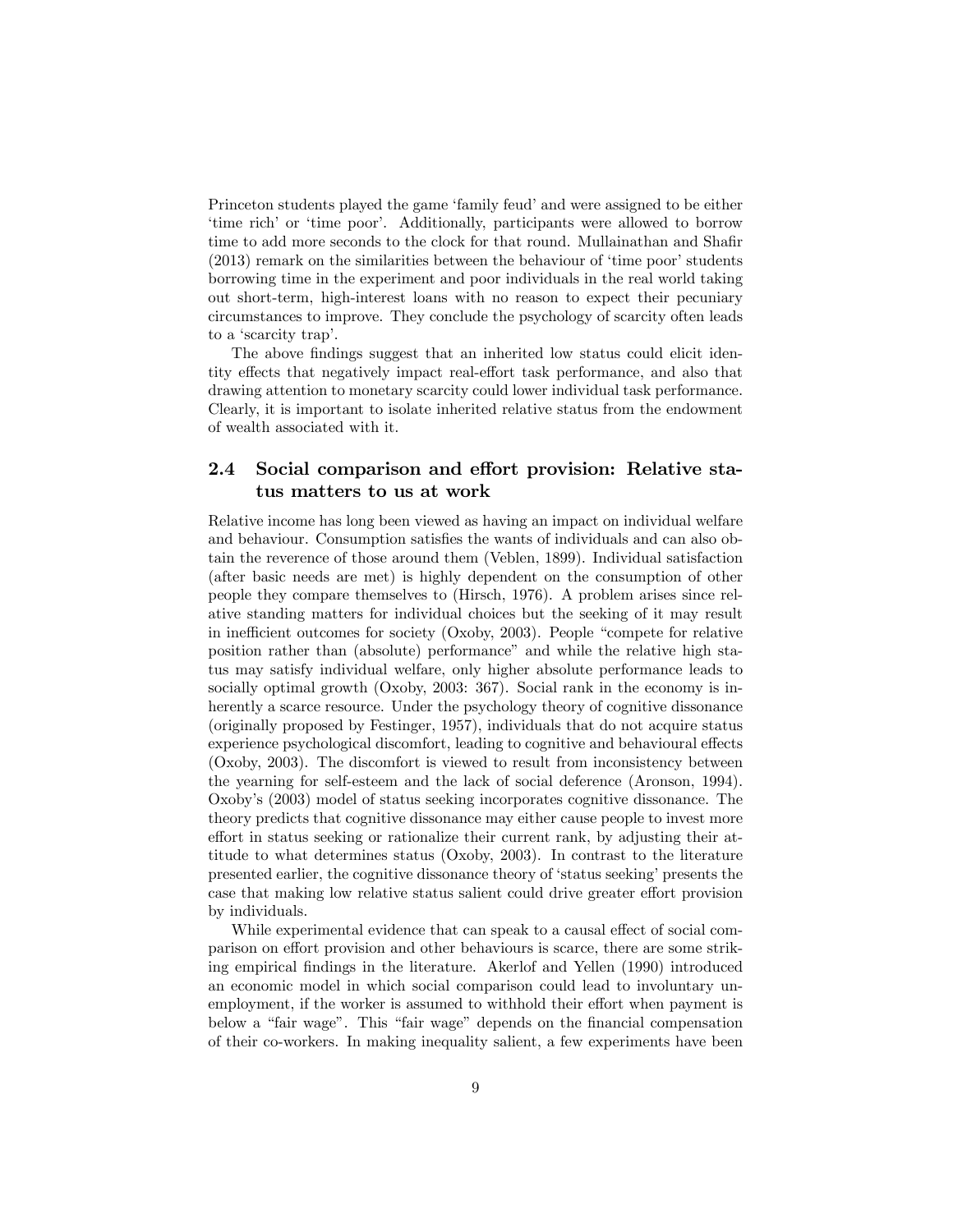able to show that the 'Haves' and 'Have Nots' and where individuals fits into the social structure matters. Using functional MRI (fMRI) scanners, researchers showed that social comparisons affect reward-related brain activity (Fliessbach et al., 2007). When two subjects simultaneously perform estimation tasks in fMRI scanners position next to each other, changing the comparison participant's payment influences brain responses in the ventral striatum. Thus, the income of people that individuals compare themselves to matters - down to the physiological level.

Moving beyond the lab, Cohn, Fehr, Herrman and Schneider (2014) analyzed the effects of social comparison and effort provision in a field experiment in which a worker's own wage or that of colleague's was reduced. Workers were randomly assigned into pairs and performed the same task individually for the same constant hourly wage. The authors found that cutting the pay of both workers lead to a decline in performance. Interestingly, cutting only one of the worker's wages had an even worse effect on the performance of the unfortunate worker who received less and knew that his co-worker did not get a pay cut (more than twice the effect of the other treatment). Workers whose compensation was not reduced but who knew their colleague's pay was cut, experienced no change in performance compared the control group where neither workers' pay was changed. This Önding is supported by a job-satisfaction study by Card, Mas, Moretti and Saez (2012) which found that giving university employees information that they were below the median income was linked to higher willingness to look for employment elsewhere and lower job and wage satisfaction. There was no effect for those above the median income (Card  $et$  al., 2012). These results suggest that social comparison matters less to people when it is in their favour but has remarkably strong behavioural, psychological and physiological effects when they are on the losing side. This supports the cognitive dissonance theory that people care about their relative position (not their absolute performance) and that a disconnect between their desire for higher status and the one they hold leads to psychological discomfort. This, in turn, affects behaviour.

## 3 Experiment design

Given the theoretical and empirical evidence discussed above, it is argued that an initial priming of participants in an experiment that cues them to think about inherited status has a behavioural impact in a real-effort task. This paper addresses the following research questions: (i) Does a high/low inherited-wealth status framed in the lab affect task performance (measured by the number of sliders solved in a real-effort slider task on a computer? and (ii) Does a low/high inheritance-framed endowment elicit identity effects on performance? Below, a novel experiment designed to test these questions is presented.

First it is important to understand the measure of performance used called "the slider task".<sup>11</sup> In the slider task, participants sit in front of individual com-

 $11$  The basic z-Tree code for the slider task was obtained from its developers Gill and Prowse (2009).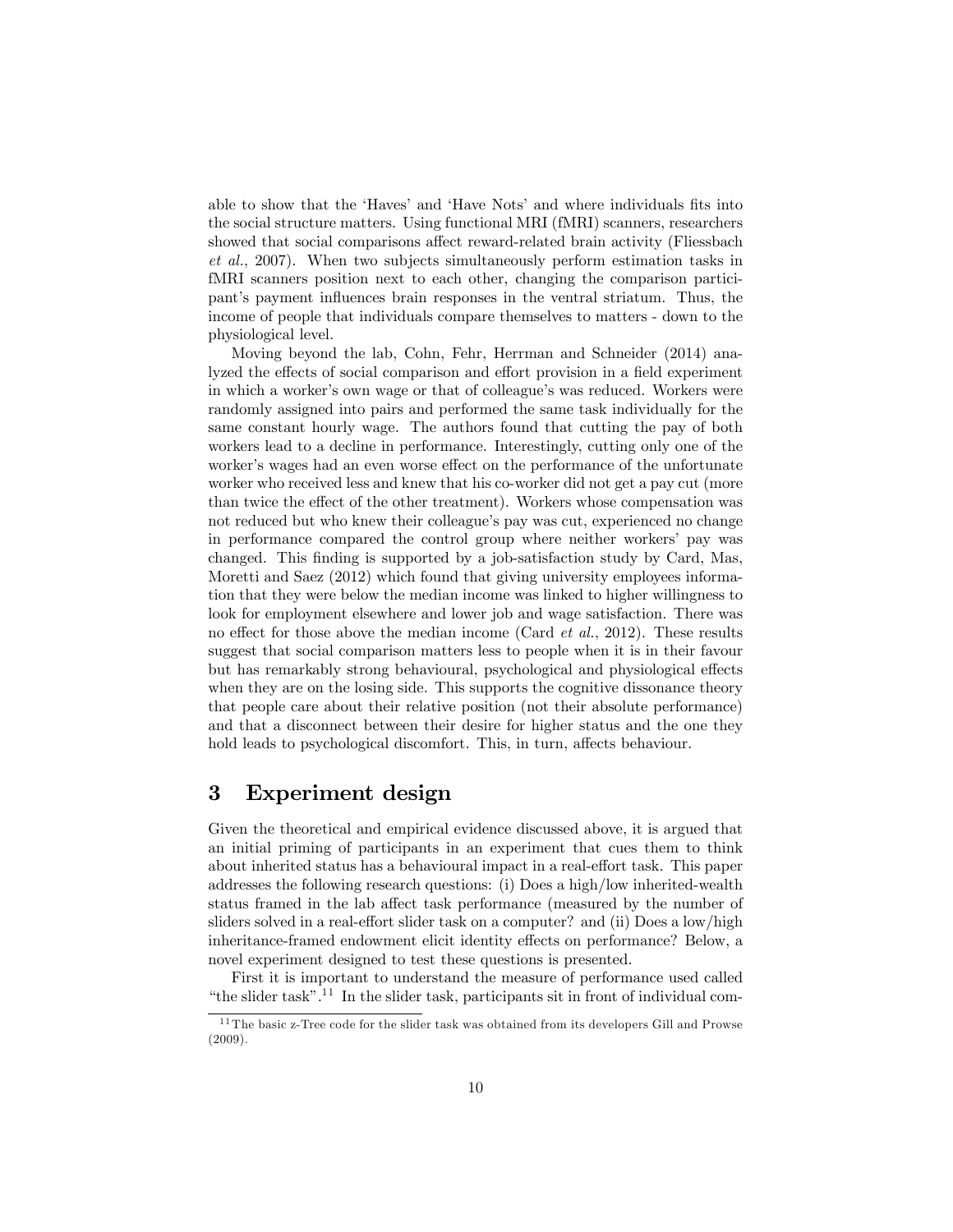puter screens that display 48 "sliders" which they attempt to correctly position at the halfway point between 0 and 100 within the two-minute time limit.

At the start, all the sliders are positioned at 0 (see Figure 1a). Each slider can be adjusted to any integer value along the line including 0 and 100. There is no limitation on the number of times a slider be readjusted. Consecutive sliders are not aligned in order to make each slider equally challenging. On the right hand side of each slider is displayed the slider's current position. A participant's score is equal to the number of sliders correctly positioned at 50 (see Figure 1b) when the allocated time runs out. Sliders that are positioned at values besides  $50$  (e.g. at 43) do not contribute to the score. The score is interpreted as "effort exerted". Each participant is shown exactly the same arrangement of sliders on the screen (see Figure 2). Two practice rounds (of two minutes each) allow participants to familiarize themselves with how to move the sliders using the mouse.<sup>12</sup>

With regard to criticisms of this method, there is concern amongst some researchers about the more abstract real-effort tasks, for example, the slider task, solving mazes or mathematics problems (Dutcher, Salmon and Saral, 2015). Even though these tasks involve an action, as opposed to choosing a hypothetical level of effort from a list (called stylized effort), they are criticized as "trivial" real-effort tasks because participants' effort can only be said to be meaningful inside the lab (Dutcher, et al., 2015). High effort in the slider task results in no actual output outside the lab (i.e. there is no job which involves repetitively positioning sliders) unlike for example usefully Ölling envelopes with letters that will be used for business purposes and can be interpreted as a real job (Dutcher, et al., 2015). However, it can also be argued that tasks which are closer to real jobs are really more like Öeld experiments and thus, are only generalizable to very similar settings (e.g. in the case of employees stuffing envelopes, this task could generalize to jobs where people engage in tedious office tasks) (Dutcher, et al., 2015). There is very little empirical evidence one way or the other. Moreover, an experiment by Dutcher *et al.* (2015) found that the three types of effort ëstylizedí, ëtrivialíand ëusefulíresult in identical decision-making in public goods experiments. Based on this evidence, it cannot be argued that the real-effort task based on sliders is fundamentally more or less externally valid than other real effort models.

In the experiment, payment includes (i) a random starting endowment (0 (Low), 70 (Medium), or 140 ZAR (High), and (ii) potential income of 1 ZAR per

<sup>&</sup>lt;sup>12</sup> The use of a real-effort task – in particular the computerized slider task - is motivated based on its use in a diverse range of experimental designs and its capacity to discern nuanced changes in behavior (Charness and Kuhn, 2011; Gill and Prowse, 2009). It is a good measure of the amount of effort applied since there is negligible space for randomness or guessing (unlike counting characters). It does not test existing knowledge and is easy to explain and understand (unlike mathematical optimization problems). The task is also identical across repetitions and thus a consistent instrument (Gill and Prowse, 2009). While some of these advantages are shared by the stuffing envelopes task, the slider task is arguably a finer measure, can be completed without any physical materials (i.e. no stationary required), provides real time data to the experimenter, and elicits a wide variation in scores. Moreover, the slider task shows no significant difference in performance between men and women.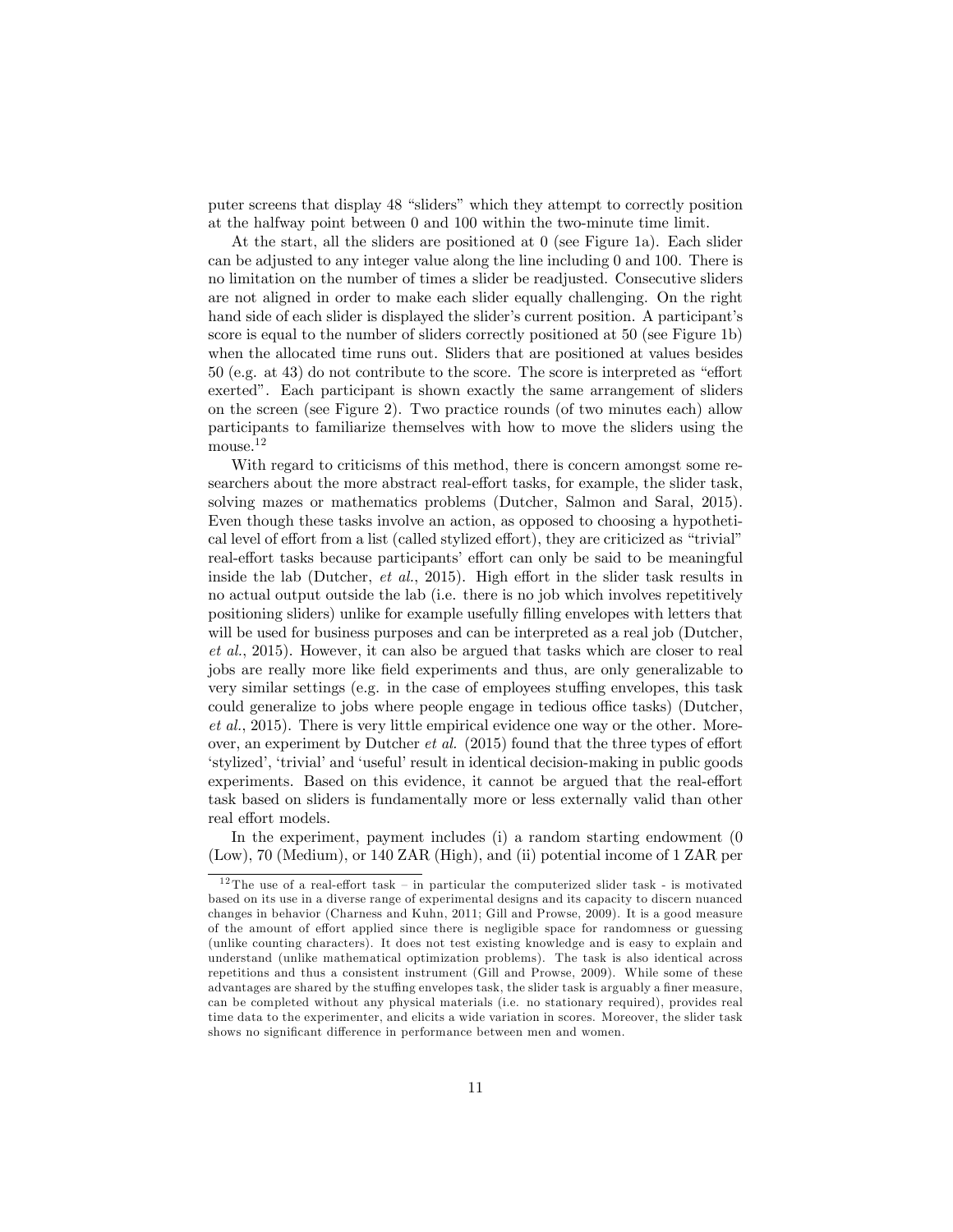slider positioned correctly, (iii) a 25 ZAR show-up fee.<sup>13</sup> The probability of receiving each endowment is equally likely.<sup>14</sup> The experiment uses a betweensubjects design. There are two main treatments as follows:

#### 1. Control treatment (CTR). A lottery-framed endowment

Randomly allocated starting endowments are framed as the outcome of a lottery. Three subgroups: low-, medium-, and high-endowment. Below is an extract from the instructions.

ìBefore you do the task, you will be given an endowment of money. The endowment that you start with is one of 3 possible real amounts of money. You will either get 0 or 70 or 140 Rand. Your endowment has been randomly assigned to you. In a moment, before you begin the task, you will be shown the value of your endowment. When you entered the room today, you were each randomly assigned a number which indicated the computer you should sit at. Each computer has been programmed with a particular starting endowment value. The endowment you receive will depend on which computer you end up sitting at. This is a random process, like flipping a coin or rolling dice."

 $\mathcal{L}$ .. You should now see your starting endowment in Rands on your screen. This starting endowment is separate from the money you may earn during the task. In a moment, I will explain the task to you. But at the end of the task, you will be paid the value of your starting endowment that you received through the random allocation of computers, together with any money you earn during this session. This means the amount of money that you earn will depend partly on your effort in the task and partly on random chance, namely which computer you ended up at."

Varying the endowment level within the lottery-frame allows the comparison of participants' behaviour when they are randomly assigned a high endowment to participants that are randomly assigned a low endowment. During the slider task, several live pieces of information are displayed at the top of the screen. Namely, (i) starting endowment (0, 70 or 140 ZAR), (ii) the round number (3 rounds in total including 2 practice rounds), (iii) the number of sliders currently solved, and (iv) earned income in the task thus far.

#### 2 Inherited-wealth treatment (ITR): An inheritance-framed endowment

Participants are told that they are matched with a parent  $-$  someone who did the task before them  $-$  and their starting endowment is determined by the performance of their parent. Three subgroups: Low-, Medium- and Highendowment. The key difference from the  $\mathbf{CTR}$  is the framing of how their random fortunes were determined: inherit versus lottery. In one case, framing endowments as an inheritance of wealth makes the endowment attributable to

<sup>13</sup> The show up fee of 25 ZAR roughly corresponds to the cost of buying lunch on the university campus.

 $14$ The range of endowment values is chosen in order to be sufficiently inequitable to elicit variation in behavior while also satisfying the experiment budget.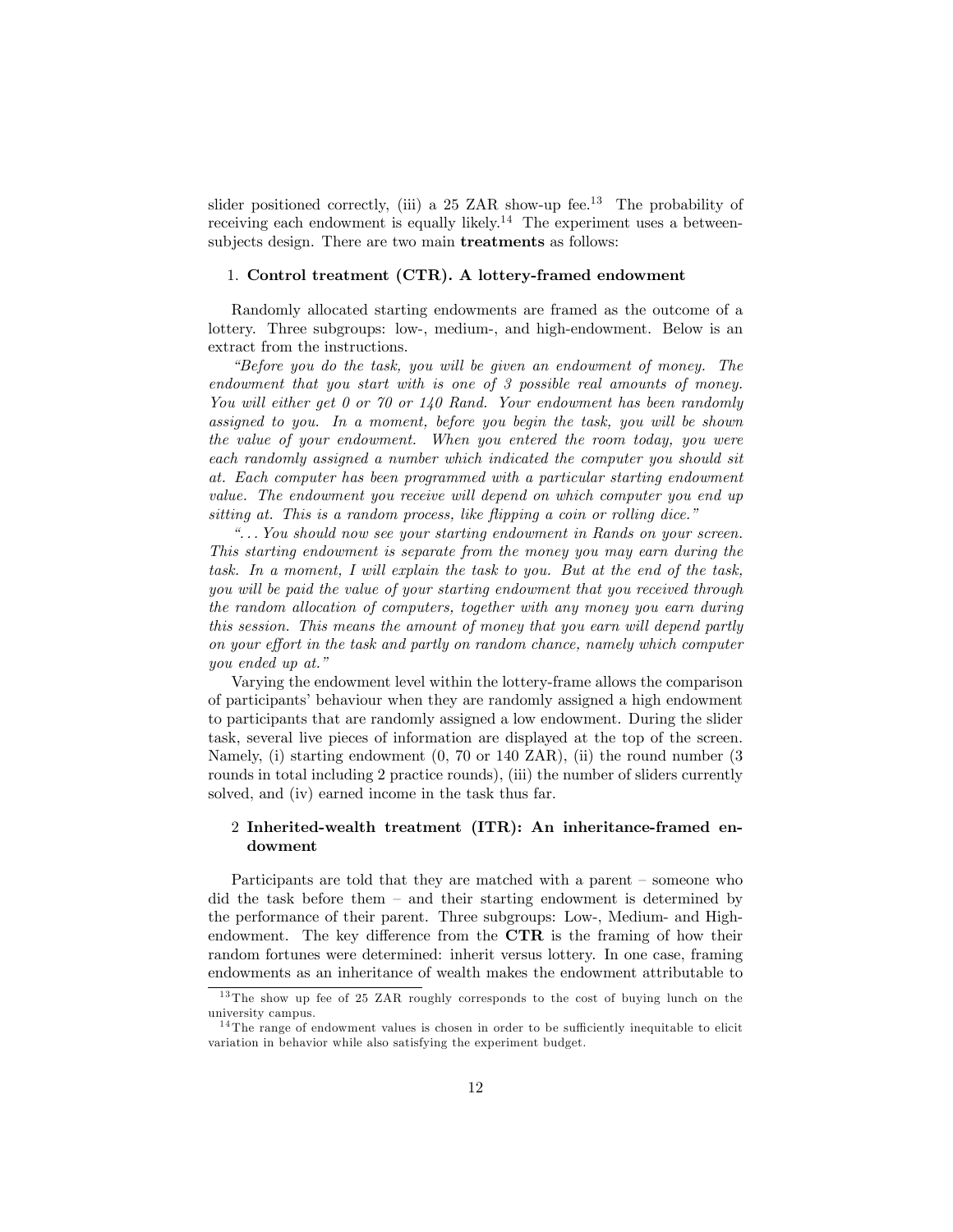another person versus the other case where accident is attributable to random luck. Being matched with a high status parent means you inherit a high relative status and high endowment. Similarly, low and medium status parents mean a bequest of a medium endowment 70 ZAR and 0 ZAR endowment, respectively.

In summary, each child is randomly matched with a parent, and the child's starting position is framed as depending on its parent's performance. The framing is quite light. It differs across treatments but otherwise the description of the task is neutral. There are no explicit legacy effects. Participants are not explicitly told that their performance would determine the inherited endowment of a descendant in the next round, neither does the experimenter explicitly deny this possibility. The present experiment analyses the effect of inheritanceframed endowments on a single generation of players. Below is an extract from the instructions for the inheritance-frame treatment.

 $\emph{``In this task, you will receive an endowment of money. The endowment of money are not a more than one of the end of the end.}$ that you start with will be one of 3 possible amounts. You will get 0 or 70 or 140 Rand. The endowment you receive will depend on the performance of the previous generation who completed this task. In other words, you are linked to a parent generation. Each of you in this room is matched to a parent, someone who has already completed the task. The performance of your parent determined how much you, as the child of that parent, receive as your starting endowment of wealth in this task."

 $\hat{a}$ ... You should now see your inherited endowment in Rands on your screen. I'll repeat: the amount will be 0 or 70 or 140 Rand. This starting endowment is separate from the money you could earn during the task. In a moment, I will explain the task to you. But at the end of the task, you will be paid the value of your inherited endowment that you received from your parent (based on how well or how poorly they performed the task) together with any money you earn during this session. This means the amount of money that you earn will depend partly on your actions in the task and partly on the performance and status of your parent."

ìIf your parent performed well and was very successful in this task, you will receive a high starting endowment of  $140$  Rand. You begin today's task with a high economic status. If your parent performed poorly compared to others, you will receive a low starting endowment of 0 Rand. You begin today's task with a low economic status. If your parentís performance in the task was average, you will receive a medium starting endowment of 70 Rand. You start today's task with a medium economic status."

Similarly to the CTR, several pieces of information are displayed at the top of the screen: (i) starting endowment value, (ii) the round number, (iii) the number of sliders currently solved and (iv) earned income in the task thus far. The additional information for the ITR is their Low/Medium/High relative status.

The sampling frame for the experiment was the list of students at the University of Cape Town. The experiment used a rolling recruitment strategy in which students volunteered to participate, in response to noticeboard posters and an email announcement to all students. Table 1 shows the implementation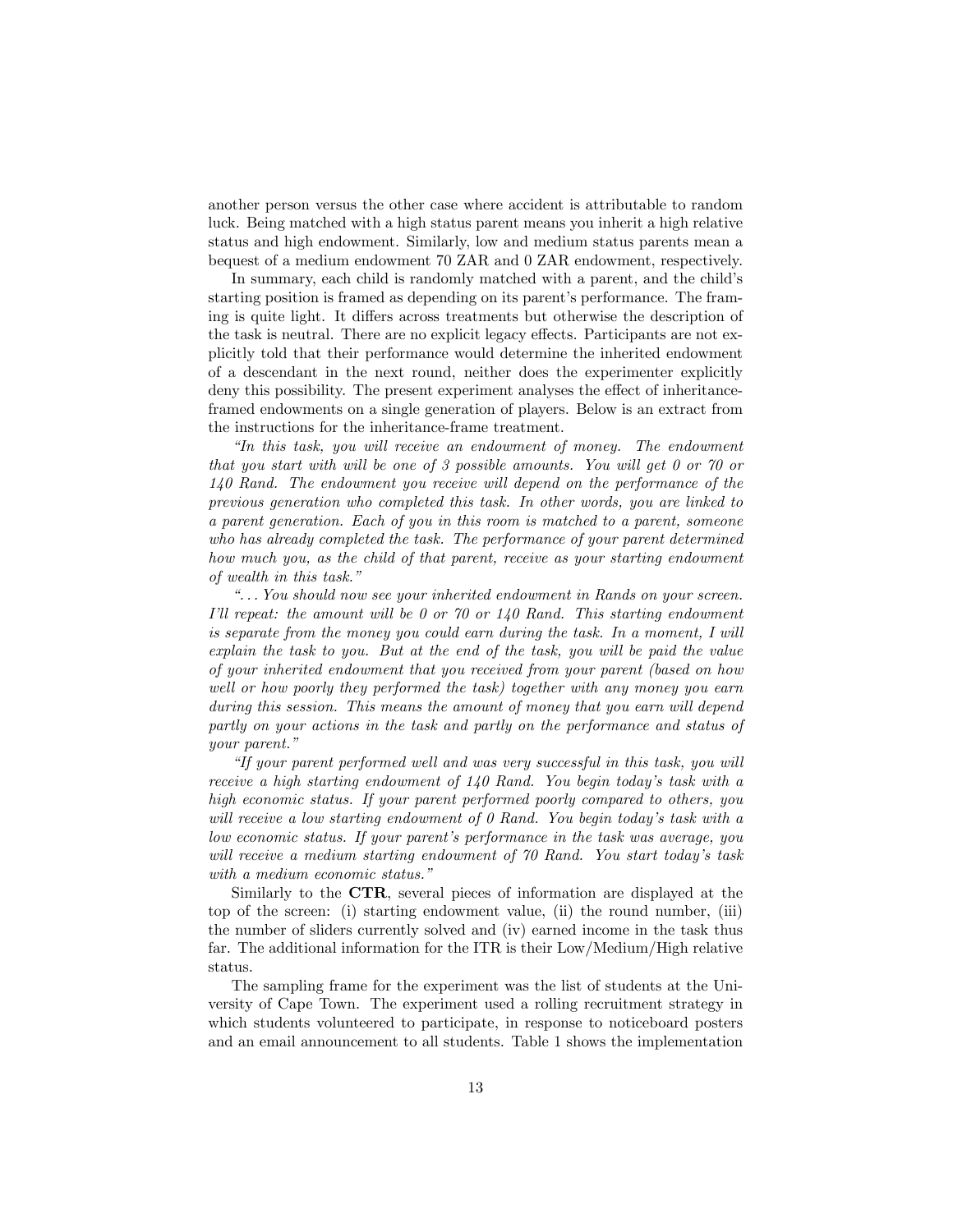of the experiment. Each session took approximately 40 minutes to run. In total, 31 experimental sessions were conducted at the School of Economics Teaching Lab in May 2016 at the University of Cape Town. For each session, Table 1 shows whether CTR or ITR was run and the number of participants in each of the three endowment categories. A caveat to the design is that the effect of the inheritance-frame condition is arguably stronger if participants do not know there is also a lottery-frame condition. A potential confound to the results is if participants discussed their experience with their friends who then participated after them. The number of students that participated in the lab experiment was 320. However, some did not complete the pre-experiment online survey, which collected basic information (e.g. gender, race, financial aid status), nor responded to a follow up request, so we have full information for 296 subjects.

Table 2 and Table 3 below show summary means of subject characteristics using questionnaire data collected before the experiment sessions. Nonparametric Kruskal-Wallis H tests are performed as a balance check for random assignment of subjects to treatment. Overall there are no concerning differences in subject characteristics between Lottery and Inherit groups. The experimental conditions are balanced on key variables of interest. Namely, on race, gender, financial aid status and expectation of an inheritance from parents. The proportion of the sample that is Black is 57% and the same proportion is female. Nearly  $40\%$  of the sample reports being on financial aid and  $30\%$  expects to inherit wealth.

In the present experiment, the only advantage (or disadvantage) that a child can inherit from their parent is their relative status and its associated endowment level of wealth. By comparing Lottery and Inherit groups at each endowment level, we test whether inherited-wealth status alone matters for the number of sliders solved (i.e. by controlling for starting endowment level). The analysis also addresses whether the inheritance-frame treatment triggers identity effects by doing separate analyses for each of the experimental conditions and comparing them. Varying the endowment level within the inheritance-frame allows for a comparison of participants' behaviour when they randomly inherit high status (and its associated wealth) to participants that inherit low status (and no wealth). Based on experimental evidence of framing and priming effects in the economic and psychological literatures, it is argued that imposing an experimental inherited wealth status is likely to elicit observable variation in behaviour (e.g. Hoff and Pandey, 2014; Benjamin et al., 2010; Burnham, McCabe and Smith, 2000; Croizet and Claire,  $1998$ <sup>15</sup> The design allows the testing of two main hypotheses. Firstly, that inherited-wealth status affects effort in the slider task (after controlling for endowment). Secondly, that effort

<sup>15</sup> In lab experiment using repeated two person trust games, Burnham, McCabe and Smith (2000) showed that simply changing the term referring to the participant that an individual was paired with, from "counterpart" (neutral) to "partner" in one treatment or "opponent" in another treatment, caused a significant difference in trust behavior (Burnham et al., 2000). This illustrates that simply changing one word in the experimental instructions (an arguably weak prime) is sufficient to induce a behavioral response. The experimental results of Burnham *et al.* (2000) support the reasoning that quite a light inheritance-frame in the present experiment could have a significant behavioral impact.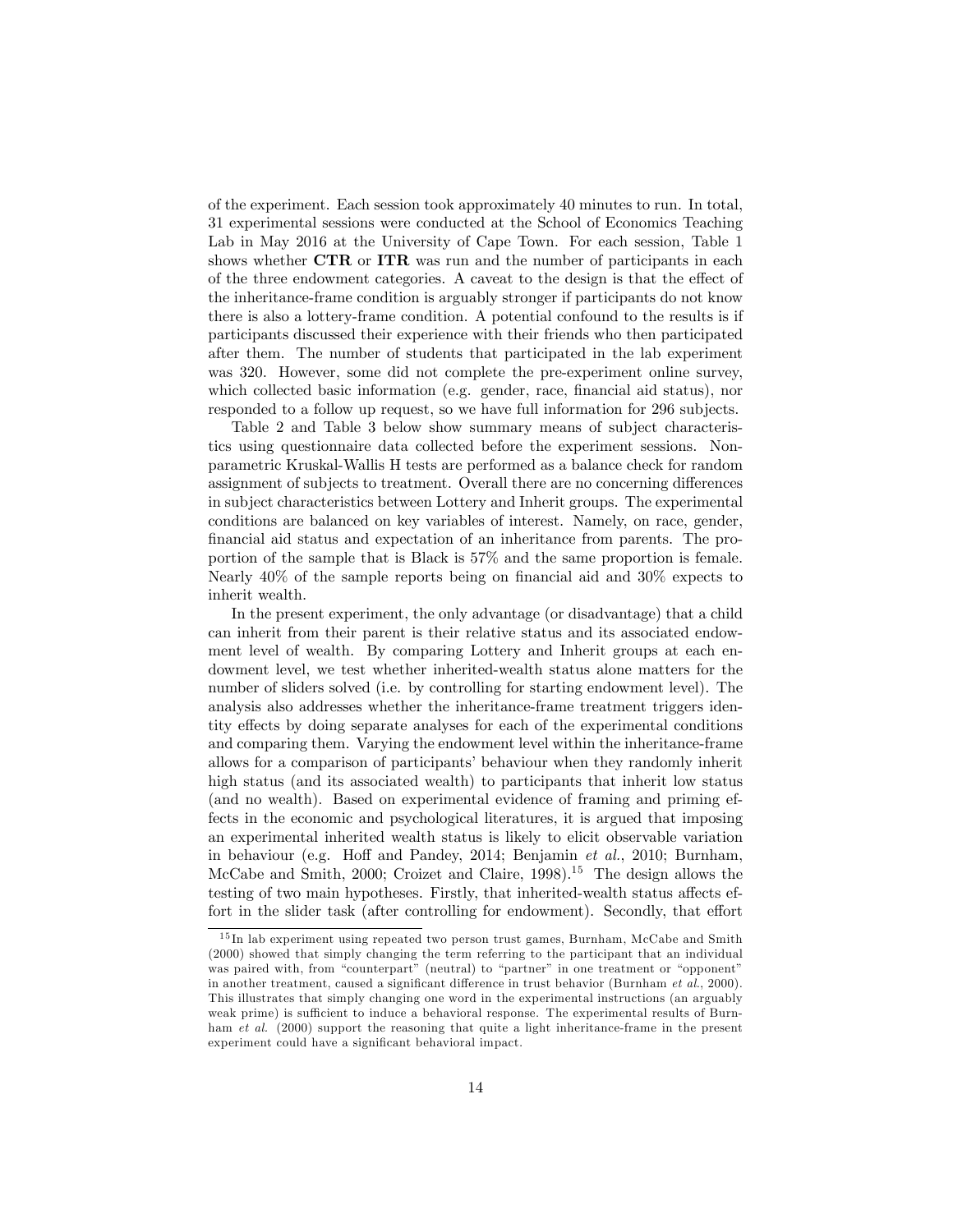in the slider task (within the inheritance-frame and lottery-frame treatments, respectively) differs when starting endowment is low, medium or high.

## 4 Results

#### 4.1 Descriptive statistics of real effort in the slider task

#### 4.1.1 No significant difference in the distributions of task performance between lottery- (CTR) and inheritance- (ITR) framed conditions

The investigation of real-effort in the slider task begins by considering the pooled sample of 320 participants. Figure 3 below presents kernel density plots that compare the distribution of effort in the treatments  $\mathbf{CTR}$  and  $\mathbf{ITR}$ . Figure 3 is a preliminary visual test of whether inherited-wealth status made a difference to effort. Overall, there is no striking evidence of inherited-wealth status effects in the distributions when the number of sliders solved in CTR and ITR is compared at each endowment level: the distributions largely overlap. The Kolmogorov-Smirnov equality of distributions test statistics for all four panels in Figure 3 indicate no significant differences between lottery- and inheritanceframed endowments on task performance (p-values exceed the  $15\%$  significance level). Non-parametric skewness and kurtosis tests that address the null hypothesis of normality are also performed. The tests indicate that all distributions of number of sliders solved in Figure 3 are approximately normal. However, the medium-endowment Lottery and Inherit groups differ significantly from the normal distribution at the 10 percent level.<sup>16</sup>

#### 4.1.2 No significant differences in task performance by endowment, within the lottery-frame and inheritance-frame treatment groups

To visually inspect for the effect of varying endowment level  $within$  each of the CTR and ITR treatments, refer to Figure 4. For CTR in Figure 4, panel (i), the distributions of low, medium and high endowments largely overlap but the peak of the low group is slightly to the left of the medium and high groups. For ITR in Figure 4, panel (ii), there is no convincing evidence that varying starting endowment makes a difference for effort. Kolmogorov-Smirnov tests indicate that none of the low, medium and high distributions differs significantly within the CTR and ITR treatment groups.

#### 4.1.3 At the mean, relative status makes no difference to task performance

Table 4 below describes task performance for different starting endowments using summary means and standard deviations. Comparing the average number

<sup>&</sup>lt;sup>16</sup> Tests to reject null hypothesis of normality for Medium Lottery group: adjusted Chisquared with 2 degrees of freedom  $= 5.55$ , p-value  $= 0.062$ ; Medium Inherit group: adjusted Chi-squared with 2 degrees of freedom  $= 5.58$ , p-value  $= 0.061$ ).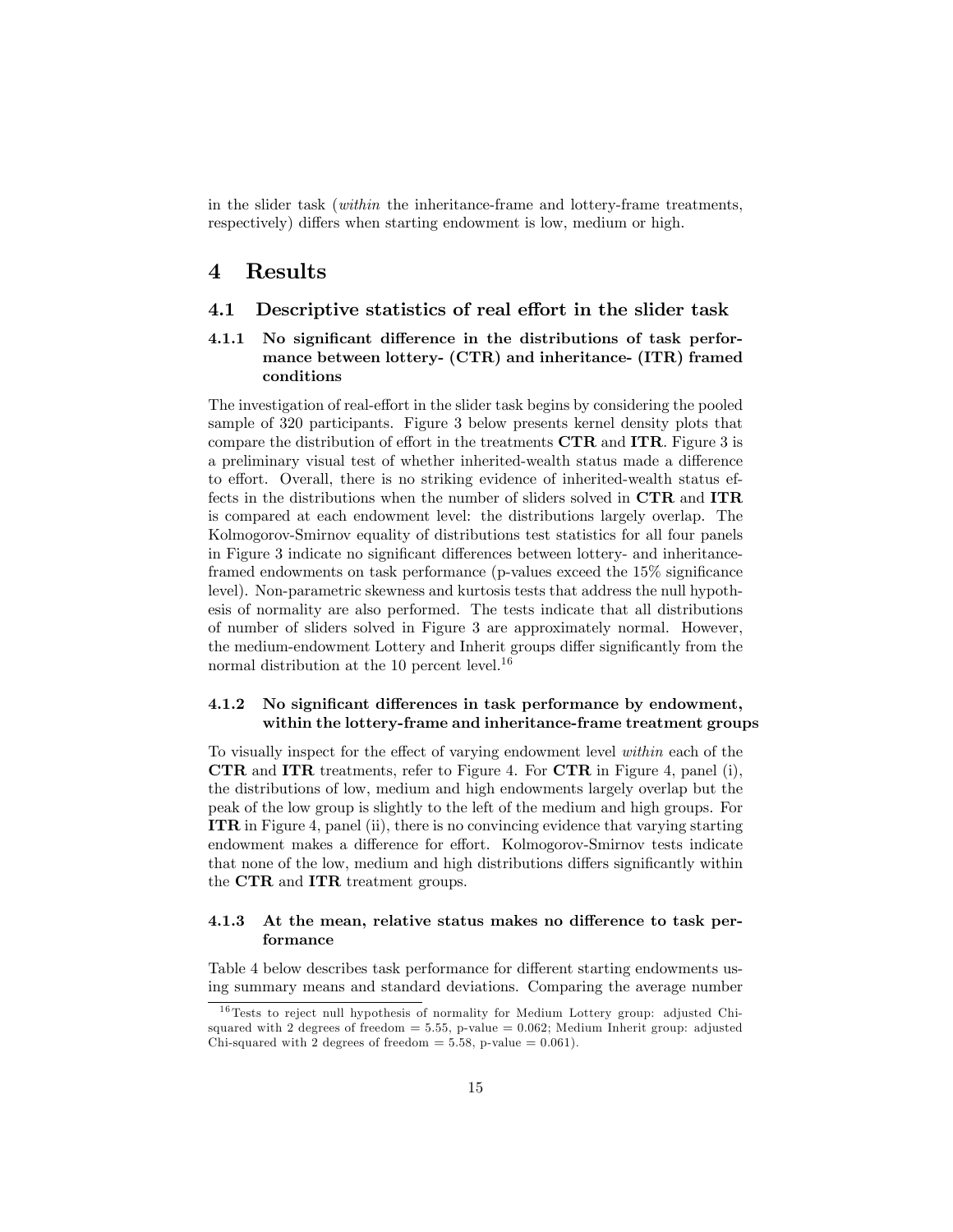of sliders solved across the CTR and ITR groups (within each endowment category) shows whether there is a relative status effect in the slider task, while the standard deviations describe the spread of the distribution for a particular subgroup. Note that the CTR is used to isolate inherited-wealth status by controlling for the starting endowment amount because this endowment assignment condition is not linked to status. Non-parametric tests indicate that that inherited-wealth status alone makes no difference to task performance. This means that for the pooled sample neither low, medium or high endowment groups differ significantly in their average effort between Lottery and Inherit conditions. With regard to the spread of the distributions, ITR has a higher standard deviation than CTR for low (5.00 versus 4.31 sliders) and medium endowments (5.80 versus 4.60 sliders).

In summary, visual evidence and simple summary statistics of the pooled sample show no significant inherited-wealth status effects. That is, on average, whether a particular starting endowment is framed as the result of a random lottery draw or is attributed to a parent player's actions makes no difference to participants' effort in the slider task. It is not clear yet if this is (i) a null result, (ii) a failure of the experiment to elicit relative status, or (iii) small sample bias. This is investigated next in the regression analysis.

#### 4.2 Regression analysis of real-effort in the slider task

This section presents the empirical strategy and the results of simple ordinary least squares (OLS) regressions of the number of sliders solved (i.e. real-effort score) on treatment frame (i.e. Lottery CTR versus Inherit ITR) and starting endowment (i.e. Low/Medium/High).

#### 4.2.1 Testing for relative status effects on task performance

A simple OLS model with robust standard errors is used to test for inheritedwealth status effects on real effort in the slider task. A causal claim can be made in regard to the intervention because of the experimental design and random assignment to treatment (Angrist and Pischke,  $2010$ ). Any differences in effort scores between comparable lottery- and inheritance-framed endowment groups is attributed to the intervention i.e. inherited wealth status. The underlying assumption is that if not for the treatment, the two groups (control and treatment) would have looked the same (Angrist and Pischke, 2010). In the experiment the lottery condition is used as a control group to isolate inherited relative status from inherited wealth (endowment). The dependent variable  $Effort$  (number of sliders solved) is treated as a continuous variable ranging from 0 to 48. This model provides a useful first look at whether relative status treatment effects are present.<sup>17</sup> The OLS regression specification proceeds as follows,

 $17$ We use the rough race categories Black and Non-Black as additional explanatory variables. This is motivated by descriptive statistics which show that self-reported White, Coloured and Indian (which I label Non-Black) perform similarly on the task to each other but not similarly to Black. See Appendix Table A1 for more detail.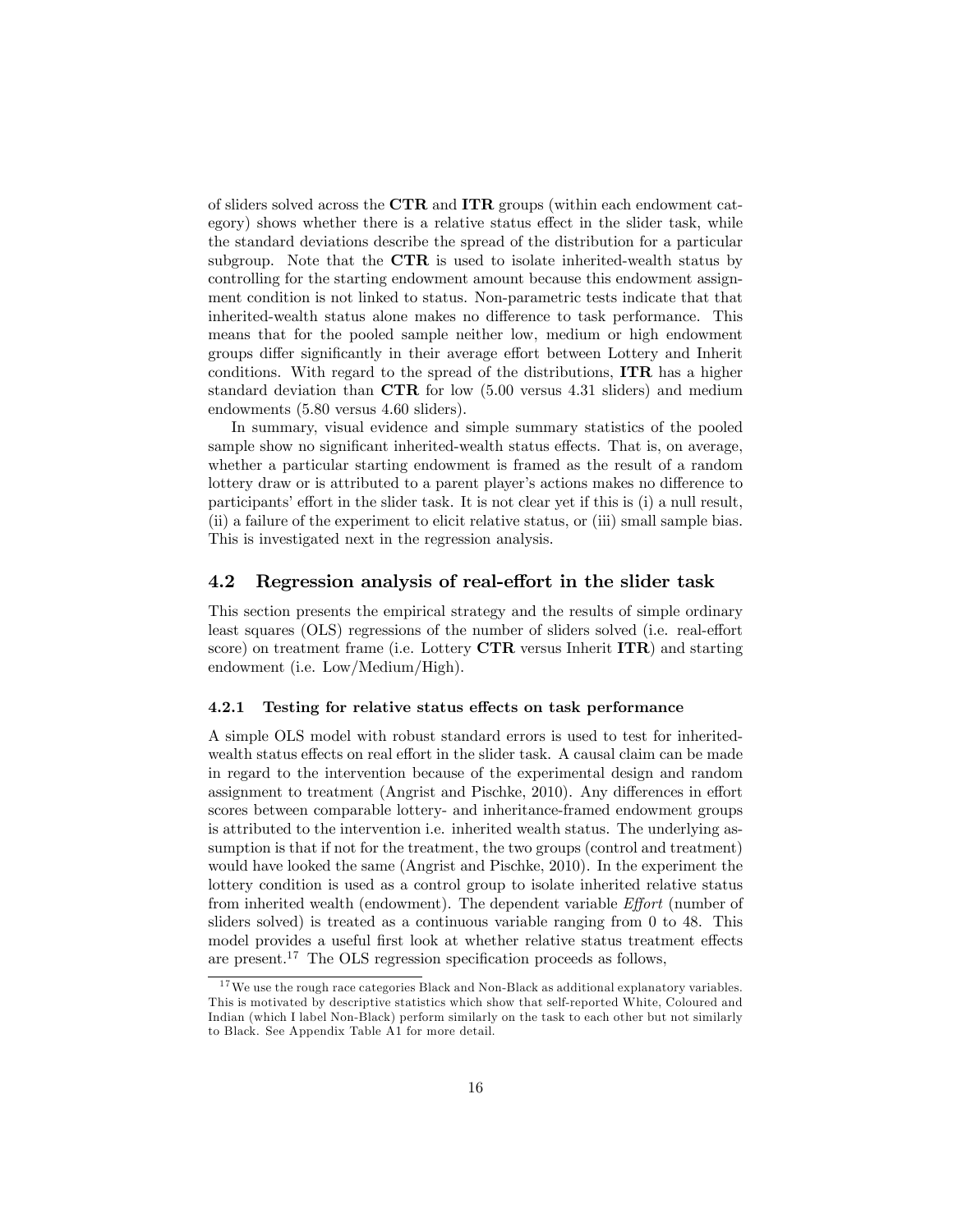$$
Effort_i = \alpha_1 ITR_i + \beta_1 Medium_i + \beta_2 High_i + \alpha_2 ITR_i * Medium_i
$$
  
+
$$
\alpha_3 ITR_i * High_i + \delta X_i + \eta_i
$$
 (1)

where the unit of observation i is the individual. Effort is a dependent variable equal to a participant's number of sliders solved in the task,  $ITR_i$  is a treatment dummy variable equal to 1 if randomly allocated to inheritanceframe treatment group and 0 if allocated to Lottery group (the omitted category),  $Median_i$  is a dummy variable equal to 1 if randomly assigned to mediumendowment group and 0 otherwise,  $High_i$  is a dummy variable equal to 1 if randomly assigned to High endowment group and 0 otherwise (the omitted endowment category is Low),  $ITR_i * Medium_i$  is an interaction term equal to 1 if the individual has a medium inheritance-framed endowment and 0 otherwise,  $ITR_i * High_i$  is an interaction term equal to 1 if they have a high inheritanceframed endowment and 0 otherwise,  $X_i$  is vector of additional control variables, and  $\eta_i$  is the unobserved error term.

#### 4.2.2 Testing for primed identity effects

In order to test whether the inheritance-frame activates identity effects, the OLS model is performed separately for CTR and ITR groups on subject characteristics.

$$
\mathit{Effort}_i = \delta X_{\mathbf{i}} + \eta_i \,,\, \mathit{by(treatment)}
$$

where  $X_i$  is vector of additional control variables,  $\eta_i$  is the unobserved error term and treatment refers to  $\mathbf{CTR}$  or  $\mathbf{ITR}$ . If identity effects (e.g. race) only become significant in  $ITR$  (and not  $CTR$ ) then this indicates that it is the framing of the treatment that activates these identities. This follows since it was shown above that subjects do not differ significantly on characteristics. The description of the slider task is neutral and the identical across treatments. The difference between the two conditions is that  $ITR$  primes participants with an inherited-wealth status that determines their starting endowment, while CTR is an identity neutral lottery-frame.

#### Result 1: Low/medium/high inherited-wealth status does not affect task performance for pooled sample.

The first column of Table 5 shows the regression results of our model of inherited-wealth status effects on slider-task performance (for the pooled sample of 320 participants).<sup>18</sup> No significant low, medium or high inherited-wealth

<sup>18</sup> In all regressions a control is included for prior task experience in a concurrent UCT experiment that used the slider task developed by Gill and Prowse (2009). The mediumendowment category differed significantly on this variable (i.e. 4 participants in Lottery group versus 11 in Inherit group). The low-endowment (5 versus 8) and high-endowment (12 versus 6) categories did not differ significantly. In total, 46 participants (14 percent) participated in the other slider task experiment.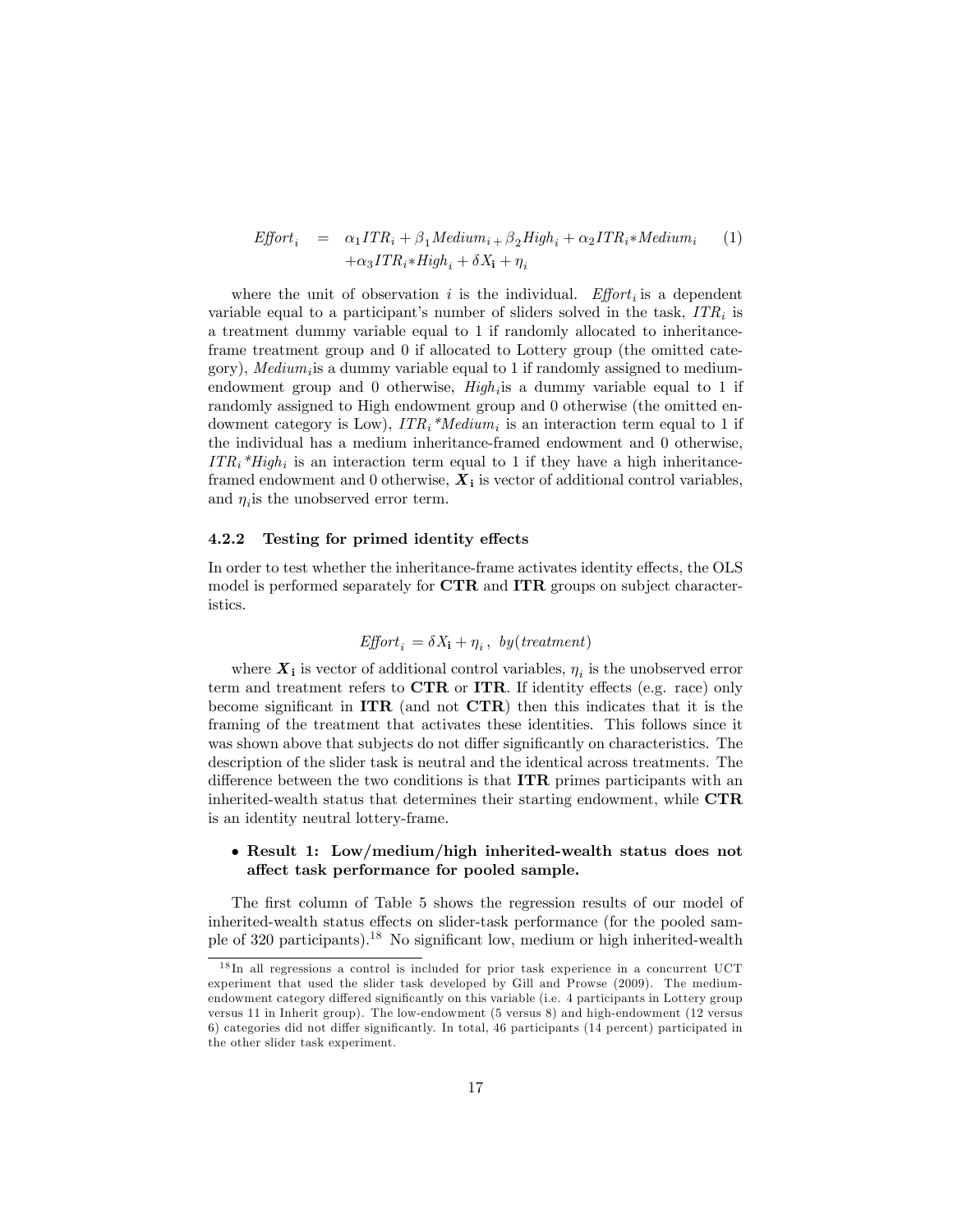status effect was found. It appears that for our sample inheritance-framed endowments are no different to the same endowments framed as a lottery in terms of their effect on the number of sliders solved. This supports the descriptive analysis of means earlier.

In the second column of Table 5 indicators for Black and female are included. The constant term is the average performance of Non-Black males in CTR and equals 15 sliders. The *Black* and *Female* coefficients are negative and highly significant. On average, Blacks solve almost three fewer sliders than Non-Blacks, given treatment, endowment and gender. Females solve two sliders fewer than males on average, holding all else constant.

There is no *a priori* reason why such productivity differentials should be observed in the slider task. Previously, the slider task has been shown to be an unbiased measure of effort provision with no significant difference between males and females (Gill and Prowse, 2009: 6). Moreover, in the descriptive statistics, we showed that CTR and ITR groups are balanced on race and gender. It is worth investigating further what underlies the unexpected race and gender performance gaps in the present experiment.

Table 6 shows that Blacks are less likely to expect to inherit wealth, and also less likely to have an economically active father, significant at the  $1\%$  level. Black participants solve 11 sliders on average, which is about 3 sliders fewer than Non-Blacks, and the difference is highly significant. The descriptive statistics presented in Table 6 supplement the Öndings of the inherited-wealth status effects model by showing which treatment subgroup elicits this gap in task performance: the low inheritance-framed endowment. In the low-endowment ITR group, Blacks solve 9 sliders on average, while Non-Blacks solve about 14 sliders - a significant difference at the  $1\%$  level. Compared to all other CTR and ITR subgroups, the lowest average performance for Blacks is in the lowinherited endowment category. In contrast, Non-Blacks average performance in this category is relatively high, compared to all other treatment subgroups. Note that the socioeconomic status differences observed by race are not significant by gender. On average, the female sample is younger with an average age of 20.42 years compared to males at 21.81 years. Interestingly, the gender gap in task performance only appears to arise in the CTR, in particular, the medium- and high- endowment CTR groups.

#### • Result 2: ITR triggers the race gap in task performance; CTR does not.

Table 7 OLS regressions examine the effect of race and gender on the number of sliders solved *within* CTR and ITR groups, respectively. There are no endowment effects on task performance. As one would expect, from the above descriptive statistics by race, the differential in average task performance between Blacks and Non-Blacks is only present in the inheritance-frame condition. There is no significant race gap in the  $CTR$ . Based on the descriptive statistics and regression analysis, it is inferred that the difference in task performance by race is not an inherent productivity differential for the sample.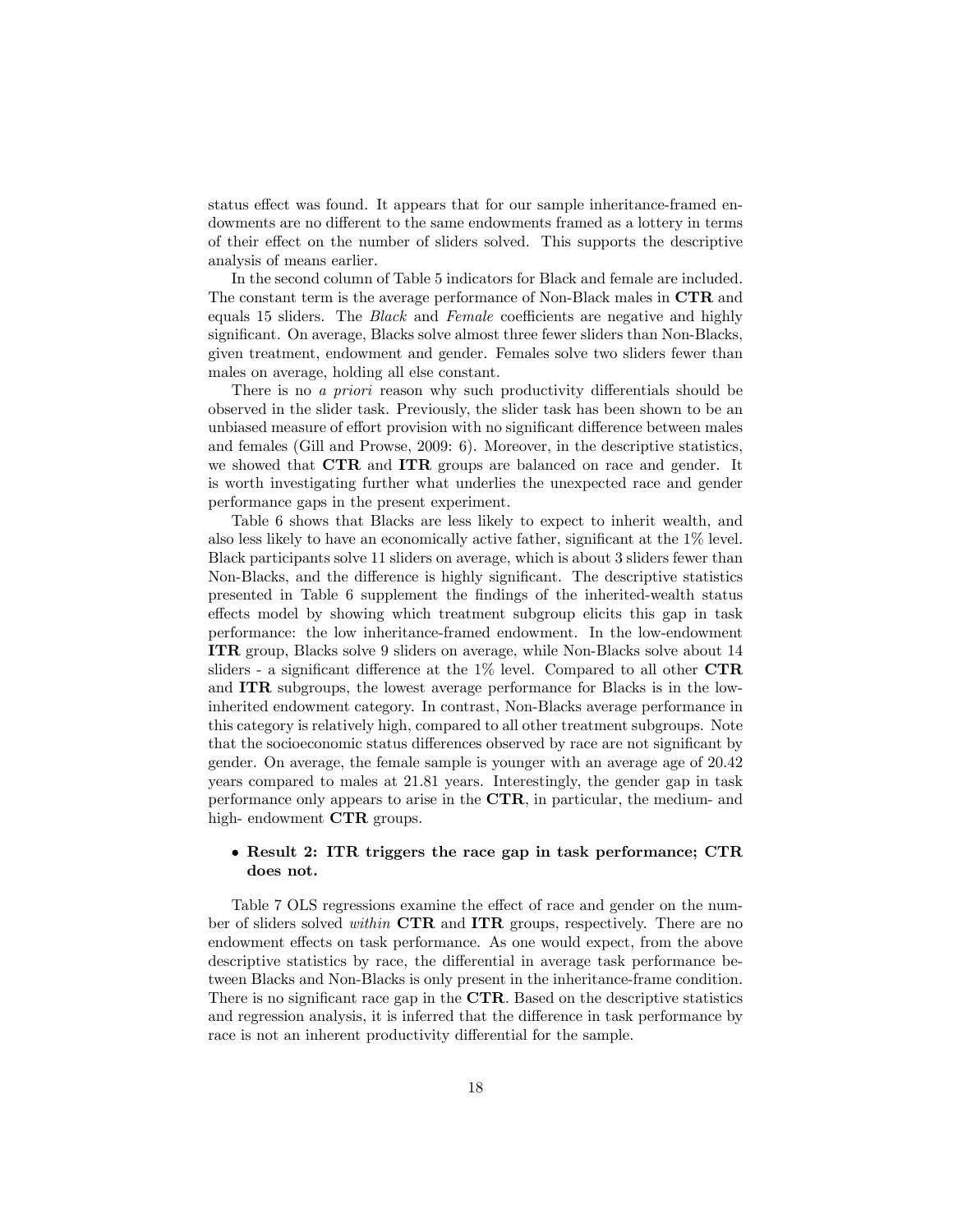One possible explanation of the race gap is an identity effect triggered by experimental-framing in the ITR, where endowments of wealth are linked to inherited-relative status. CTR is neutral in sense that it does not cue participants to any aspect of their identity. CTR would thus not be expected to trigger an identity effect since the random endowments in this treatment are presented as the result of pure luck. A counter to this is the possibility that one group feels more "unlucky in life". Differential responses to inheriting a low endowment by Blacks and Non-Blacks can explain the race gap in number of sliders solved. A part of the gap is due to Non-Blacks performing better on average when assigned a low inheritance-framed endowment as opposed to a low lottery-framed endowment. This relates to the cognitive dissonance literature that predicts that individuals invest more in status seeking (e.g. solving more sliders) when their desire for self-esteem is not met by their lack of social rank (e.g. inheriting a low status in the experiment) (Oxoby, 2003).

The other part of the race gap is due to lower relative performance by Blacks on average when they inherit a low endowment in the lab. This observation relates to the stereotype-threat literature, which holds that situations that trigger an identity stereotyped as intellectually inferior can undermine a person's cognitive performance (Hoff and Pandey, 2014). The apartheid legacy of social class largely determined by race (where Blacks suffered the greatest discrimination) arguably creates the foundation for such a stereotyped threat for Black participants.

The case for differential identity effects of relative status framing will be examined further below. However, note that this hypothesis cannot be tested conclusively in the absence of a second control group with only the piece-rate slider task and no endowments. It cannot be decisively ruled out that this result is an artifact of the sample. The extent to which the race gap is due to Blacks or Non-Blacks is also beyond the scope.

#### Triggering an identity: 'The Prince and the Pauper'

The hypothesis that experimental framing triggers the race gap observed in the ITR has empirical support. As discussed earlier in the experimental design, research shows that simply changing one word in the instructions to weakly prime individuals is enough to elicit a change in behaviour. Recall that Burnham et al. (2000) showed in the lab that simply changing the term used to describe the player that an individual was paired with, from "counterpart" (neutral frame) to "partner" in one treatment or "opponent" in another treatment, caused a significant difference in trust behaviour. Evidence from neuroscience experiments indicates that priming individuals to 'powerlessness' (by manipulating social status in the lab) negatively affects cognitive functioning (Guinote, 2007). Moreover, Hoff and Pandey (2014) demonstrated that cues making caste salient led to a gap in performance, where low-caste boys solved fewer mazes than high-caste boys. Caste in India is arguably analogous to race because it is also an institutionalized (socioeconomic) status assigned by birth rather than competition (Betéille,  $2013$  in Hoff and Pandey,  $2014$ ). In the present experiment, when ITR makes the notion of inheriting status and wealth salient, the data generating process may be expected to differ by whether an individual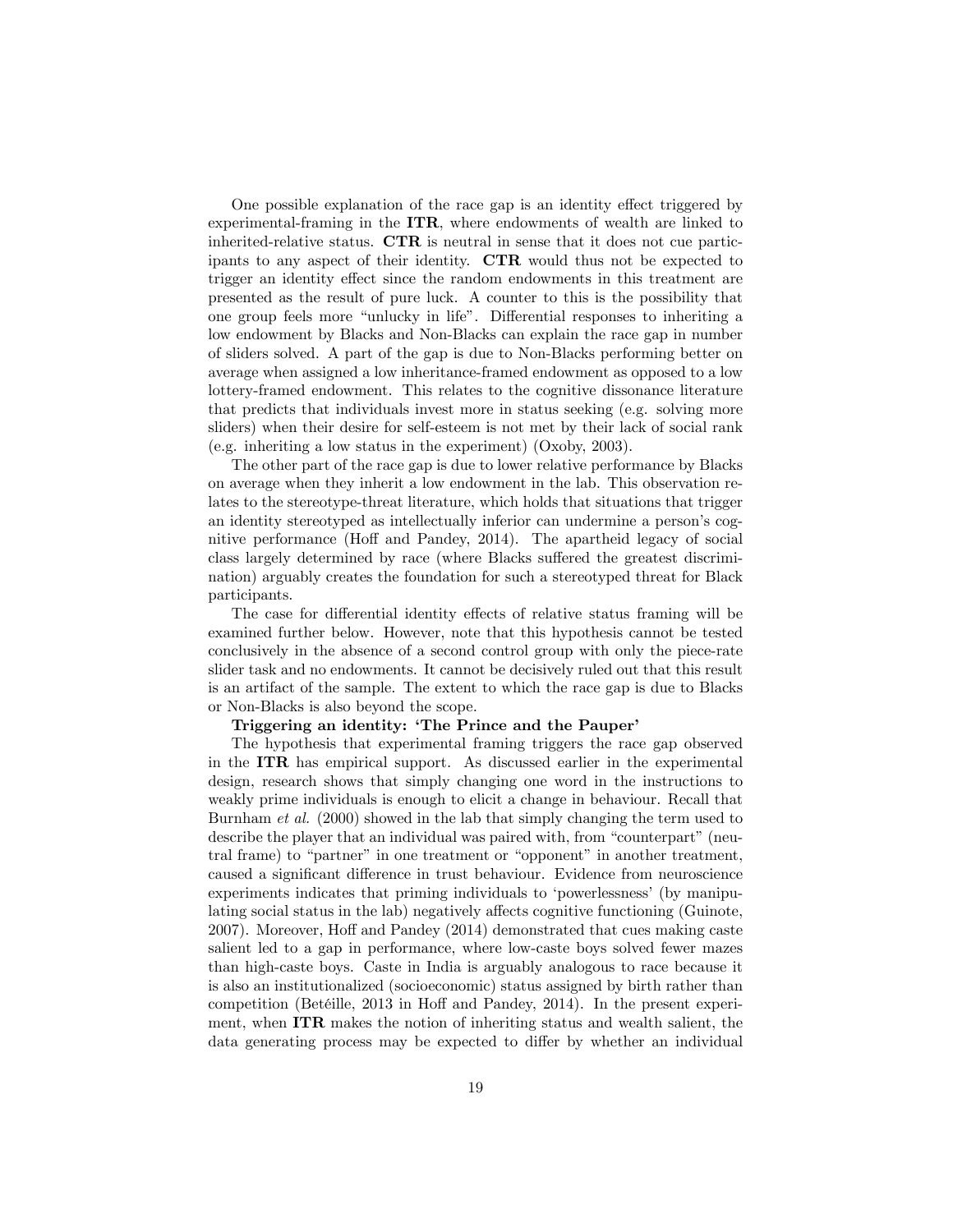expects to inherit wealth from their parents; mediating the effect of the intervention. Given the South African apartheid legacy where class and status were principally determined by race, it would be surprising if race were not linked to inherited-wealth status in the experiment, as well as to the expectation of inheriting wealth from one's actual parents outside the lab.

To simplify the analysis for the reader and (not to confuse with the experimental inheritance treatment) all participants who expect to inherit wealth from their actual parents are called Princes and those who do not have this expectation Paupers. These terms are borrowed from Mark Twain's (1881) children's classic The Prince and the Pauper – a story set in 1547 about two young, identical boys from opposite ends of the social hierarchy who meet one day and switch places with one another.<sup>19</sup>

#### Result 3: Princes solve more sliders if they inherit low status, but Princes solve fewer sliders if they inherit high status. No robust status effects on Paupers' performance.

Since Black and Non-Black participants differ significantly on the expectation of wealth from their parents (with Blacks much less likely on average to be a Prince(ss)), the relative status model is examined separately for Princes and Paupers. Here, the key interaction between the experimental inheritance-frame (in the lab) and the expectation of inheritance in life (outside the lab) is considered. Table 8 shows the results of the model of inherited-wealth status effects for (i) Princes and (ii) Paupers, respectively.

In the first panel of Table 8, column 1 shows the basic model for Princes only. The significant  $ITR$  coefficient shows that low inherited-wealth status affects task performance, at the  $10\%$  level. Specifically, on average Princes assigned a low ITR endowment solve about 15 sliders, which is three sliders more than Princes with a low CTR endowment (12 sliders). This result is consistent with behavioural predictions of cognitive dissonance theory. Namely, an inconsistency between the desire for self-esteem and a lack of social rank (in this case from low status in the lab) can trigger psychological discomfort and observable changes in behaviour, as individuals invest in seeking higher status (i.e. by solving more sliders in  $\text{ITR}$  versus  $\text{CTR}$  where status is not salient).

The coefficient on the interaction term  $ITR*High$  (about 5 sliders) is negative and significant at the  $10\%$  level. On average Princes that receive a high ITR endowment solve  $13$  sliders.<sup>20</sup> The average performance of Princes with a high ITR endowment is 2 sliders less than Princes with a low ITR endowment (about 15 sliders). The opposite signs for low and high inherited-wealth status are very interesting. Low inherited-wealth status in the experiment appears to motivate Princes to perform better while high inherited-wealth status seems to induce the opposite.

<sup>&</sup>lt;sup>19</sup>We ask the reader to suspend judgment on gendered terminology for the sake of a useful analogy.

 $20$  To get the predicted average performance for high status Princes we let Inherit=1 and High=1. Then add the significant coefficients *Inherit* and *Inherit\*High* to the constant which gives their average performance. The coefficient on  $High$  is not significant.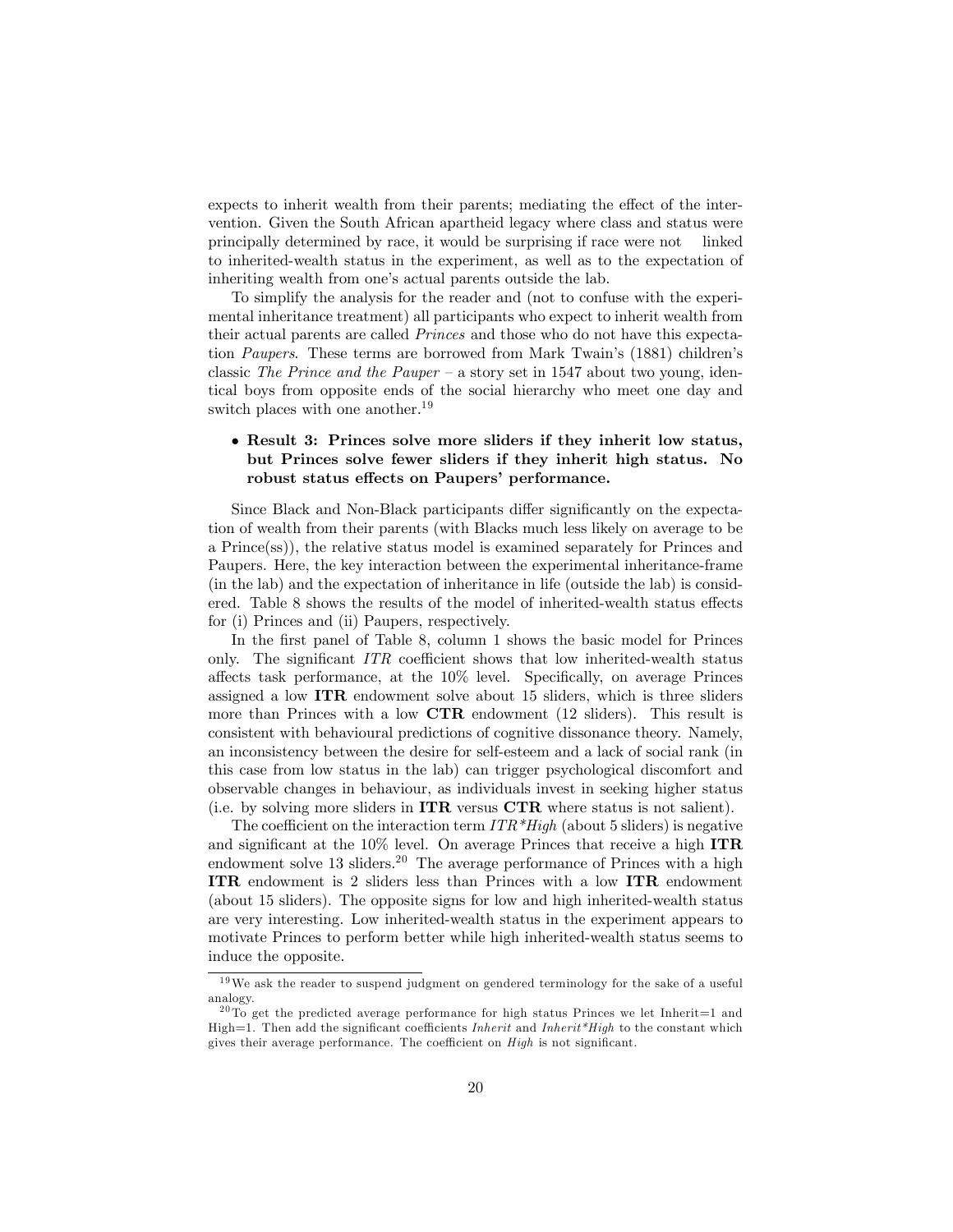The decline in Princes' performance could arguably be attributed to an entitlement effect since high inherited-wealth status can be interpreted as dominant. This is drawn from Hoff and Pandey's (2014) explanation that an entitlement effect explains the  $20\%$  decline in the number of mazes solved by high-caste boys, when caste was revealed (and the classroom contained only high-caste individuals) compared to the control when caste was not publically revealed. The authors showed in previous work that the decline could not be attributed to lower self-efficacy beliefs. Moreover, according to cognitive dissonance theory, individuals tend to care more about relative social rank than their absolute performance (Oxoby, 2003). The result that high-status Princes solve fewer sliders than low-status Princes is consistent with cognitive dissonance theory. The low and high inherited-wealth status effects on Princes are robust to additional controls for race and gender (see panel (i), column 2) and having an economically-active father (see panel (i), column 3). No gender gap is found in average task performance for the sample of Princes(ses), but the race gap of 4 sliders is still significant. Including a dummy to control for having an economically active father reduces the race gap in average performance slightly (from  $-4.153$  to  $-3.796$  sliders) but it remains significant at the  $1\%$  level. Note that having an economically active father is not a significant explanatory variable of number of sliders solved by Princes.

Moving to consider Paupers in the second panel of Table 8, column 1 shows the basic model. Low inherited-wealth status does not significantly affect Paupersítask performance. However, the sign is negative and opposite of that for Princes. High inherited-wealth status does significantly affect Paupers' performance. On average, Paupers with a high ITR endowment solve 2 more sliders than those that receive a low ITR endowment. This suggests that while high inherited-wealth status leads to a decline in Princes' performance, it may encourage Paupers to perform better. However, the high inherited-wealth status effect for Paupers is not robust to controls for Black and female (see panel (ii), column 2). The *Black* coefficient is significant at the  $5\%$  level, indicating that after controlling for treatment, Black Paupers solve 2 sliders fewer on average than Non-Black Paupers. Including a dummy for having an economically active father (see panel (ii) column 3) makes the female dummy lose its significance. This suggests that for Paupers, some of the variation in performance previously captured by the female dummy can instead be attributed to differences in socioeconomic background.

To supplement the regression analysis above, heterogeneity is visually inspected for in low and high inherited-wealth status effects using box-and-whisker plots. They provide a quick Öve-number summary of the number of sliders solved, visually show if the data is spread differently for subgroups and highlight outliers that fall outside 1.5 times the upper quartile. The top 50% of the group is everything above the median line that divides the box into two sections. Individuals in the top  $25\%$  are shown in the top "whisker" and dots above the box. Dots represent outliers that performed a lot better (or a lot worse) than normal in the slider task. The minimum and maximum (excluding outliers) are represented as the bottom and top bars of each whisker. Below,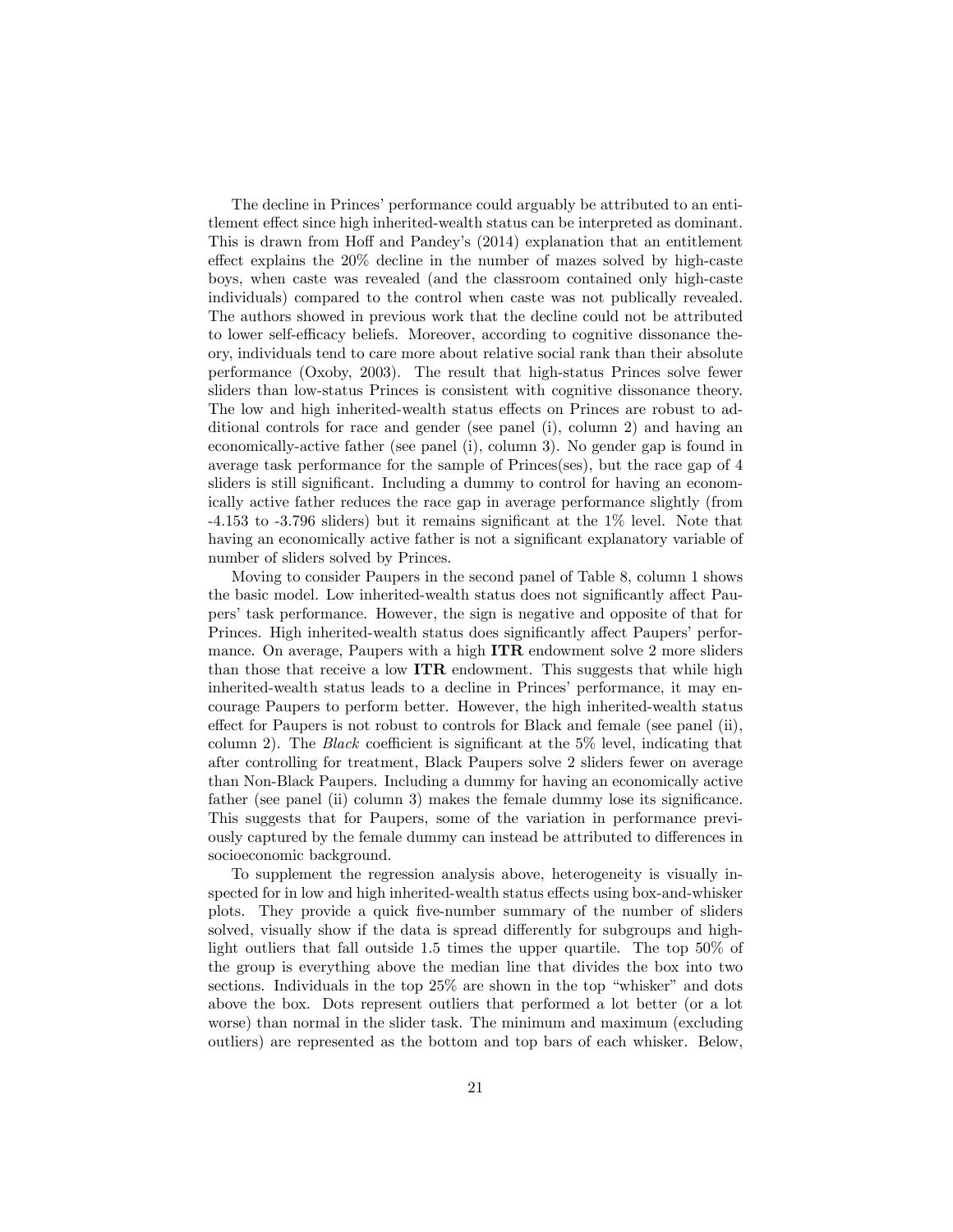Figure 5 shows the distribution of number of sliders solved by treatment for the two subsamples. The first panel of Figure 5 plots the number of sliders of (i) Princes, and the second panel plots the number of sliders of (ii) Paupers. The significant inherited-wealth status effects found in the regression results above (in regression specification 1) are highlighted by red arrows. At a particular starting endowment level (i) Low, (ii) Medium or (iii) High, an upward arrow shows that an ITR endowment leads to more sliders solved than the same amount as a CTR endowment, while a downward arrow shows that an ITR endowment leads to relatively fewer sliders solved than CTR.

#### • Result 4: ITR triggers Prince-identity effects on task performance. In CTR, Prince-identity has no behavioural impact.

Next, in Table 9, endowment level is interacted with Prince/Pauper status to test which endowment conditions trigger significant identity effects and elicit a performance gap between Prince and Pauper, within treatments CTR and **ITR** respectively. Prince-identity only has a significant impact on number of sliders solved within treatment  $ITR$ . Specifically, the coefficients *Prince*, *Prince\*Medium* and *Prince\*High* show significant differences in the average number of sliders solved by Princes and Paupers at every endowment level (see panel (ii), specification 1). The constant term  $(9 \text{ slides})$  is the average performance by Paupers with a low ITR endowment. Princes solve 5 sliders more than Paupers when they receive the same low ITR endowment (i.e. 14 sliders on average). In ITR, Princes with a high endowment solve nearly 6 sliders less than those with a low endowment (i.e. 8 sliders on average). These effects are robust to race and gender (see panel (ii), specification 2).

Earlier, a case was presented for the hypothesis that being matched with a low or high performing parent-player through an inherited endowment triggers an identity effect for these individuals by linking initial good or bad fortunes with an inherited relative status. Note that being a Prince or a Pauper does not appear to make a difference to task performance in the  $CTR$ . The framing of CTR is identity-neutral (in that it does not prime participants to any aspect of their identity) because good or bad fortune is attributed to pure luck, not the actions of a person. This result supports the case that it is the experimental framing in ITR that triggers an otherwise non-salient Prince-identity.

## 5 General discussion

This section supplements the above analysis by reflecting on post-session questions that participants responded to in the lab, in order to understand how the framing of endowments was perceived. Limitations of the experiment are then addressed. Recommendations are made for extensions to the present experimental design and for future research.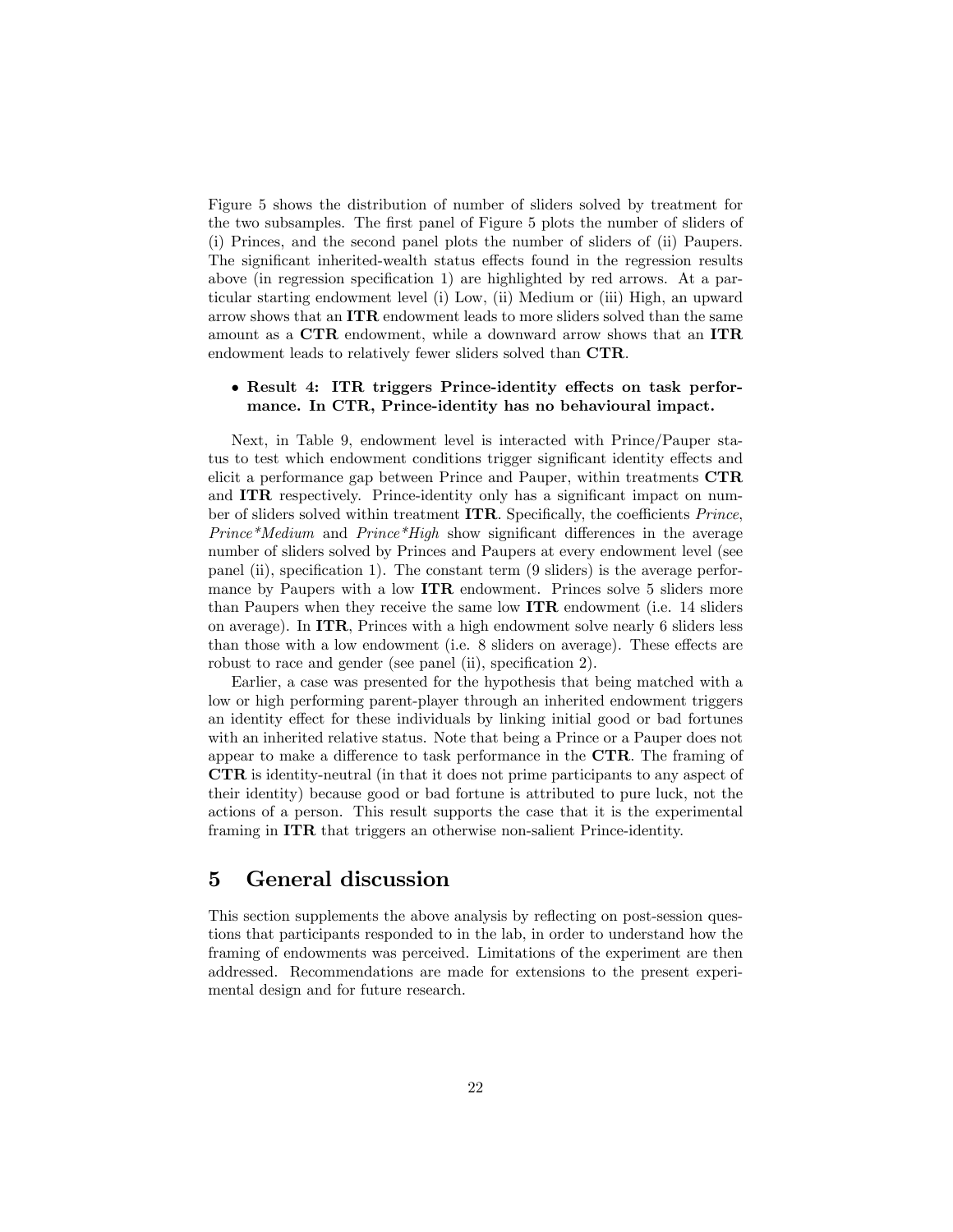#### 5.1 Did the experimental framing work?

For an indication of how the lottery- and inheritance-framed endowments were interpreted by participants, several post-session questions were qualitatively analyzed. For example, "How did you feel when you found out your endowment?". Participants could check the box(es) that best explained how they felt, and additional space was provided to state any other emotion that was not on the list. In both the CTR and ITR low-endowment groups, 60% reported to have been ìDisappointedî. Very few individuals in the two low-endowment conditions reported that they felt "Indifferent" (less than 6 percent) which suggests that being allocated a zero endowment tends to elicit negative emotions. Besides disappointment, subjects reported feeling angry, frustrated, treated unfairly, and sad. Interestingly, when the low endowment was framed as a lottery, only 16 percent of the group reported that they felt "Treated unfairly" but this response increased to 22 percent if the low endowment was framed as an inheritance. This suggests that framing in the experiment worked to the extent that being dealt a bad hand felt more unfair to subjects when it was framed as an inheritance and linked to another person, as opposed when it was framed as a random lottery. As one might expect, the emotional response to receiving a high endowment was overwhelmingly positive, regardless of framing. Participants typically reported feeling elated, happy and pleased.

#### 5.2 Limitations of the experiment

Next, the specific limitations of the experiment are considered. One limitation concerns the sample, which consists of university students. Students are a common and convenient pool of research participants in academic studies, yet it is argued that they may limit the internal and external validity of the findings through being an unrepresentative segment of the broader population. This is arguably a problem of causal inference. In contrast to this common claim, Druckman and Kam (2009) contend that student participants do not pose an inherent problem for external validity and use simulations to show that the student sample is only a problem when the size of the treatment effect depends on a trait on which the sample has almost no variance. The present experimental sample contains sufficient variation in subjects that report the expectation of inheriting wealth from their parents. However, it is argued that university students in South Africa are more likely to be financially better off than the majority of the population  $-$  a selection problem  $-$  so the study is not likely to capture the behaviour of the poorest particularly well. The availability of financial aid addresses this problem to an extent: the sample includes individuals on Önancial aid. Nevertheless, the sample is clearly limited to individuals engaging in tertiary education at the university level.

A second limitation of the experiment is that the results may be sensitive to the wording of the instructions. This is worth considering since the treatment uses experimental framing of random starting endowments to elicit changes in behaviour. Simply changing one word in the instructions to weakly prime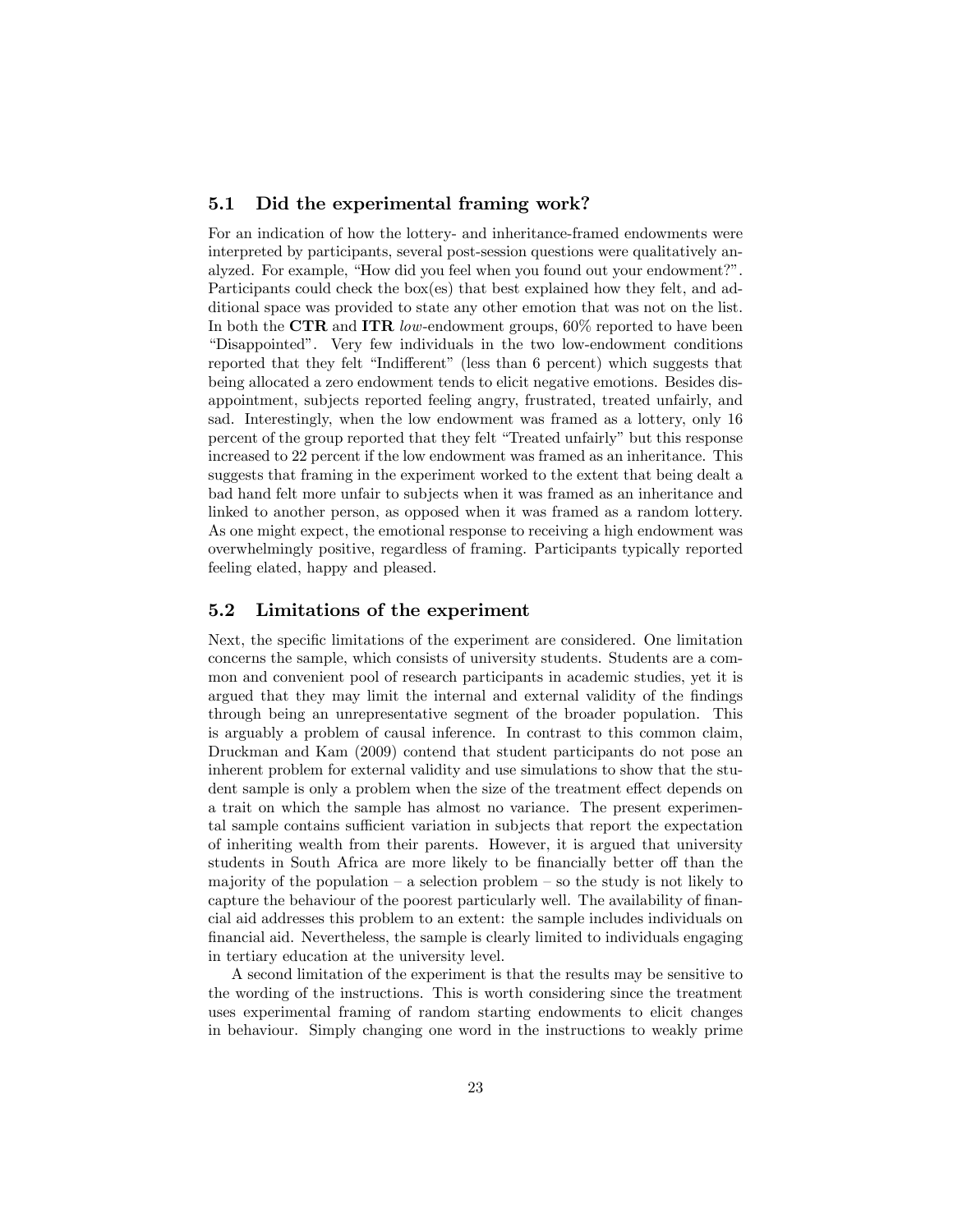individuals is enough to elicit a change in behaviour (Burnham et al., 2000). In the present experiment, when the ITR makes the notion of inheriting status and wealth salient, the data generating process may be expected to differ by whether an individual expects to inherit wealth from their parents; augmenting the effect of the intervention. Given the South African apartheid legacy where class and status were principally determined by race, it would be surprising if race were not linked to inherited-wealth status in the experiment, as well as to the expectation of inheriting wealth from one's actual parents.

It is posited that a likely explanation of the race gap is an identity effect triggered by experimental-framing in the Inherit group, where endowments of wealth are linked to relative status. The lottery-frame is neutral in the sense that it does not cue participants to an aspect of their identity. Thus, the lottery-frame condition would not be expected to trigger an identity effect since the random endowments in this treatment are presented as the result of pure luck. An argument against this is the possibility that one group identifies as being more ìunlucky in lifeî, making the lottery-frame non-neutral in terms of activating identity effects. This would lead to low/high endowments given by chance to depress/encourage the participant lowering/lifting effort. Though the results do not suggest this, an additional control group without endowments is needed to refute it and show that there is no race gap in number of sliders solved under piece-rate incentives only. The extent to which the race gap is due to Blacks or Non-Blacks is also beyond the scope of the present experiment.

It is acknowledged that the results are quite speculative. This limitation requires the support of future, improved research. In the results it was found that differential responses to inheriting a low endowment by Blacks and Non-Blacks explains the race gap in number of sliders solved. A part of the gap is due to Non-Blacks performing better when assigned a low inheritance-framed endowment as opposed to a low lottery-framed endowment. It was speculated that this relates to the cognitive dissonance literature that predicts that individuals invest more in status seeking (e.g. solving more sliders) when their desire for self-esteem is not met by their lack of social rank (e.g. inheriting a low status in the experiment) (Oxoby, 2003). The other part of the race gap is due to lower relative performance by Blacks when they inherit a low endowment in the lab. This observation was suggestive of the stereotype threat literature, which holds that situations that trigger an identity stereotyped as intellectually inferior can undermine a person's cognitive performance (Hoff and Pandey, 2014). The apartheid legacy of social class largely determined by race (where Blacks suffered the greatest discrimination) arguably creates the foundation for such a stereotyped threat for Black participants. Though the statistical results are suggestive, definitive conclusions cannot be drawn about what is driving the differential behaviour by race.

#### 5.3 Recommendations for future research

The results of the present experiment would clearly benefit from replication. The case was made that the difference in average number of sliders solved by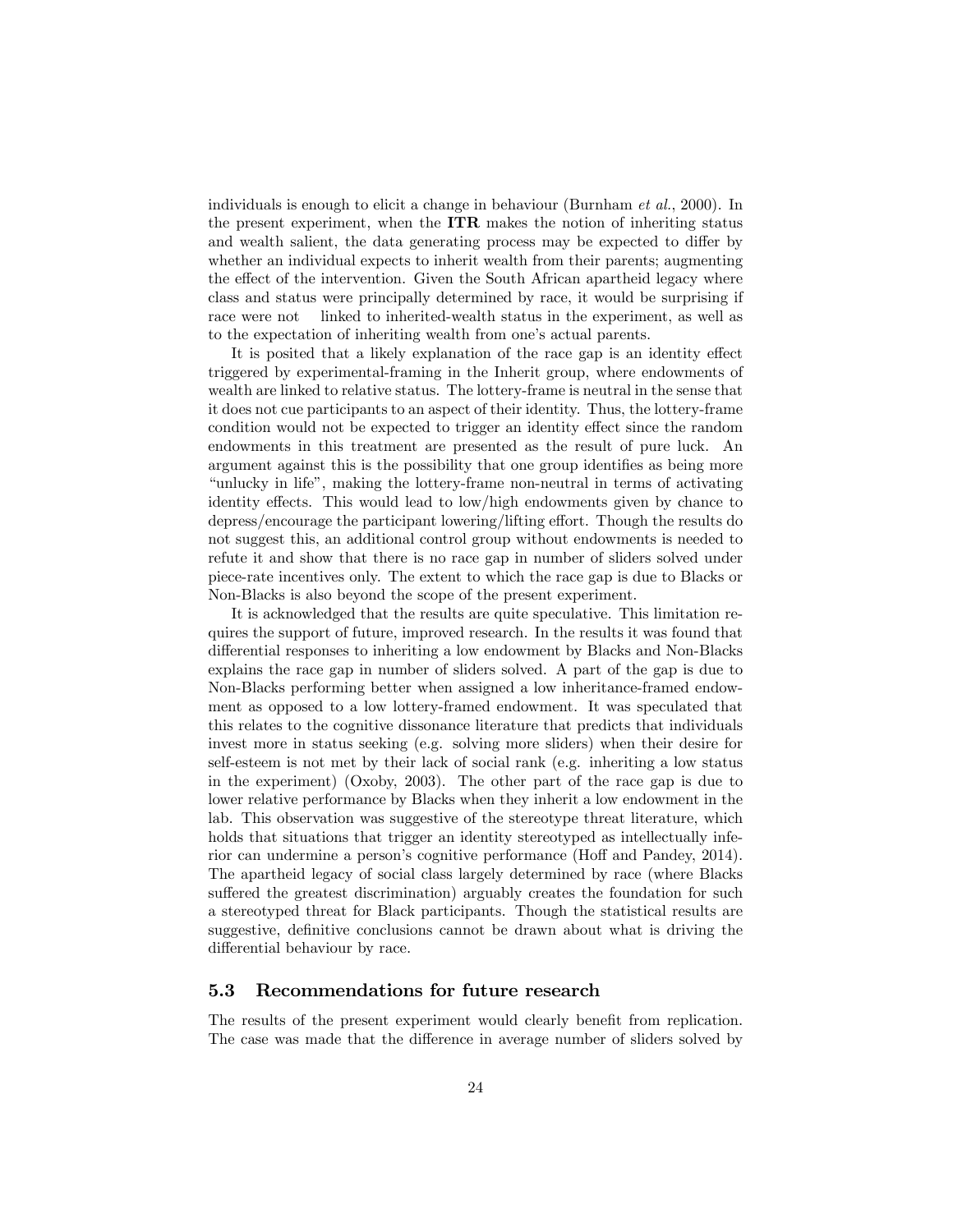Black and Non-Black individuals could be attributed to experimental-framing in the inheritance treatment. An important extension to the current experimental design would be to have an additional control condition with no starting endowments. This is necessary in order to establish that there is no race gap in number of sliders solved under piece-rate incentives only. While no gender differential was observed by Gill and Prowse  $(2012)$  it would be valuable to replicate this result in South Africa and other developing countries. In the face of limited research funds that restrict sample size, it is recommended to choose two distinct endowment levels only. That is, Low and High. The medium category arguably adds little valuable information to the design and it would be better to increase the sample size of the remaining two endowment categories to achieve greater statistical power.

The experimentally-framed inherited status is quite light as a treatment for intergenerational relative status as there is only one generation of children on which to examine its effects, and there were no explicit legacy effects articulated in the instructions. This means that there were no consequences for the child in terms of the relative status that they themselves could pass onto a subsequent generation of players. The introduction of explicit legacy effects to the inheritance-framed condition is recommended, as this intergenerational link may strengthen the treatment.

Many studies which analyze identity effects measure performance or cooperation in groups. Relative status experiments that involve tournaments, prisoners' dilemma or collective goods games rather than individual level tasks may prompt individuals to think about their inherited-wealth identity to a greater extent, since relative status is meaningful only if one compares oneself to others.

## 6 Conclusion

This experiment was designed in response to the gap in the literature concerning the behavioural impact of inherited-wealth status on task performance. In particular, it is concerned with the interaction between framed inherited status in the lab and real intergenerational wealth status outside the lab. Below, three significant effects on individual task performance are summarized. The paper ends by considering the study's relevance.

1. Inheritance-framed endowments trigger an unexpected race gap in task performance, in favour of Non-Black participants. Since there was no significant difference in  $\mathbf{CTR}$ , it is inferred that in identity neutral situations Blacks and Non-Blacks are equally productive. It is posited that the inheritance frame has affected behaviour through activating latent identities. On average, given treatment frame and endowment level, Black participants perform worse than Non-Black participants. The race gap between Blacks and Non-Blacks can be attributed to differential behavioural responses to inheriting a low endowment.<sup>21</sup> A part of the race

<sup>&</sup>lt;sup>21</sup>Where the rough race category  $Non-Black$  contains all self-reported White, Coloured and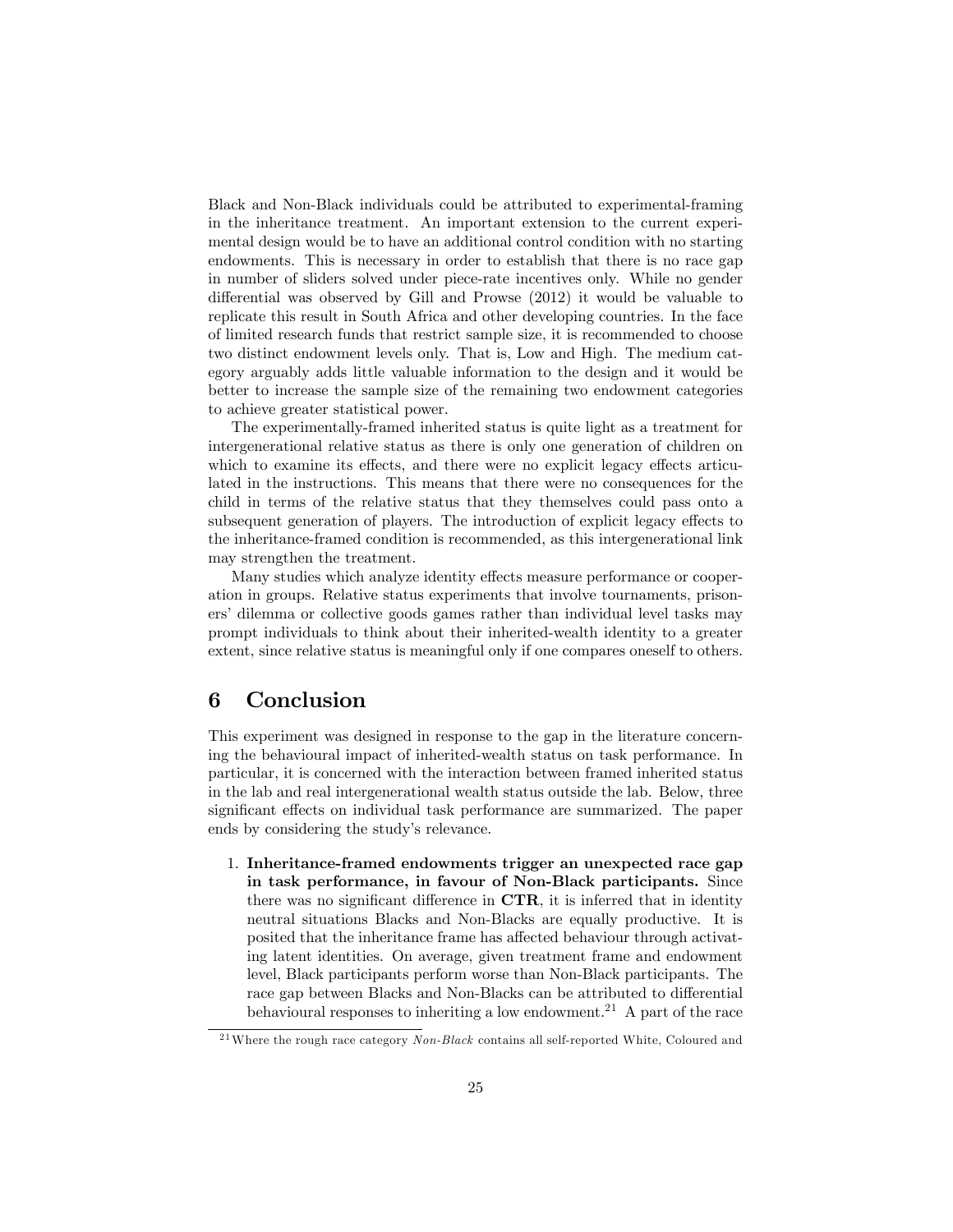gap is due to Non-Blacks performing relatively better when assigned a low endowment framed as an inheritance, as opposed to a lottery. The other part of the race gap is due to relatively lower performance by Blacks when they inherit a low endowment, versus a low lottery-framed endowment. In the present experiment, Blacks are almost half as likely to expect to inherit wealth from their (actual) parents than Non-Blacks. This motivates performing separate investigations of relative status effects for subjects who expect to inherit wealth (which we call Princes) and those who do not have this expectation (which we call Paupers). These terms are borrowed from Mark Twain's (1881) children's classic The Prince and the Pauper.

- 2. Low inherited-wealth status in the lab leads to more sliders solved by Princes, but high inherited-wealth status leads to fewer sliders solved by Princes. The results show significant differences in performance after controlling for endowment (using the lottery-framed endowments to isolate relative status from its associated wealth level). It is posited that the inheritance-frame activates an otherwise non-salient identity. Namely, whether one expects to inherit wealth. In the ITR, Princes that inherit a high endowment solve 5 sliders less than Princes that inherit a low endowment. The drop in Princes' performance is attributed to an entitlement effect, since high relative status is an indicator of dominance (Hoff and Pandey, 2014). In this case, a high-status Prince may feel less of a need to prove him (or her) self. No robust significant behavioural impact of status on Paupers is found but it is interesting that the direction of the effects is the opposite of Princes.
- 3. Inheritance-frame triggers productivity gap between Princes and Paupers. Prince-identity has no behavioural impact on task performance in lottery-frame. Prince-identity is non-salient in the CTR by design. Since the expectation of wealth makes no difference to performance the CTR, it is inferred that in the identity neutral context Princes and Paupers are equally productive. Demonstrating that Prince/Pauper-status is balanced across treatments strengthens the case that the inheritance frame activates an identity effect on Princes' task performance.

This work contributes to the academic literature in that it takes us from the well-developed discussion of the motivations for leaving bequests to begin to understand what the individual consequences are for descendants' behaviour in the labour market. The results of the present experiment are consistent with behavioural and experimental evidence indicating that manipulating framing and relative status in the lab has a significant impact on individual behaviour (Hoff and Pandey, 2014; Benjamin, Choi and Strickland, 2010; Guinote, 2007; Burnham, McCabe and Smith, 2000). In particular, inheritance-framed endow-

Indian individuals. See the Appendix for a detailed explanation of the motivation of grouping by Black and Non-Black.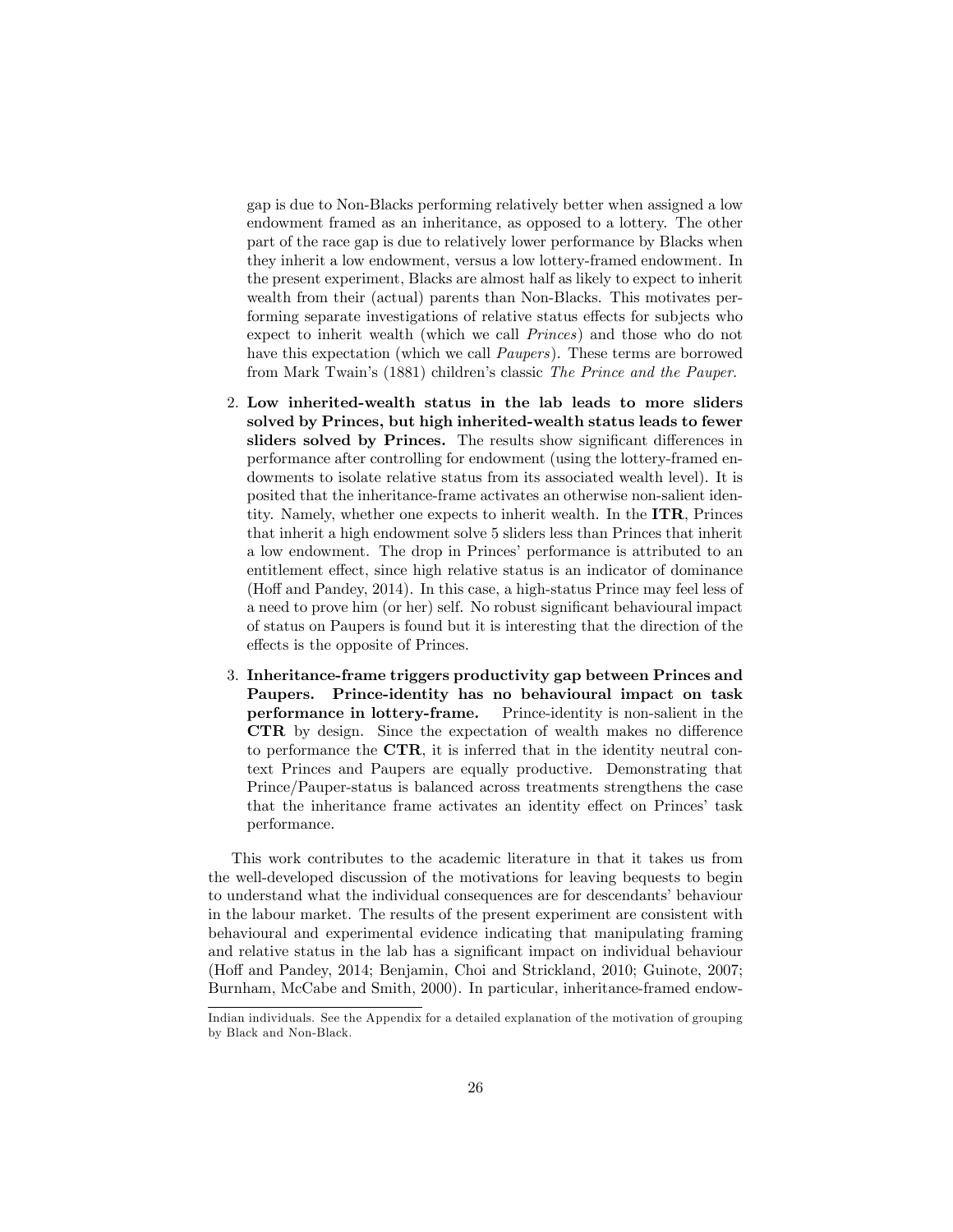ments of wealth appear to trigger significant identity effects for  $Prines - those$ who expect to inherit wealth from their actual parents.

More generally, the experiment contributes to the developing literature on the relationship between inherited-wealth status and effort provision in the labour market. This relationship is of interest beyond the lab the context of continuing national and global concern about intergenerational inequality. Inequality, and differences cultural and class backgrounds may be expected to dominate behavioural differences in South African workplaces and classrooms. This is suggested by lingering racial prejudice and patriarchal attitudes in the labour market and educational institutions. However, this experiment supports the behavioural economics literature that posits that individuals are highly susceptible to framing in ways that augment or mitigate differences in background. This phenomenon occurs even in the brief minutes spent in the artificially constructed context of the labouratory. The implications are profound for the manner in which workplace hierarchies are framed/constructed, and for South African educational institutions, in which the issue of 'decolonizing' education is currently being explored.

## References

- [1] Abeler, J., Falk, A., Goette, L., & Huffman, D.  $(2011)$ . Reference points and effort provision. The American Economic Review, 470-492.
- [2] Angrist, J. & Pischke, J. (2008). Mostly Harmless Econometrics: An Empiricist's Companion. Princeton University Press.
- [3] de Araujo, F. A., Carbone, E., Conell-Price, L., Dunietz, M. W., Jaroszewicz, A., Landsman, R., & Wilson, A. J.  $(2015)$ . The Effect of Incentives on Real Effort: Evidence from the Slider Task.
- [4] Bandura, A. (1977). Self-efficacy: toward a unifying theory of behavioural change. Psychological review, 84 (2), 191.
- [5] Battigalli, P. & Dufwenberg, M. (2009). Dynamic Psychological Games. Journal of Economic Theory,  $144(1)$ , 1-35.
- [6] Becker, G. S. (1965). A Theory of the Allocation of Time. Economic Journal, 75, 493-517.
- [7] BÈnabou, R., & Tirole, J. (2007). Identity, Dignity and Taboos: Beliefs as Assets. IZA Discussion Paper No. 2583.
- [8] Benjamin, D., Choi, J. J., & Strickland, A. J. (2010). Social identity and preferences. American Economic Association, 100 (4), 1913-1928.
- [9] Bingley, P., Corak, M., & WestergÂrd-Nielsen, N. (2010). The intergenerational transmission of employers in Canada and Denmark. Available at: papers.ssrn.com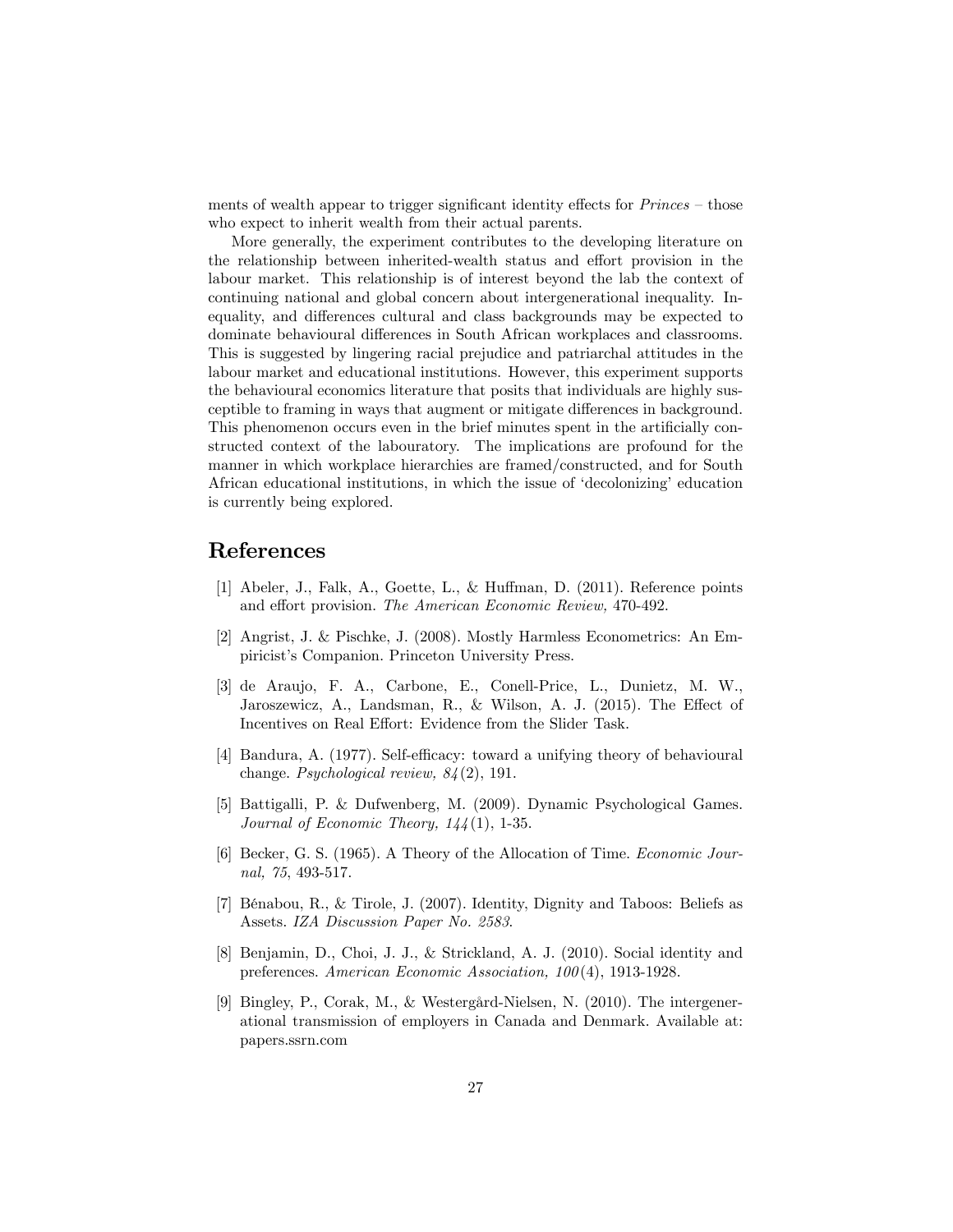- [10] Bisin, A., & Verdier, T. (2005). Cultural transmission. The New Palgrave Dictionary of Economics.
- [11] Bisin, A., & Verdier, T. (2001). The economics of cultural transmission and the dynamics of preferences. Journal of Economic theory,  $97(2)$ , 298-319.
- [12] Björklund, A. & Jäntti, M. (2009). Intergenerational Income Mobility and the Role of Family Background. In Wiemer Salverda, Brian Nolan, and Timothy M. Smeeding (editors). The Oxford Handbook of Economic Inequality. Oxford: Oxford University Press.
- [13] Björklund, A., M. Lindahl, & Plug, E. (2006). The origins of intergenerational associations: Lessons from Swedish adoption data. Quarterly Journal of Economics, 121 (3), 999- 1028.
- [14] Bourdieu, P. (1973). Cultural Reproduction and Social Reproduction, in R. Brown (ed.) (1996), Knowledge, Education and Cultural Change. London, Routledge: 71-112.
- [15] Borgerhoff-Mulder, M., I. Fazzio, W. Irons, R. L. McElreath, S. Bowles, A. Bell, T. Hertz & Hazzah, L. (2010). Pastoralism and wealth inequality: revisiting an old question. Current Anthropology, 51 (1), 35-48.
- [16] Borgerho§-Mulder, M., Bowles, S., Hertz, T., Bell, A., Beise, J., Clark, G., ... & Wiessner, P. (2009). Intergenerational wealth transmission and the dynamics of inequality in small-scale societies. science, 326 (5953), 682- 688.
- [17] Bovée, C., Voogt, J., & Meelissen, M. (2007). Computer attitudes of primary and secondary students in South Africa. Computers in Human Behavior,  $23(4)$ , 1762-1776.
- [18] Bowles, S., E. A. Smith & M. Borgerhoff-Mulder.  $(2010)$ . The emergence and persistence of inequality in premodern societies: introduction to the special section. Current Anthropology  $51(1)$ , 7–17.
- [19] Bowles, S., Gintis, H., & Osborne, M. (2001). Incentive-Enhancing Preferences: Personality, Behavior, and Earnings. The American Economic Review,  $91(2)$ , 155-158.
- [20] Bowles, S. (1998). Endogenous preferences: The cultural consequences of markets and other economic institutions. Journal of economic literature, 75-111.
- [21] Brunori, P., Ferreira, F. & Peragine, V. (2013). Inequality of Opportunity, Income Inequality and Economic Mobility: Some International Comparisons. Policy Research Working Paper 6304, The World Bank, Development Research Group.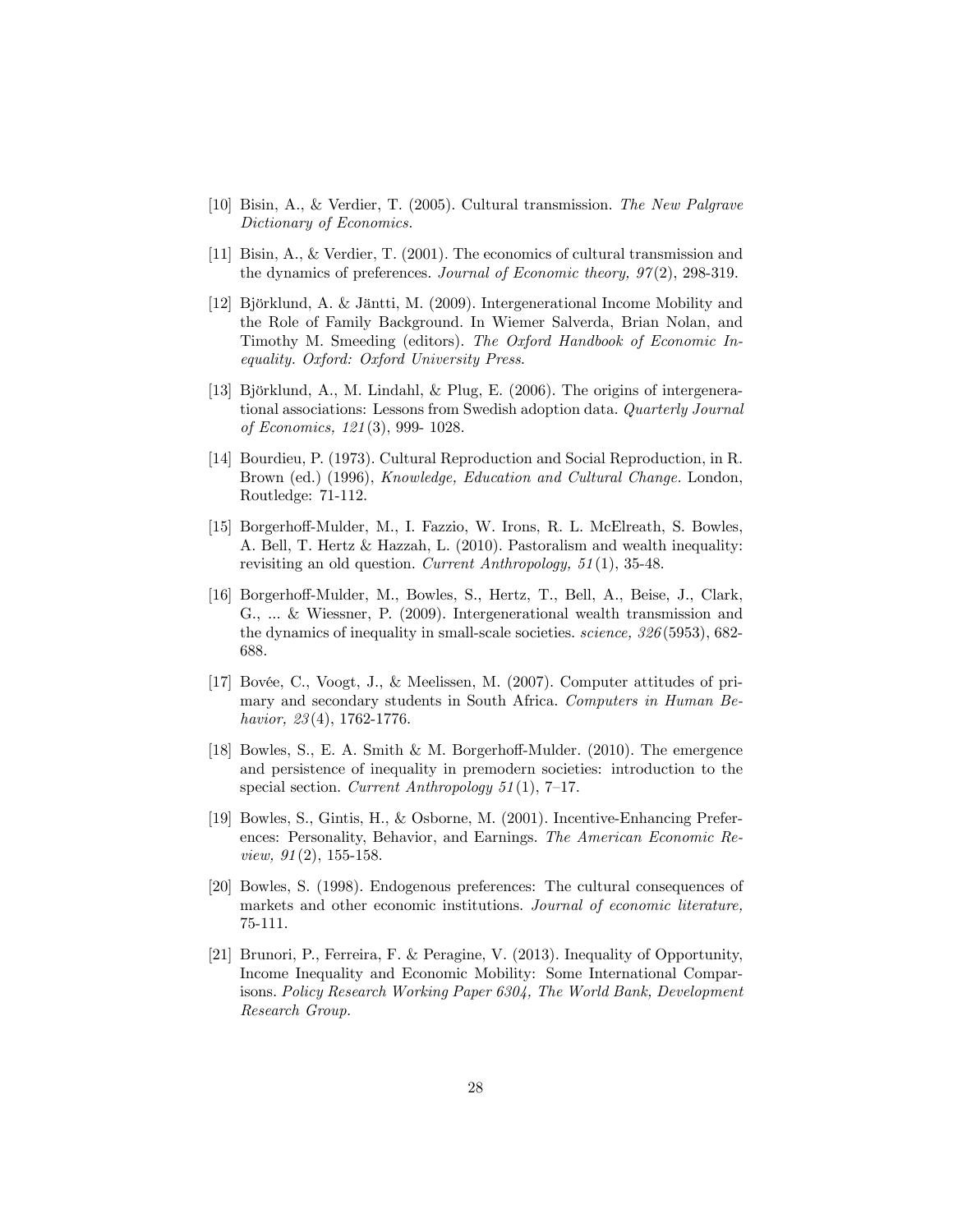- [22] Burnham, T., McCabe, K., & Smith, V. L. (2000). Friend-or-foe intentionality priming in an extensive form trust game. Journal of Economic Behavior & Organization,  $43(1)$ , 57-73.
- [23] Camerer, C., Babcock, L., Loewenstein, G., & Thaler, R. (1997). Labor Supply of New York City Cabdrivers: One Day at a Time. *Quarterly Jour*nal of Economics, 112, 407-221.
- [24] Card, D., Mas, A., Moretti, E., & Saez, E. (2012). Inequality at Work: The Effect of Peer Salaries on Job Satisfaction. American Economic Review, 102 (6), 2981-3003.
- [25] Charness, G., & Kuhn, P. (2011). Lab labour: What can labour economists learn from the lab?. Handbook of labour economics, 4, 229-330.
- [26] Chetty, R., Hendren, N., Kline, P., Saez, E., & Turner, N. (2014). Is the United States still a land of opportunity? Recent trends in intergenerational mobility. The American Economic Review,  $104(5)$ , 141-147.
- [27] Clarke, M., & Bassett, C. (2016). The struggle for transformation in South Africa: unrealized dreams, persistent hopes. Journal of Contemporary African Studies, 34 (2): 183-189.
- [28] Corak, M. (2013). Income inequality, equality of opportunity, and intergenerational mobility. The Journal of Economic Perspectives, 79-102.
- [29] Corak, M., & Piraino, P. (2011). The intergenerational transmission of employers. Journal of Labor Economics, 29(1), 37-68.
- [30] Croizet, J. C., & Claire, T. (1998). Extending the concept of stereotype threat to social class: The intellectual underperformance of students from low socioeconomic backgrounds. Personality and Social Psychology Bul*letin,*  $24(6)$ , 588-594.
- [31] Croson, R., & Gneezy, U. (2009). Gender differences in preferences. Journal of Economic literature, 47 (2), 448-474.
- [32] Davies, J. B., & Shorrocks, A. F. (2000). The distribution of wealth. Handbook of income distribution, 1, 605-675.
- [33] De Oliveira, A., & Eckel, C. C. (2011). Heterogeneity in Ultimatum Bargaining: The role of information, individual characteristics, and emotions.
- [34] Donaldson, A. (2014). Inequality, Redistribution and Growth. *Econ3x3*. Available at: www.econ3x3.org
- [35] Dutcher, G., Salmon, T., & Saral, K. J. (2015). Is Real Effort More Real? Available at: http://faculty.smu.edu/tsalmon/RealEffortvsStylizedEffort.pdf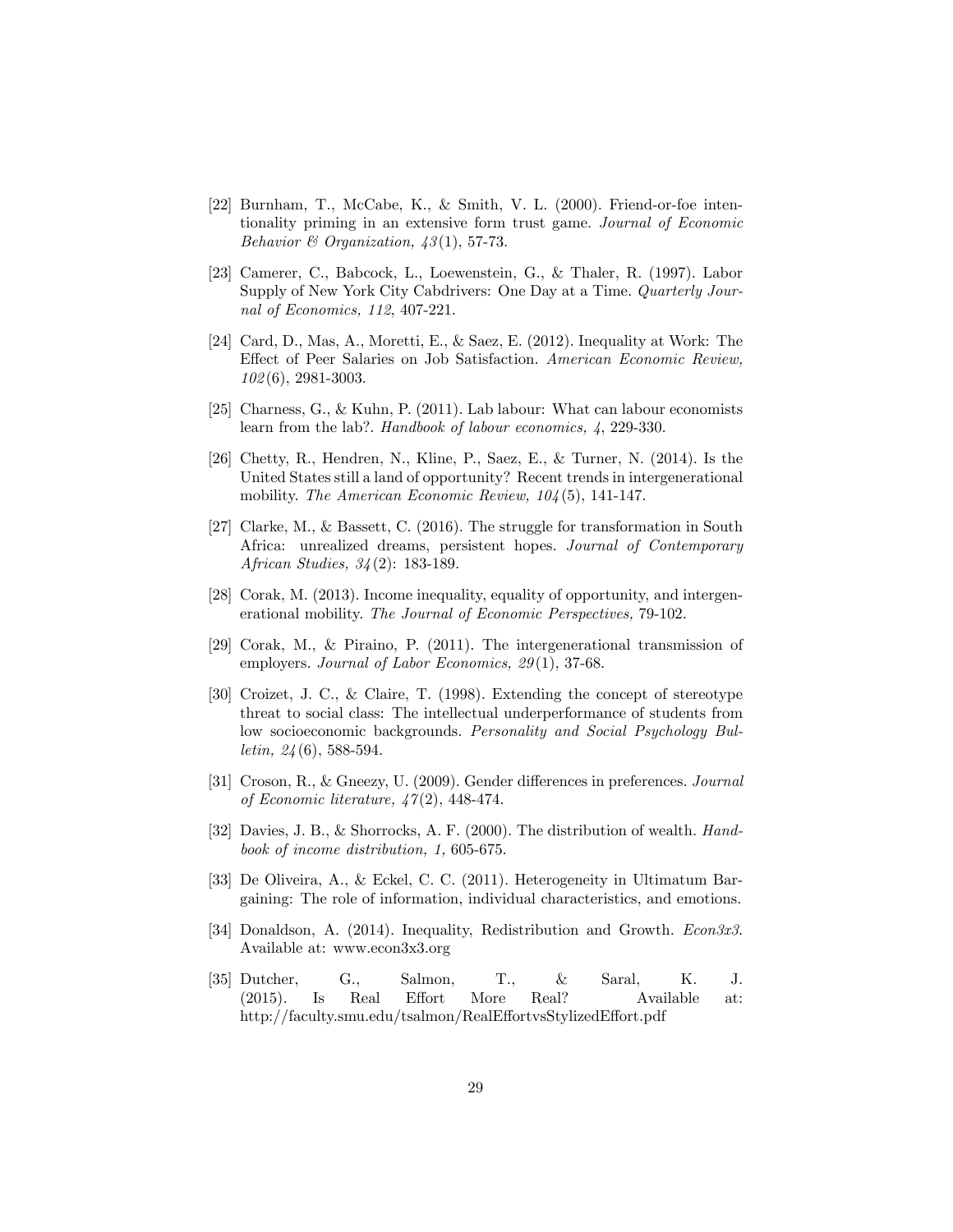- [36] Ellingsen, T., Johannesson, M., Mollerstrom, J., & Munkhammar, S. (2012). Social framing effects: Preferences or beliefs?.  $Games and Eco$ nomic Behavior, 76(1), 117-130.
- [37] Farber, H. S. (2005). Is Tomorrow Another Day? The Labor Supply of New York City Cabdrivers. Journal of Political Economy, 113, 46-82.
- [38] Fischbacher, U. (2007). z-Tree: Zurich toolbox for ready-made economic experiments. Experimental Economics,  $10(2)$ , 171–178
- [39] Fliessbach, K., Weber, B., Trautner, P., Dohmen, T., Sunde, U., Elger, C. E.,  $\&$  Falk, A. (2007). Social comparison affects reward-related brain activity in the human ventral striatum. science, 318 (5854), 1305-1308.
- [40] Galpin, V., Sanders, I., Turner, H., & Venter, B. (2003). Computer selfefficacy, gender, and educational background in South Africa. IEEE Technology and Society Magazine, 22 (3), 43-48.
- [41] Gill, D. & Prowse, V. (2009). A novel computerized real-effort task based on sliders. Discussion Paper Series, University of Oxford, 435.
- [42] Gill, D. & Prowse, V. (2012). A structural analysis of disappointment aversion in a real effort competition. American Economic Review,  $102(1)$ ,  $469-$ 503
- [43] Gill, D., & Prowse, V.  $(2014)$ . Gender differences and dynamics in competition: The role of luck. *Quantitative Economics*, 5(2), 351-376.
- [44] Gneezy, U., List, J. A., & Wu, G.  $(2006)$ . The uncertainty effect: When a risky prospect is valued less than its worst possible outcome. The Quarterly Journal of Economics, 121 (4), 1283-1309.
- [45] Guinote, A. (2007). Power affects basic cognition: Increased attentional inhibition and flexibility. Journal of Experimental Social Psychology,  $\angle 43(5)$ , 685-697.
- [46] Guiso, L., Sapienza, P., & Zingales, L. (2006). Does Culture Affect Economic Outcomes? NBER Working Paper No. 11999.
- [47] de Graaf, P. M., & Kalmijn, M. (2001). Trends in the Intergenerational Transmission of Cultural and Economic Status. Acta Sociologica (Taylor & Francis Ltd),  $44(1)$ , 51-66.
- [48] Hackman, D. A., & Farah, M. J. (2009). Socioeconomic status and the developing brain. Trends in cognitive sciences,  $13(2)$ , 65-73.
- [49] Heckman, J. J. (1974). Life Cycle Consumption and Labor Supply: An Explanation of the Relationship between Income and Consumption over the Life Cycle. American Economic Review, 64, 188-194.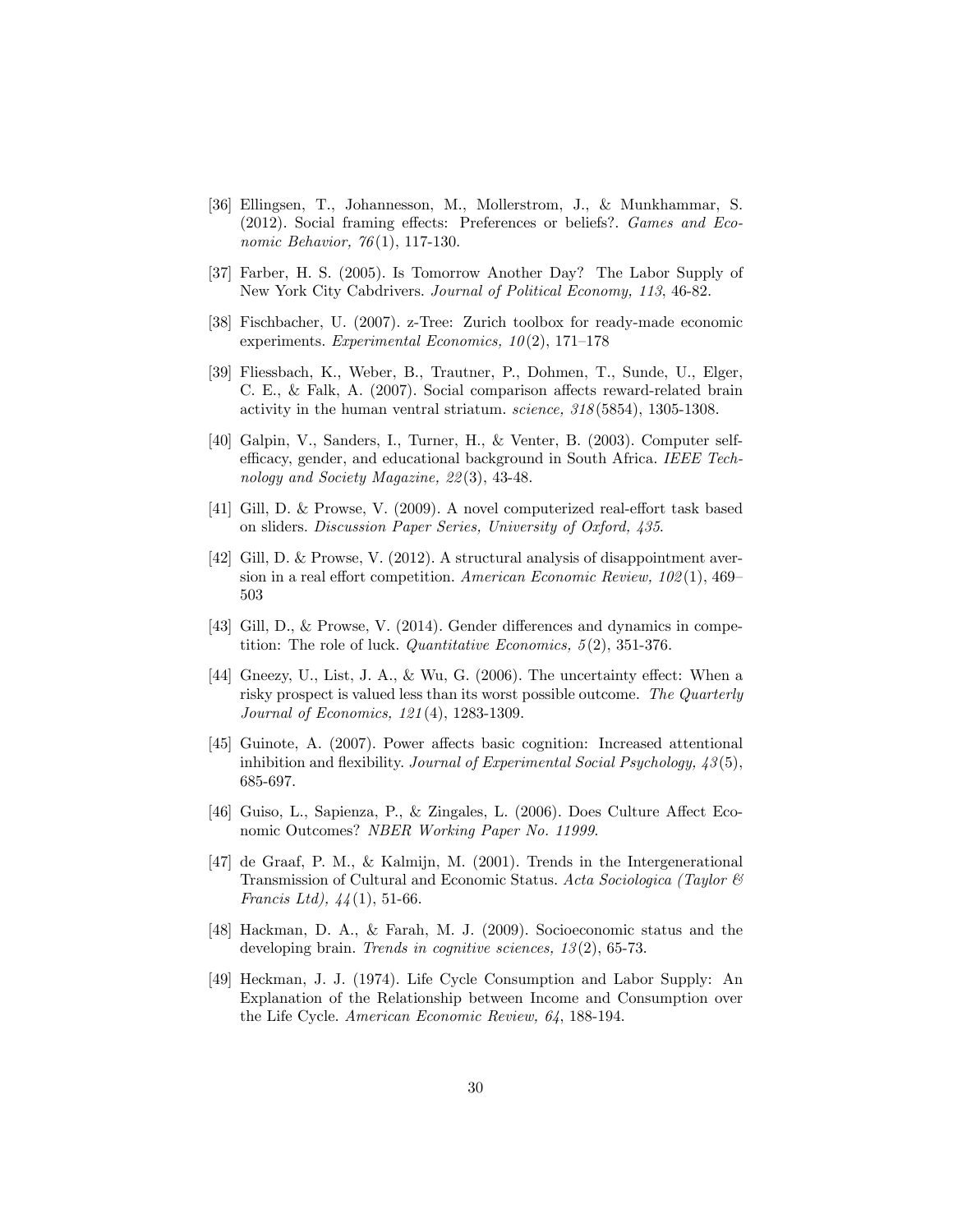- [50] Hoff, K., & Pandey, P.  $(2006)$ . Discrimination, social identity, and durable inequalities. The American Economic Review, 96(2), 206-211.
- [51] Hoff, K., & Pandey, P.  $(2014)$ . Making up people—The effect of identity on performance in a modernizing society. Journal of Development Economics, 106, 118-131.
- [52] Laitner, J., & Juster, F. T. (1996). New evidence on altruism: A study of TIAA-CREF retirees. The American Economic Review, 893-908.
- [53] Landersø, R., & Heckman, J. J. (2017). The Scandinavian Fantasy: The sources of intergenerational mobility in Denmark and the US. The Scandinavian Journal of Economics, 119(1), 178-230.
- [54] Magruder, J. (2010). Intergenerational Networks, Unemployment, and Persistence in South Africa. American Economic Journal: Applied Economics,  $2(1), 62-85.$
- [55] McBride, M.  $(2001)$ . Relative-income effects on subjective well-being in the cross-section. Journal of Economic Behavior & Organisation, 45, 251-278.
- [56] Moore, K. (2001). Frameworks for Understanding the inter-generational transmission of poverty and well-being in developing countries. Chronic Poverty Research Centre Working Paper, 8.
- [57] Mullainathan, S., & Shafir, E. (2013). Scarcity: Why having too little means so much. Macmillan.
- [58] Mani, A., Mullainathan, S., Shafir, E., & Zhao, J. (2013). Poverty impedes cognitive function. science, 341 (6149), 976-980.
- [59] Norton, M. I., & Ariely, D. (2011). Building a better America—One wealth quintile at a time. Perspectives on Psychological Science, 6(1), 9-12.
- [60] Oxoby, R. J. (2003). Attitudes and allocations: status, cognitive dissonance, and the manipulation of attitudes. Journal of Economic Behavior & Organization, 52 (3), 365-385.
- [61] Piketty, T. (2014). Capital in the 21st Century. Cambridge: Harvard University.
- [62] Rotter, J. (1966). Generalized expectancies for internal versus external control of reinforcements. Psychological Monographs, 80, No. 609.
- [63] Shin, J., & Milkman, K. L. (2014). How Backup Plans Can Harm Goal Pursuit: The Unexpected Downside of Being Prepared for Failure.
- [64] Smith, M. S., Kish, B. J., & Crawford, C. B. (1987). Inheritance of wealth as human kin investment. Ethology and Sociobiology,  $8(3)$ , 171-182.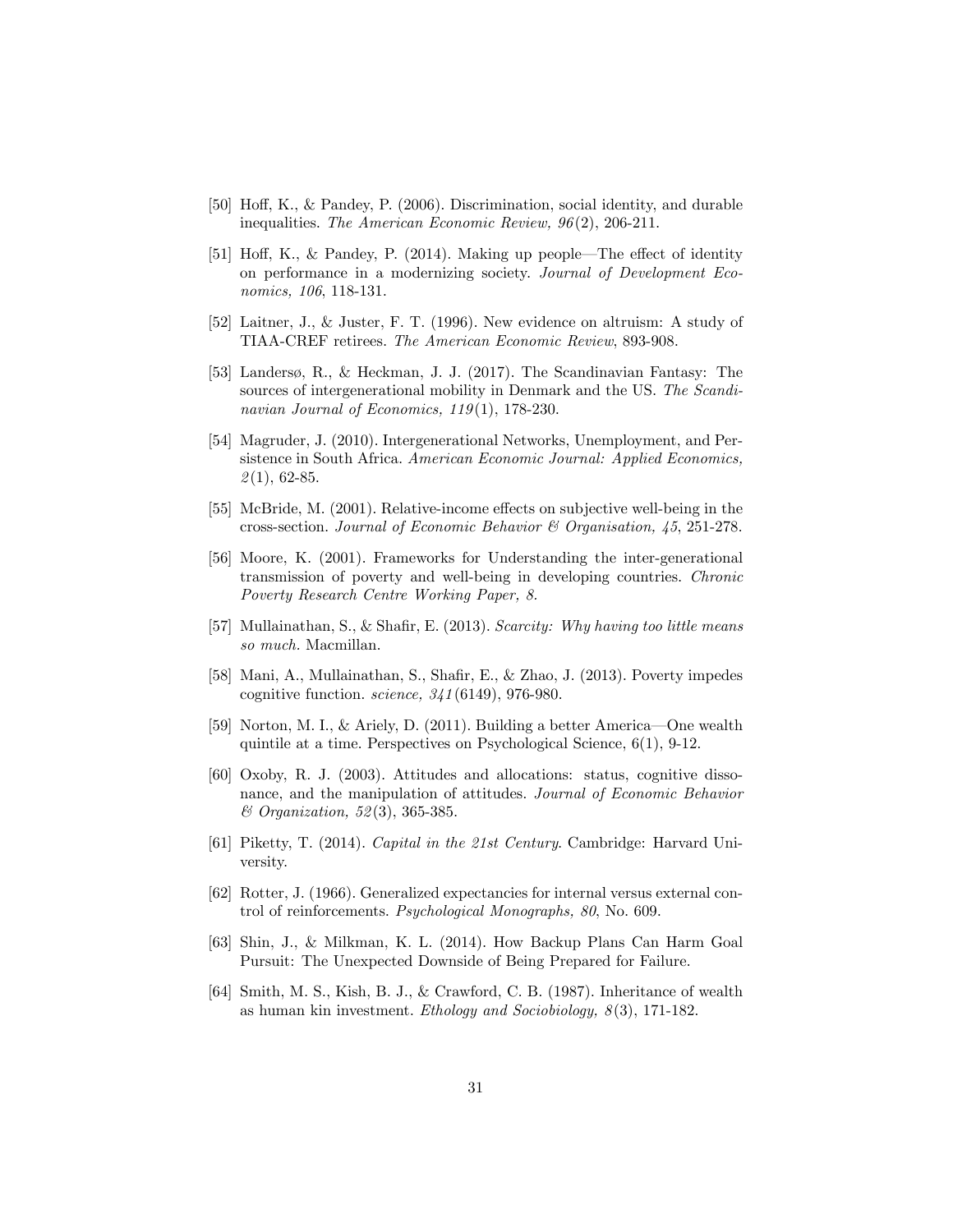- [65] Spencer, S. J., Steele, C. M., & Quinn, D. M. (1999). Stereotype threat and women's math performance. Journal of experimental social psychol $ogy, 35(1), 4-28.$
- [66] Steele, C. M., & Aronson, J. (1995). Stereotype threat and the intellectual test performance of African Americans. Journal of personality and social psychology, 69 (5), 797.
- [67] Swartz, D. (1977). Pierre Bourdieu: The cultural transmission of social inequality. Harvard Educational Review,  $47(4)$ , 545-555.
- [68] Twain, M. (1881). The Prince and the Pauper, James R. Osgood & Co.
- [69] Wittenberg, M. (2014). Wages and wage inequality in South Africa 1994- 2011: The evidence from household survey data. SALDRU working paper series, 135.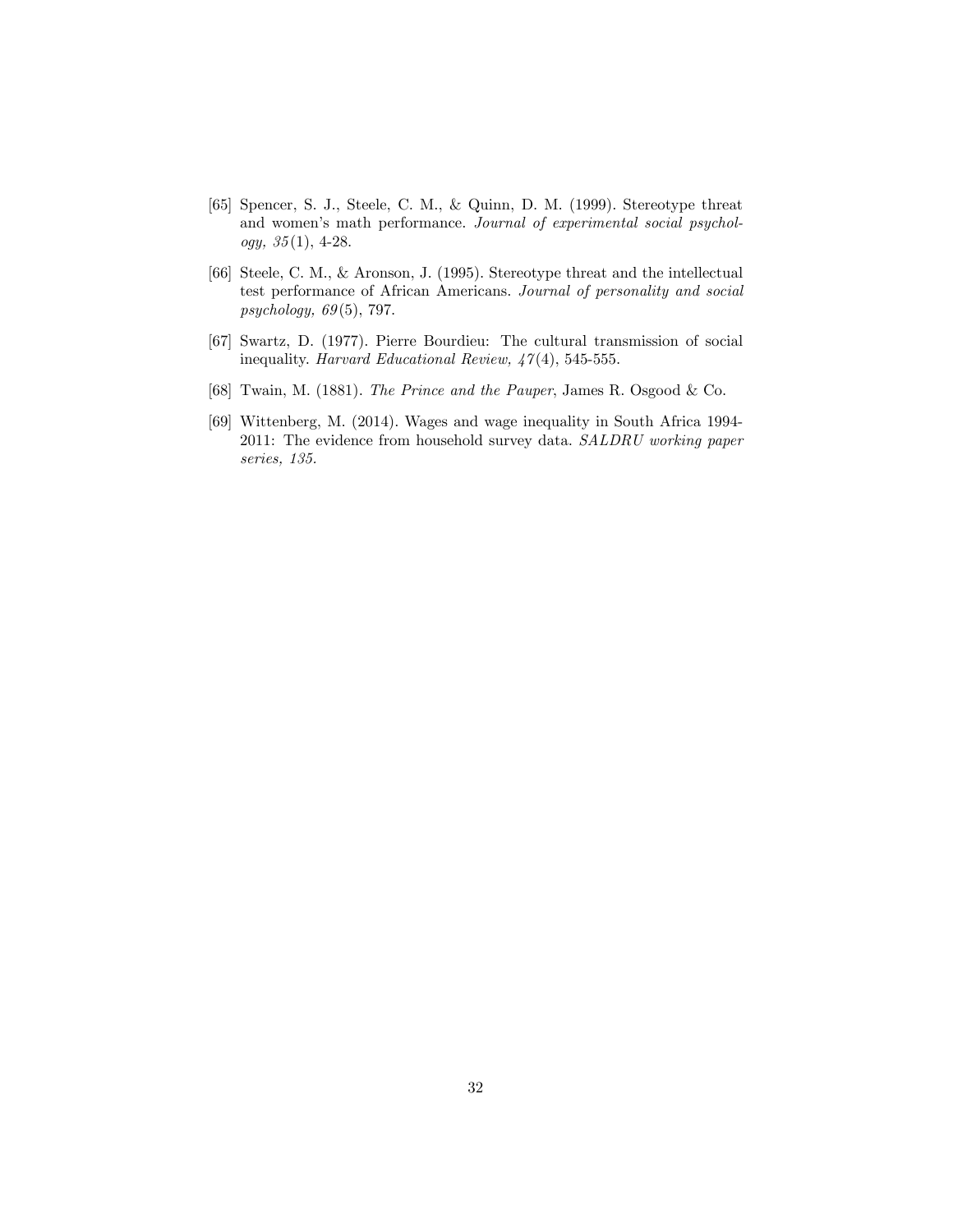| Session      | Date     | Treatment |                | Endowment group<br>Total number |                |             |  |  |
|--------------|----------|-----------|----------------|---------------------------------|----------------|-------------|--|--|
| number       |          |           | Low            | Medium                          | High           | of subjects |  |  |
| $\mathbf{1}$ | 05/03/16 | Lottery   | $\overline{2}$ | 3                               | 3              | 8           |  |  |
| 2            | 05/04/16 | Lottery   | $\overline{4}$ | $\overline{4}$                  | 3              | 11          |  |  |
| 3            | 05/04/16 | Lottery   | $\overline{4}$ | $\overline{4}$                  | 5              | 13          |  |  |
| 4            | 05/04/16 | Lottery   | 2              | 3                               | $\overline{2}$ | 7           |  |  |
| 5            | 05/04/16 | Lottery   | $\overline{4}$ | $\overline{4}$                  | $\overline{4}$ | 12          |  |  |
| 6            | 05/06/16 | Inherit   | $\overline{4}$ | $\overline{4}$                  | $\overline{4}$ | 12          |  |  |
| 7            | 05/06/16 | Inherit   | 4              | 4                               | 4              | 12          |  |  |
| 8            | 05/09/16 | Inherit   | 3              | 3                               | 3              | 9           |  |  |
| 9            | 05/09/16 | Inherit   | 3              | 3                               | 3              | 9           |  |  |
| 10           | 05/09/16 | Inherit   | 3              | 3                               | 3              | 9           |  |  |
| 11           | 05/10/16 | Lottery   | 3              | 3                               | 3              | 9           |  |  |
| 12           | 05/11/16 | Inherit   | 3              | 3                               | 3              | 9           |  |  |
| 13           | 05/11/16 |           |                | $\overline{a}$                  | $\overline{a}$ |             |  |  |
| 14           | 05/11/16 |           |                | ÷,                              |                |             |  |  |
| 15           | 05/11/16 | Lottery   | 3              | 3                               | 3              | 9           |  |  |
| 16           | 05/11/16 | Lottery   | $\overline{c}$ | 3                               | 3              | $\,$ 8 $\,$ |  |  |
| 17           | 05/12/16 | Inherit   | 3              | 3                               | 3              | 9           |  |  |
| 18           | 05/13/16 | Inherit   | $\overline{c}$ | $\overline{c}$                  | $\overline{c}$ | 6           |  |  |
| 19           | 05/13/16 | Lottery   | $\overline{4}$ | $\overline{4}$                  | $\overline{4}$ | 12          |  |  |
| 20           | 05/13/16 | Lottery   | 3              | 3                               | 3              | 9           |  |  |
| 21           | 05/16/16 | Inherit   | $\overline{c}$ | $\overline{c}$                  | $\overline{c}$ | 6           |  |  |
| 22           | 05/16/16 | Inherit   | $\overline{c}$ | $\overline{c}$                  | $\overline{c}$ | 6           |  |  |
| 23           | 05/16/16 | Inherit   | 5              | 5                               | 5              | 15          |  |  |
| 24           | 05/17/16 | Inherit   | $\overline{2}$ | $\overline{2}$                  | $\overline{c}$ | 6           |  |  |
| 25           | 05/17/16 |           |                | $\blacksquare$                  |                |             |  |  |
| 26           | 05/18/16 | Lottery   | 4              | 4                               | 4              | 12          |  |  |
| 27           | 05/18/16 | Lottery   | 5              | 5                               | 5              | 15          |  |  |
| 28           | 05/18/16 | Lottery   | 5              | 5                               | 5              | 15          |  |  |
| 29           | 05/18/16 | Inherit   | 5              | 5                               | 5              | 15          |  |  |
| 30           | 05/18/16 | Inherit   | 5              | 5                               | 5              | 15          |  |  |
| 31           | 05/19/16 | Inherit   | 5              | 5                               | 5              | 15          |  |  |
| 32           | 05/20/16 | Lottery   | 5              | 5                               | 5              | 15          |  |  |
| 34           | 05/20/16 | Lottery   | $\overline{4}$ | $\overline{4}$                  | $\overline{4}$ | 12          |  |  |
| <b>TOTAL</b> |          |           | 105            | 108                             | 107            | 320         |  |  |

## **Table 1: Experimental sessions**

*Note*: Experimental sessions were all performed in May 2016 on weekdays

Monday-Friday. Experiment sessions 13, 14, 25 and 33 were cancelled due to a venue double-booking. Subjects in these sessions were invited to sign up for another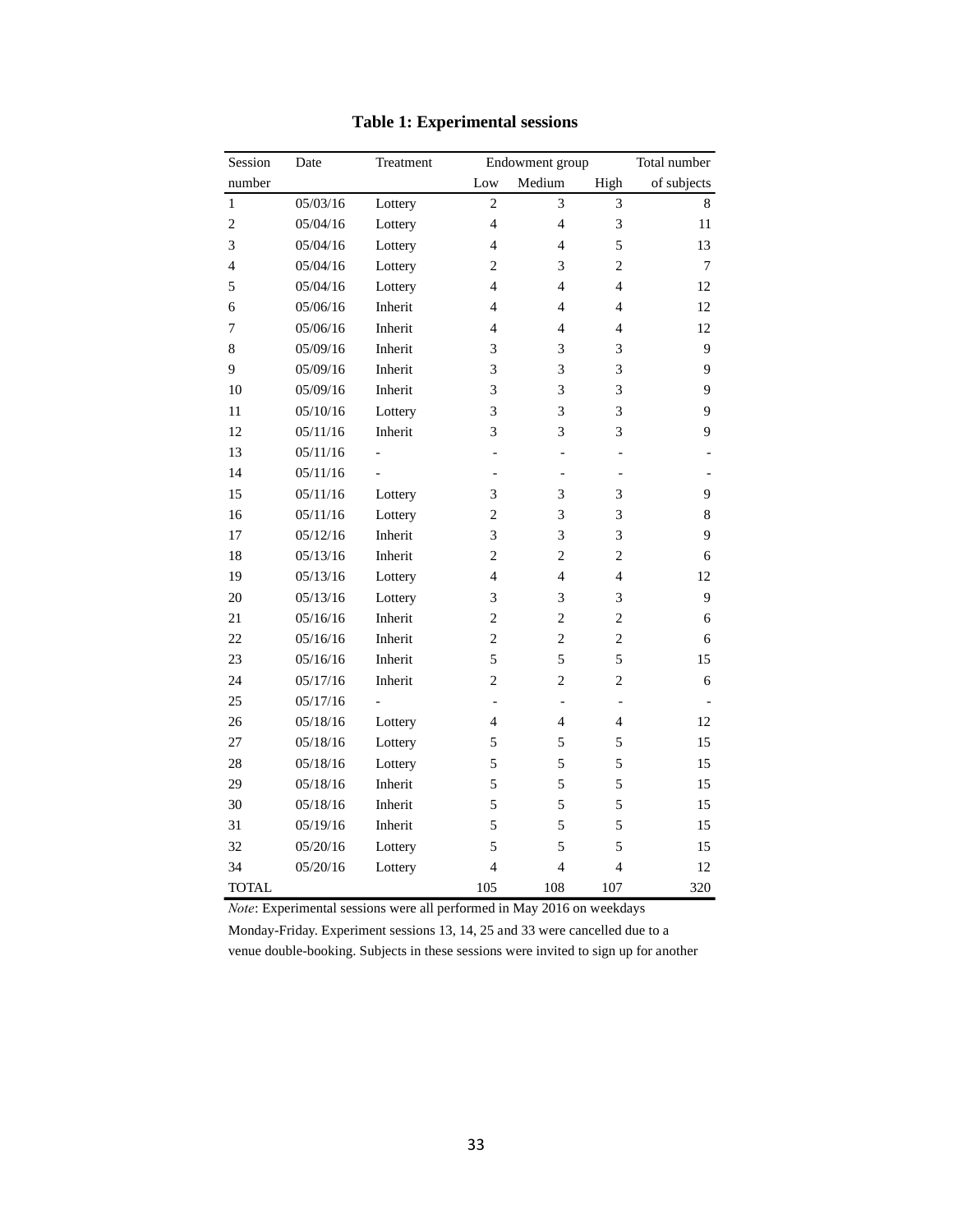| Treatment condition               | All       | (i) Lottery | (ii) Inherit |
|-----------------------------------|-----------|-------------|--------------|
|                                   | $(N=296)$ | $(N=152)$   | $(N=144)$    |
|                                   |           |             |              |
| Age                               | 20.95     | 20.56       | 21.35        |
| Female                            | 0.57      | 0.58        | 0.57         |
| Race                              |           |             |              |
| <b>Black</b>                      | 0.57      | 0.55        | 0.59         |
| White                             | 0.17      | 0.18        | 0.15         |
| Coloured                          | 0.18      | 0.19        | 0.18         |
| Indian                            | 0.07      | 0.07        | 0.08         |
|                                   |           |             |              |
| Financial aid                     | 0.39      | 0.42        | 0.36         |
| Expect to inherit wealth          | 0.30      | 0.29        | 0.31         |
| Private school only               | 0.30      | 0.30        | 0.30         |
|                                   |           |             |              |
| Mother Economically Active        | 0.62      | 0.63        | 0.62         |
| <b>Father Economically Active</b> | 0.62      | 0.61        | 0.63         |

## **Table 2: Individual subject characteristics by treatment (Pooled endowments)**

Note: Summary means rounded to two decimal places.

The experiment used a rolling recruitment strategy. Participants signed up for an available time slot in the list of experimental sessions. Kruskal Wallis H tests are reported as a balance check for random assignment within each endowment level

between control (Lottery) and treatment (Inherit). Significant differences are starred.

\* shows p-value<0.1, \*\* shows p-value<0.05, and \*\*\* shows p-value<0.01.

| Table 3: Individual subject characteristics by endowment level and treatment group |  |  |  |
|------------------------------------------------------------------------------------|--|--|--|
|------------------------------------------------------------------------------------|--|--|--|

| Endowment level                   | $(i)$ Low |          | (i) Medium |          |          | $(i)$ High |          |
|-----------------------------------|-----------|----------|------------|----------|----------|------------|----------|
| Treatment condition               | Lottery   | Inherit  | Lottery    | Inherit  | Lottery  |            | Inherit  |
|                                   | $(N=55)$  | $(N=50)$ | $(N=52)$   | $(N=46)$ | $(N=50)$ |            | $(N=49)$ |
|                                   |           |          |            |          |          |            |          |
| Age                               | 21.06     | 21.50    | 20.81      | 21.43    | 19.85    | *          | 21.14    |
| Female                            | 0.56      | 0.60     | 0.57       | 0.57     | 0.60     |            | 0.51     |
| Race                              |           |          |            |          |          |            |          |
| <b>Black</b>                      | 0.58      | 0.59     | 0.51       | 0.65     | 0.58     |            | 0.52     |
| White                             | 0.13      | 0.15     | 0.18       | 0.14     | 0.23     |            | 0.17     |
| Coloured                          | 0.26      | 0.20     | 0.16       | 0.14     | 0.15     |            | 0.20     |
| Indian                            | 0.02      | 0.07     | 0.14       | 0.07     | 0.04     |            | 0.11     |
|                                   |           |          |            |          |          |            |          |
| Financial aid                     | 0.48      | 0.33     | 0.35       | 0.30     | 0.44     |            | 0.45     |
| Expect to inherit wealth          | 0.29      | 0.35     | 0.31       | 0.23     | 0.27     |            | 0.33     |
| Private school only               | 0.25      | 0.27     | 0.29       | 0.40     | 0.37     |            | 0.24     |
|                                   |           |          |            |          |          |            |          |
| Mother Economically Active        | 0.63      | 0.77     | 0.56       | 0.54     | 0.71     | *          | 0.53     |
| <b>Father Economically Active</b> | 0.63      | 0.65     | 0.63       | 0.55     | 0.58     |            | 0.67     |

*Note*: Summary means rounded to two decimal places. Number of observations for each subgroup in brackets.

Kruskal Wallis H tests are reported as a balance check for random assignment within each endowment level

between control (Lottery) and treatment (Inherit). Significant differences are starred. \* shows p-value<0.1,

\*\* shows p-value<0.05, and \*\*\* shows p-value<0.01.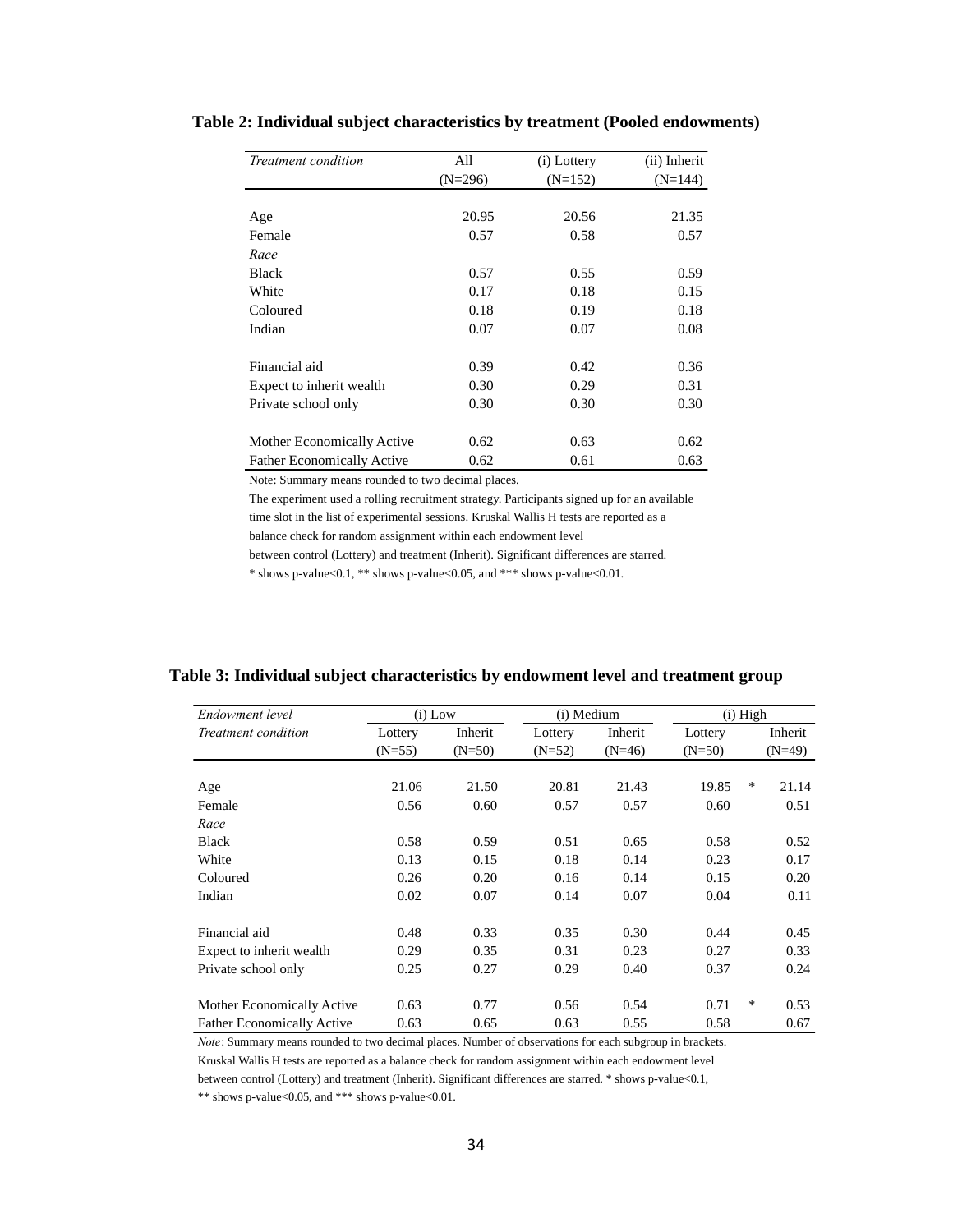| Treatment                          |    | <i>(i)</i> Lottery |          | (ii) Inherit |       |          | Kruskal-Wallis<br>p-value |  |
|------------------------------------|----|--------------------|----------|--------------|-------|----------|---------------------------|--|
| Dependent variable: Sliders solved | N  | Mean               | Std. dev | N            | Mean  | Std. dev | Chi-squared               |  |
| Endowment                          |    |                    |          |              |       |          |                           |  |
| Low                                | 55 | 11.27              | 4.31     | 50           | 12.12 | 5.00     | 2.46                      |  |
| Medium                             | 56 | 12.09              | 4.60     | 51           | 12.78 | 5.80     | 0.13                      |  |
| High                               | 57 | 11.83              | 5.01     | 51           | 12.96 | 5.00     | 0.85                      |  |

#### **Table 4: Summary statistics of slider task performance by treatment and endowment level**

*Note*: Values rounded to two decimal places. Kruskal Wallis equality of populations rank-tests are reported.

Significant differences are starred. \* shows p-value<0.1, \*\* shows p-value<0.05 and \*\*\* shows p-value<0.01.

Kruskal-Wallis H tests were also run within the Lottery (control) and Inherit treatment groups to test for significant effects on performance of

Low, Medium, High endowment within treatment condition. No significant differences were found.

| Dependent variable: Effort | (1)            | (2)         |
|----------------------------|----------------|-------------|
| (number of sliders solved) |                |             |
| Treatment effects          |                |             |
| <b>Inherit</b>             | 0.445          | 0.153       |
|                            | (1.135)        | (1.138)     |
| Medium                     | 0.651          | 0.347       |
|                            | (1.040)        | (1.093)     |
| High                       | $-0.556$       | $-0.675$    |
|                            | (1.038)        | (1.131)     |
| Inherit*Medium             | 0.0478         | 0.941       |
|                            | (1.640)        | (1.630)     |
| Inherit*High               | 0.547          | 0.261       |
|                            | (1.621)        | (1.704)     |
| <b>Additional controls</b> |                |             |
| <b>Black</b>               | N <sub>o</sub> | $-2.987***$ |
|                            |                | (0.683)     |
| Female                     | N <sub>o</sub> | $-2.233***$ |
|                            |                | (0.710)     |
| Additional controls*       | Yes            | Yes         |
| Constant                   | $11.64***$     | $15.04***$  |
|                            | (0.677)        | (0.883)     |
| Observations               | 218            | 194         |
| R-squared                  | 0.087          | 0.220       |

#### **Table 5: Inherited-wealth status effects on task performance**

*Note:* Robust standard errors in parentheses.

Significant differences are starred. \*\*\* p<0.01, \*\* p<0.05, \* p<0.1

\*Additional control for participation in concurrent slider task experiment.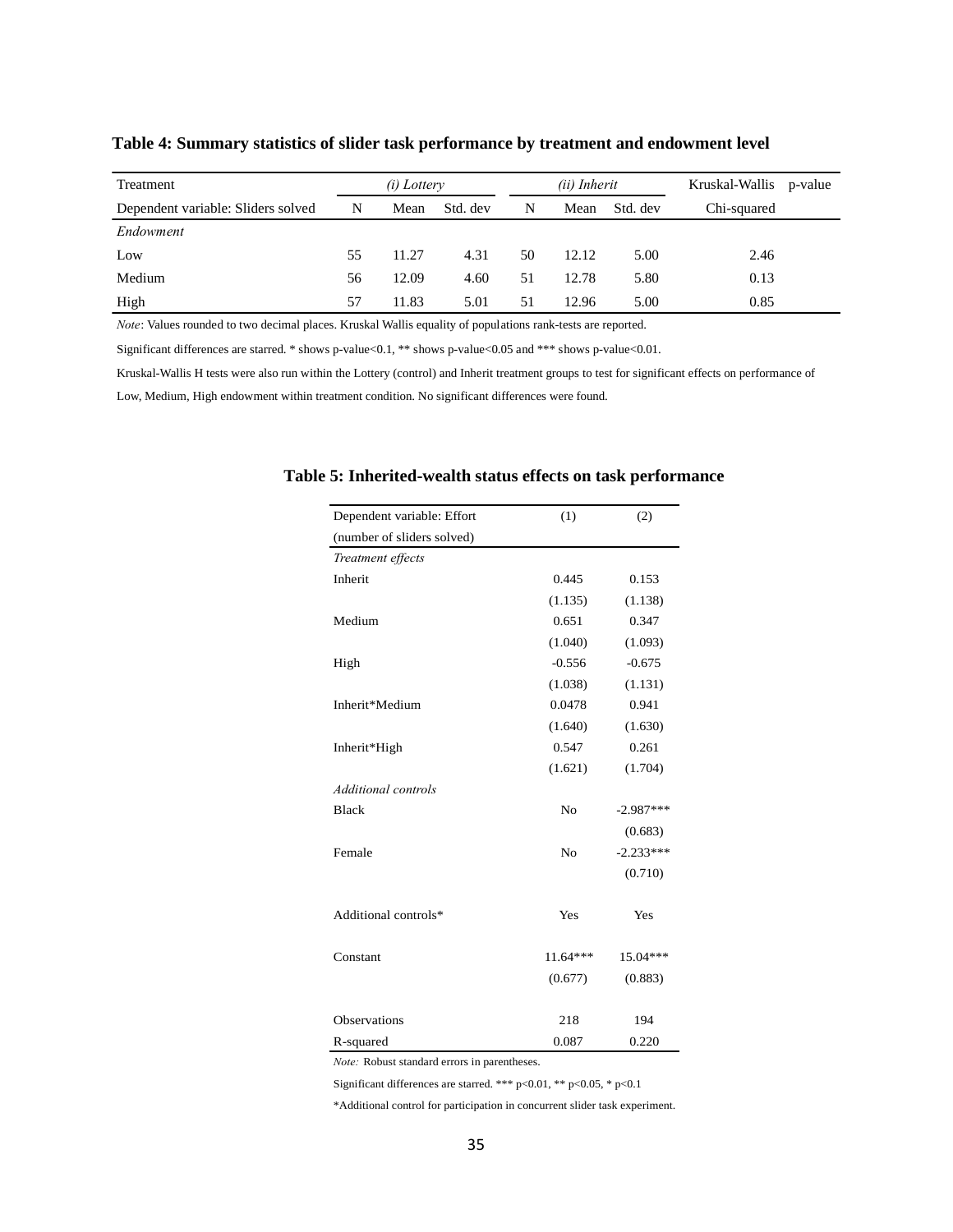|                           | (i) Race     |     |           | (ii) Gender |       |       |
|---------------------------|--------------|-----|-----------|-------------|-------|-------|
|                           | <b>Black</b> |     | Non-black | Female      |       | Male  |
| Subject characteristics   |              |     |           |             |       |       |
| Age                       | 21.03        |     | 20.91     | 20.42       | ***   | 21.81 |
| On financial aid          | 0.42         |     | 0.36      | 0.40        |       | 0.39  |
| Expect to inherit wealth  | 0.22         | *** | 0.40      | 0.28        |       | 0.33  |
| Private school only       | 0.27         |     | 0.33      | 0.32        |       | 0.27  |
| Mother EA                 | 0.64         |     | 0.72      | 0.71        |       | 0.64  |
| Father EA                 | 0.69         | *** | 0.86      | 0.75        |       | 0.84  |
| Average number of sliders | 11.07        | *** | 13.88     | 11.18       | ***   | 13.52 |
| <i>Inheritance-frame</i>  |              |     |           |             |       |       |
| Low                       | 9.00         | *** | 14.58     | 12.25       |       | 12.13 |
| Medium                    | 11.17        |     | 16.80     | 10.42       |       | 13.13 |
| High                      | 10.62        |     | 13.50     | 11.67       |       | 12.4  |
| Lottery-frame             |              |     |           |             |       |       |
| Low                       | 11.78        |     | 12.14     | 11.75       |       | 12.14 |
| Medium                    | 12.00        |     | 14.08     | 10.95       | ***   | 16.31 |
| High                      | 13.38        |     | 13.09     | 10.06       | $***$ | 15.83 |

#### **Table 6: Subject characteristics by race and gender**

*Note*: Summary means rounded to two decimal places.

Kruskal Wallis H tests performed by race and by gender. Significant differences are starred.

\* shows p-value<0.1, \*\* shows p-value<0.05 and \*\*\* shows p-value<0.01.

Participants who had participated in a concurrent slider task experiment (14 % of sample) were

excluded from the summary means and tests because medium endowment category differed by treatment.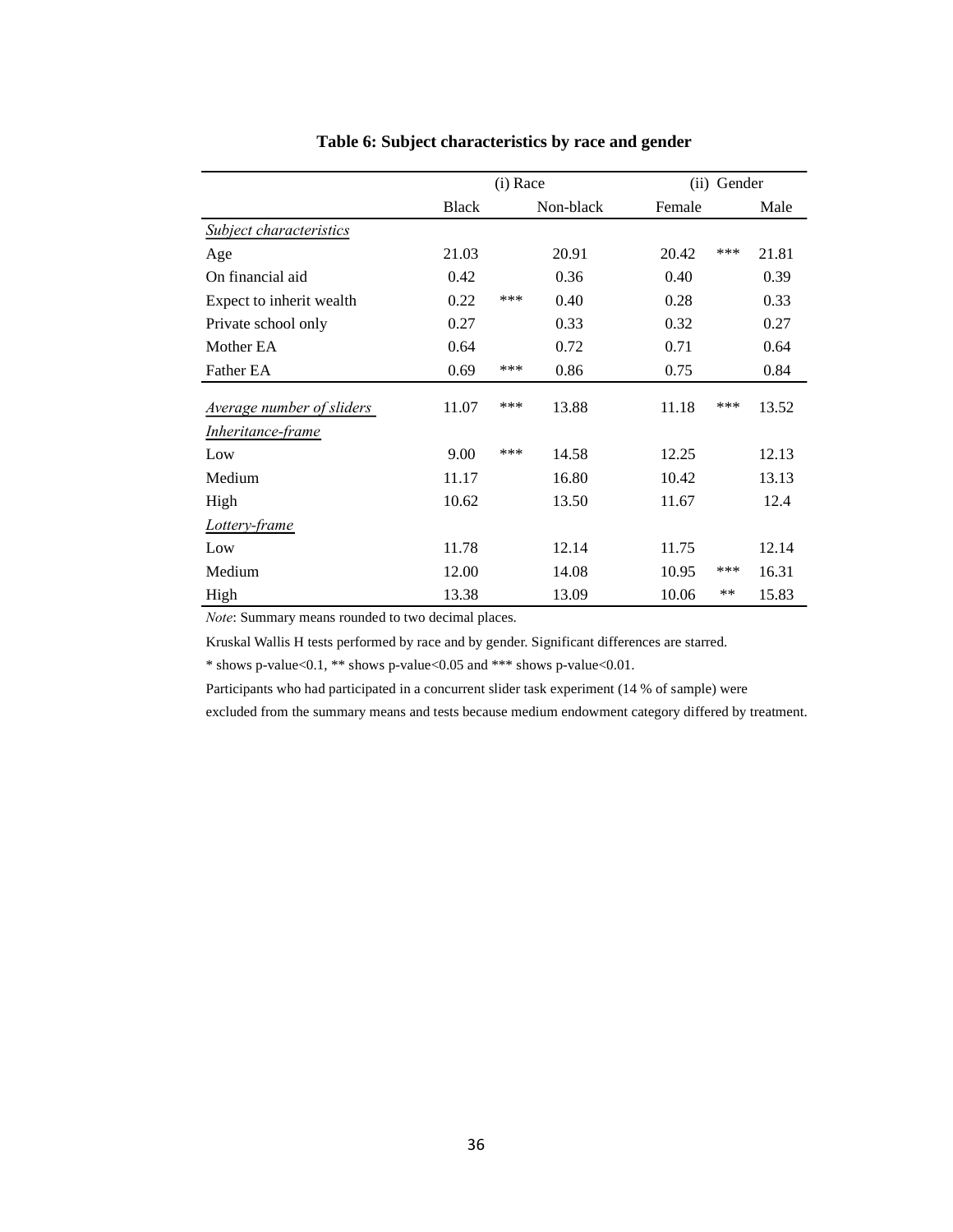| Dependent variable: Effort |                | ( <i>i</i> ) Lottery treatment |             |                | (ii) Inherit treatment |             |  |
|----------------------------|----------------|--------------------------------|-------------|----------------|------------------------|-------------|--|
|                            | (1)            | (2)                            | (3)         | (1)            | (2)                    | (3)         |  |
| Endowment                  |                |                                |             |                |                        |             |  |
| Medium                     | 0.603          | N <sub>0</sub>                 | 0.427       | 0.564          | N <sub>o</sub>         | 0.996       |  |
|                            | (1.021)        |                                | (1.064)     | (1.254)        |                        | (1.131)     |  |
| High                       | $-0.219$       | N <sub>0</sub>                 | $-0.123$    | 0.0998         | N <sub>0</sub>         | $-0.386$    |  |
|                            | (1.054)        |                                | (1.115)     | (1.258)        |                        | (1.214)     |  |
| Additional controls        |                |                                |             |                |                        |             |  |
| <b>Black</b>               | N <sub>0</sub> | $-1.441$                       | $-1.425$    | No             | $-4.788***$            | $-4.777***$ |  |
|                            |                | (0.927)                        | (0.919)     |                | (0.994)                | (0.972)     |  |
| Female                     | N <sub>0</sub> | $-2.676***$                    | $-2.646***$ | N <sub>0</sub> | $-2.005**$             | $-2.140**$  |  |
|                            |                | (0.923)                        | (0.935)     |                | (0.984)                | (1.036)     |  |
| Additional controls*       | Yes            | Yes                            | Yes         | Yes            | Yes                    | Yes         |  |
|                            |                |                                |             |                |                        |             |  |
| Constant                   | 11.88***       | 14.79***                       | $14.64***$  | $11.69***$     | $15.75***$             | 15.70***    |  |
|                            | (0.687)        | (0.851)                        | (0.941)     | (0.978)        | (1.094)                | (1.226)     |  |
| Observations               | 117            | 103                            | 103         | 101            | 91                     | 91          |  |
| R-squared                  | 0.018          | 0.125                          | 0.127       | 0.166          | 0.365                  | 0.375       |  |

## **Table 7: OLS regression of effort on explanatory variables within (i) Lottery and (ii) Inherit groups**

*Note:* Robust standard errors in parentheses. Significant differences are starred. \*\*\* p<0.01, \*\* p<0.05, \* p<0.1

\* Additional control for participation in a concurrent slider task experiment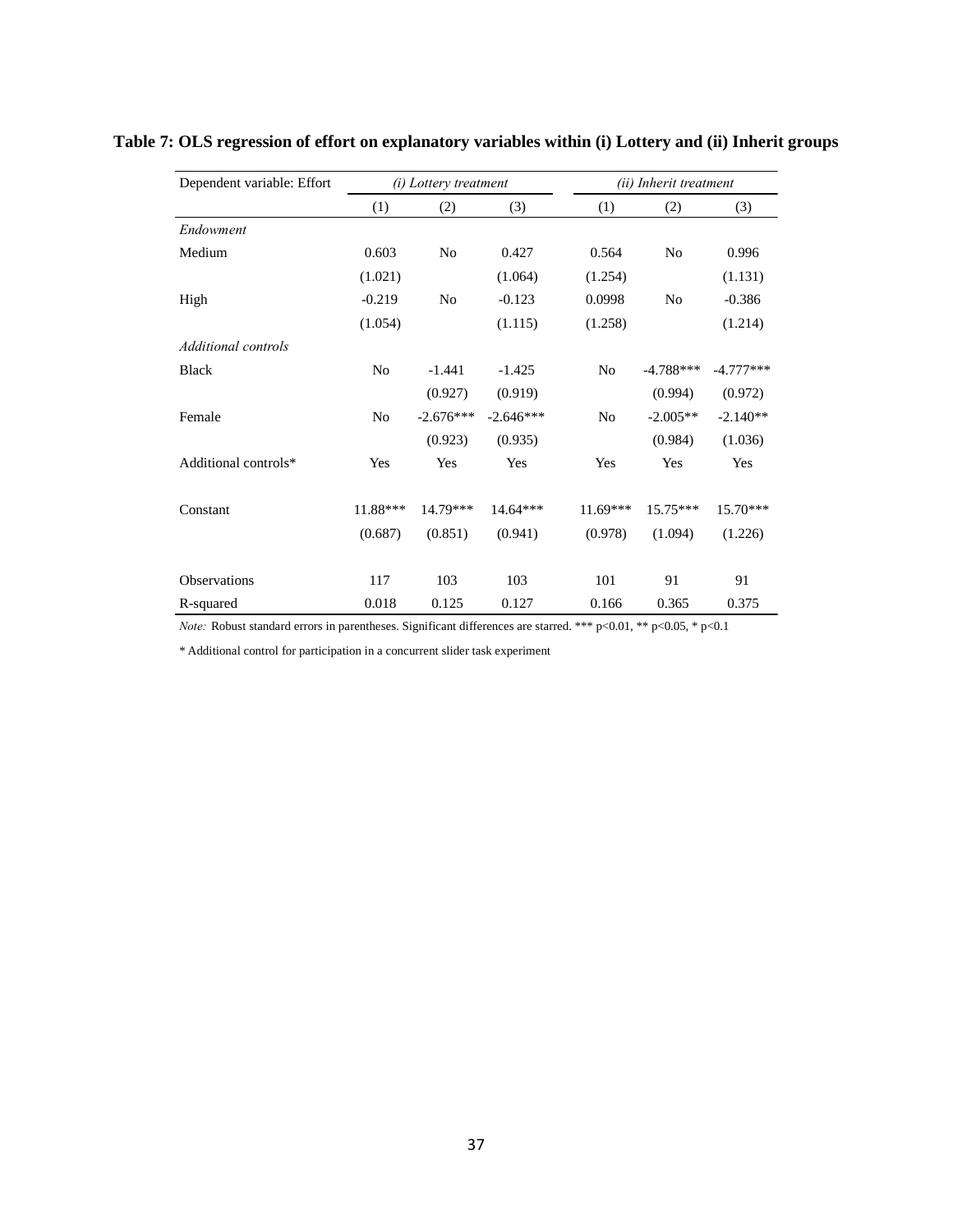| Dependent variable: Sliders solved |                | (i) Princes    |             | (ii) Paupers |                |            |  |
|------------------------------------|----------------|----------------|-------------|--------------|----------------|------------|--|
|                                    | (1)            | (2)            | (3)         | (1)          | (2)            | (3)        |  |
| Treatment effects                  |                |                |             |              |                |            |  |
| Inherit                            | 3.328*         | 3.543**        | $4.160**$   | $-2.175$     | $-2.139$       | $-2.343$   |  |
|                                    | (1.706)        | (1.552)        | (1.631)     | (1.531)      | (1.571)        | (1.792)    |  |
| Medium                             | 0.924          | 0.556          | 1.130       | 0.662        | 0.441          | 0.380      |  |
|                                    | (2.062)        | (1.869)        | (1.980)     | (1.385)      | (1.354)        | (1.609)    |  |
| High                               | 2.223          | 2.074          | 3.092       | $-1.820$     | $-1.748$       | $-3.049*$  |  |
|                                    | (2.060)        | (1.974)        | (2.236)     | (1.323)      | (1.387)        | (1.580)    |  |
| Inherit*Medium                     | $-3.323$       | $-2.994$       | $-2.610$    | 2.872        | 3.113          | 4.124      |  |
|                                    | (2.739)        | (2.199)        | (2.599)     | (2.161)      | (2.122)        | (2.534)    |  |
| Inherit*High                       | $-5.127*$      | $-5.320**$     | $-6.142**$  | $4.345**$    | 3.532          | 4.158      |  |
|                                    | (2.593)        | (2.523)        | (2.810)     | (2.147)      | (2.250)        | (2.604)    |  |
| Additional controls                |                |                |             |              |                |            |  |
| <b>Black</b>                       | N <sub>o</sub> | $-4.153***$    | $-3.796***$ | No           | $-2.250**$     | $-2.160**$ |  |
|                                    |                | (0.986)        | (1.186)     |              | (0.923)        | (1.029)    |  |
| Female                             | No             | $-1.505$       | $-1.757$    | $\rm No$     | $-2.306**$     | $-1.785$   |  |
|                                    |                | (1.035)        | (1.111)     |              | (0.904)        | (1.089)    |  |
| Father is economically active      | N <sub>o</sub> | N <sub>0</sub> | 2.063       | $\rm No$     | N <sub>o</sub> | 1.872*     |  |
|                                    |                |                | (1.748)     |              |                | (1.089)    |  |
| Additional controls*               | Yes            | Yes            | Yes         | Yes          | Yes            | Yes        |  |
| Constant                           | 11.89***       | $14.13***$     | $11.61***$  | $11.74***$   | 14.84 ***      | 13.48***   |  |
|                                    | (1.489)        | (1.444)        | (2.251)     | (0.873)      | (1.155)        | (1.488)    |  |
| <b>Observations</b>                | 62             | 60             | 54          | 140          | 134            | 100        |  |
| R-squared                          | 0.110          | 0.340          | 0.325       | 0.145        | 0.237          | 0.294      |  |

## **Table 8: OLS model of inherited-wealth status effects on task performance for Princes and Paupers**

*Note:* Robust standard errors reported in parentheses. Significance is starred. \*\*\* shows p-value<0.01, \*\* shows p-value<0.05,

and \* shows p-value<0.1. Prince=1 if expect to inherit wealth from real parents, 0 otherwise i.e. Pauper.

\*Additional control for prior participation in a concurrent UCT economics slider-task experiment.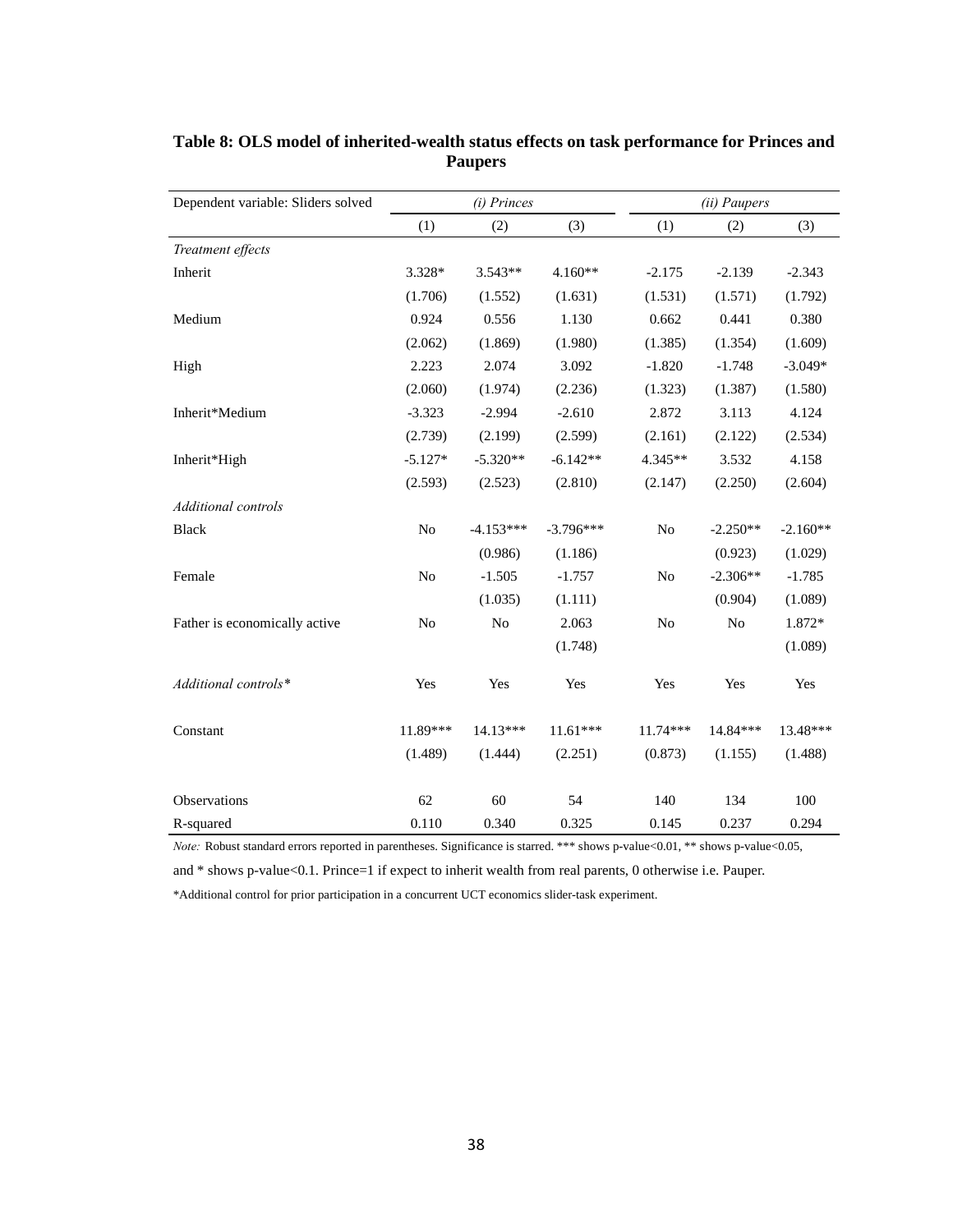

## **Figure 2: Screen displaying 48 sliders**

| -Period<br>$1$ out of $3$                            |                                                                                                                                                                                                                            | Remaining time [sec]: 4                              |
|------------------------------------------------------|----------------------------------------------------------------------------------------------------------------------------------------------------------------------------------------------------------------------------|------------------------------------------------------|
|                                                      | Currently, the number of sliders positioned correctly is:<br>$\boldsymbol{6}$<br>The payment for each slider in Rands is:<br>$\mathbf{1}$<br>Currently, your earned income from the slider task in Rands is:<br>$\sqrt{6}$ |                                                      |
| $50\,$<br>$\Box$<br>$\mathbf{r}$ .                   | $50\,$<br>Π<br>$\overline{\phantom{a}}$<br>7                                                                                                                                                                               | 50<br>$\overline{\phantom{a}}$<br>Π<br>7             |
| $50\,$<br>$\overline{1}$<br>$\overline{\phantom{a}}$ | 51<br>$\overline{y}$                                                                                                                                                                                                       | $50\,$<br>$\overline{\phantom{a}}$<br>$\overline{1}$ |
| $50\,$<br>Т,<br>$\overline{1}$<br>$ -$               | 31<br>$\overline{\phantom{iiiiiiiiiiiiiiiii}}$<br>Т,                                                                                                                                                                       | 100<br>$\overline{1}$                                |
| $\pmb{0}$<br>т,<br>Г                                 | $\pmb{0}$<br>т,                                                                                                                                                                                                            | $\pmb{0}$<br>т,<br>Г                                 |
| $\pmb{0}$                                            | $\bullet$                                                                                                                                                                                                                  | $\pmb{0}$                                            |
| $\overline{\phantom{a}}$                             | F                                                                                                                                                                                                                          | $\overline{\phantom{a}}$                             |
| Г                                                    | $\overline{\phantom{a}}$                                                                                                                                                                                                   | Г                                                    |
| $\pmb{0}$                                            | $\pmb{0}$                                                                                                                                                                                                                  | $\pmb{0}$                                            |
| Г                                                    | Γ                                                                                                                                                                                                                          | F                                                    |
| $\overline{\phantom{a}}$                             | $\sim$ 100 $\mu$                                                                                                                                                                                                           | $\overline{\phantom{a}}$                             |
| $\pmb{0}$                                            | $\bullet$                                                                                                                                                                                                                  | $\pmb{0}$                                            |
| 厂                                                    | Γ                                                                                                                                                                                                                          | F                                                    |
| —.                                                   | $\overline{\phantom{a}}$                                                                                                                                                                                                   | —                                                    |
| $\pmb{0}$                                            | $\pmb{0}$                                                                                                                                                                                                                  | $\bullet$                                            |
| Γ                                                    | Γ                                                                                                                                                                                                                          | $\overline{r}$                                       |
| $\overline{\phantom{a}}$                             | —.                                                                                                                                                                                                                         | —.                                                   |
| $\pmb{0}$<br>$\overline{\phantom{a}}$<br>Г           | $\sim$ 0<br>$\overline{\phantom{a}}$<br>F                                                                                                                                                                                  | $\pmb{0}$<br>$\overline{\phantom{a}}$                |
| $\pmb{0}$                                            | $\pmb{0}$                                                                                                                                                                                                                  | $\pmb{0}$                                            |
| т,                                                   | т,                                                                                                                                                                                                                         | т,                                                   |
| $\pmb{0}$<br>$\overline{\phantom{a}}$<br>Г           | $\pmb{0}$<br>$\overline{\phantom{a}}$<br>Г                                                                                                                                                                                 | $\pmb{0}$<br>$\overline{\phantom{a}}$                |
| $\pmb{0}$                                            | $\pmb{0}$                                                                                                                                                                                                                  | $\pmb{0}$                                            |
| F                                                    | F                                                                                                                                                                                                                          | ŗ                                                    |
| $\overline{\phantom{a}}$                             | т,                                                                                                                                                                                                                         | $\overline{\phantom{a}}$                             |
| $\pmb{0}$                                            | $\pmb{0}$                                                                                                                                                                                                                  | $\pmb{0}$                                            |
| т,                                                   | F                                                                                                                                                                                                                          | —                                                    |
| Г                                                    | т,                                                                                                                                                                                                                         | Г                                                    |
| $\pmb{0}$                                            | $\overline{\mathbf{0}}$                                                                                                                                                                                                    | $\pmb{0}$                                            |
| Г                                                    | F                                                                                                                                                                                                                          | Г                                                    |
| —                                                    | $\overline{\phantom{a}}$                                                                                                                                                                                                   | —                                                    |
| $\pmb{0}$                                            | $\pmb{0}$                                                                                                                                                                                                                  | $\pmb{0}$                                            |
| <b>Contract Contract</b>                             | $\overline{ }$                                                                                                                                                                                                             | Г                                                    |
| г                                                    | $\overline{\phantom{a}}$                                                                                                                                                                                                   | $\overline{\phantom{a}}$                             |
| $\pmb{0}$                                            | $\pmb{0}$                                                                                                                                                                                                                  | $\mathbf 0$                                          |
| Г                                                    | Г                                                                                                                                                                                                                          | Г                                                    |
| $\overline{\phantom{a}}$                             | $\overline{\phantom{a}}$                                                                                                                                                                                                   | $\overline{\phantom{a}}$                             |
|                                                      |                                                                                                                                                                                                                            |                                                      |
|                                                      |                                                                                                                                                                                                                            |                                                      |

(*Source*: own screenshot of slider task, Lottery-frame treatment)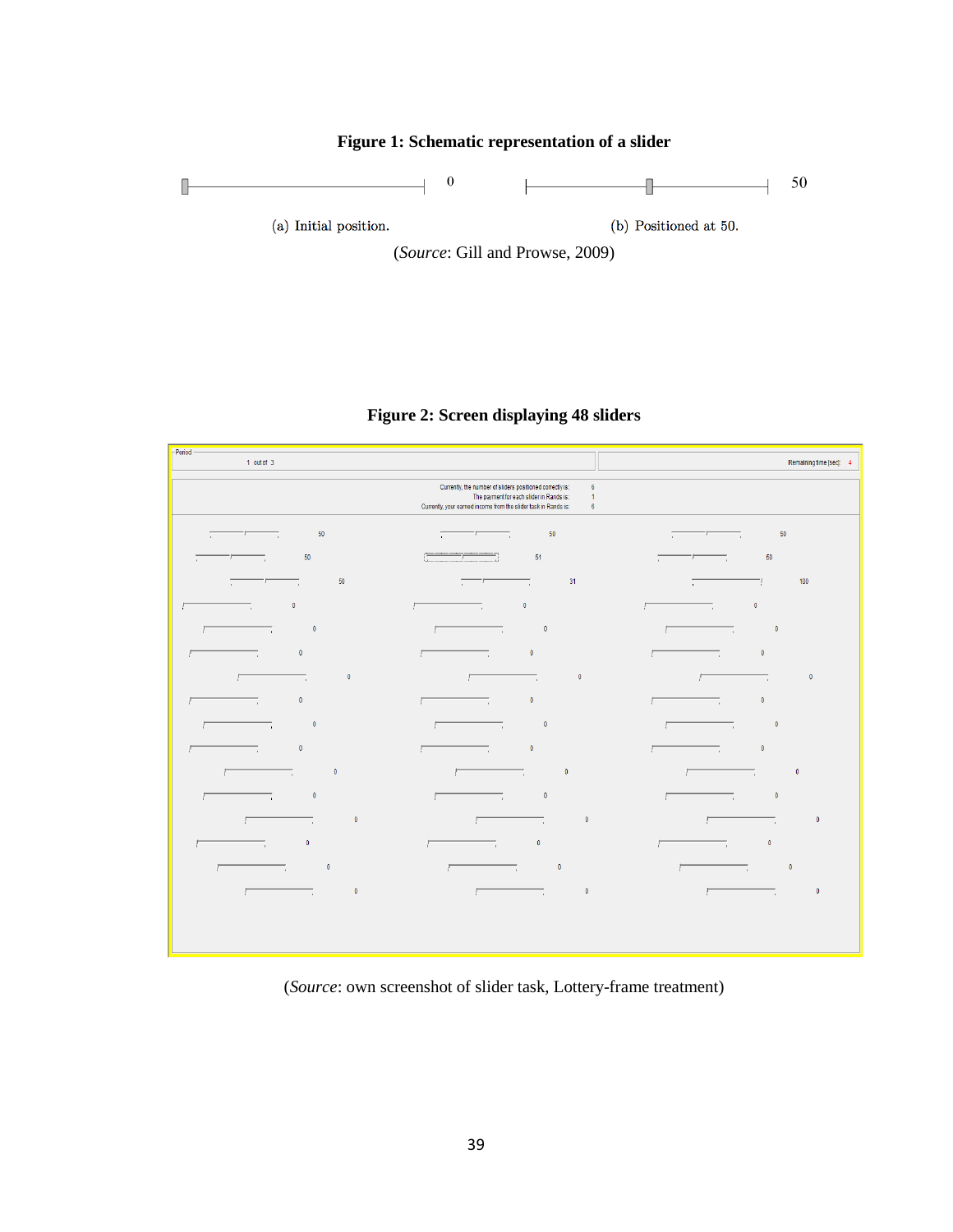

**Figure 3: Kernel density plots of effort by treatment condition for different starting endowments**

*Note:* All kernel density plots are Epanechnikov and use default bandwidths in Stata.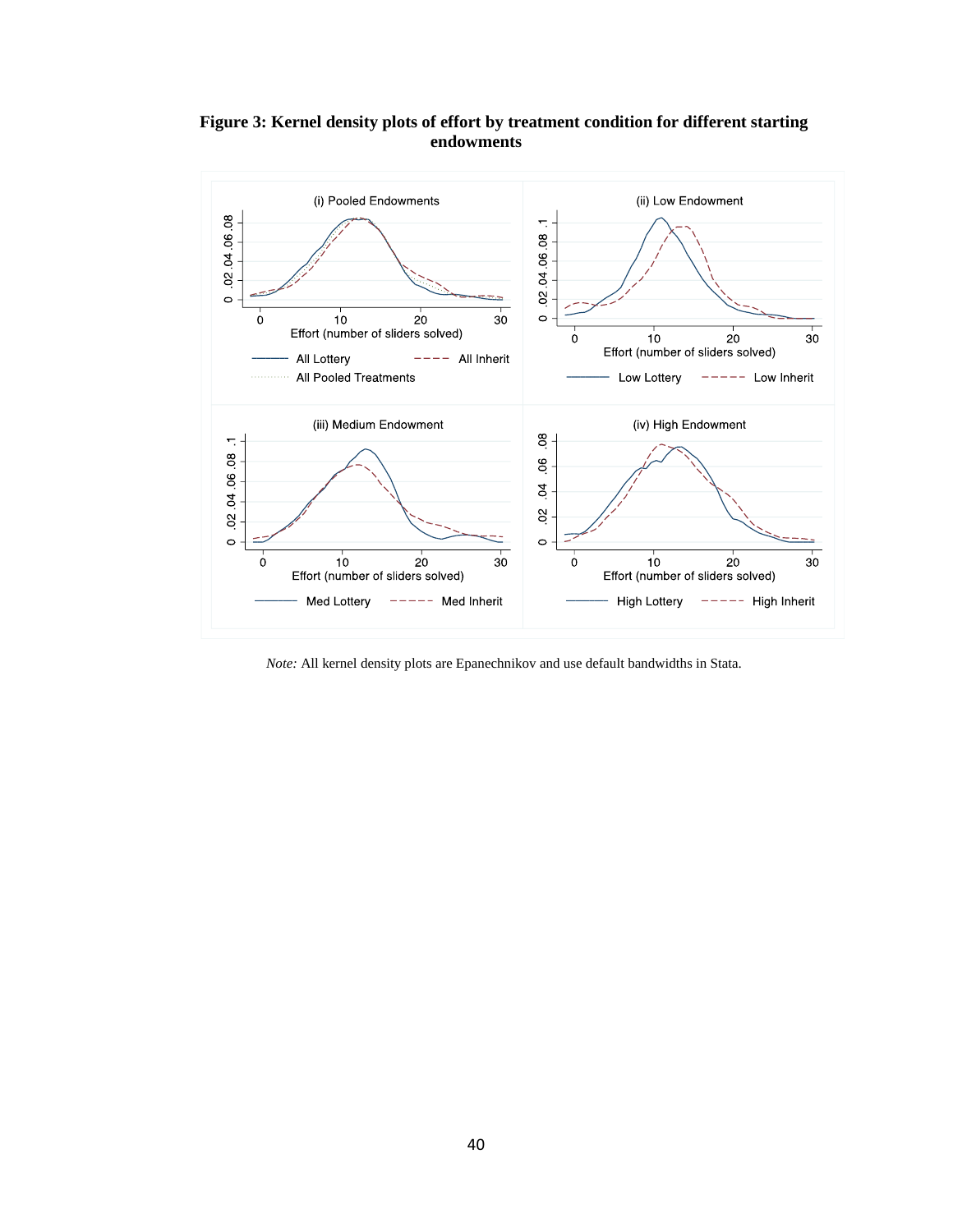**Figure 4: Kernel density plots of effort by endowment within lottery and inherit treatment groups**



**Figure 5: Number of sliders solved by treatment condition for Princes and Paupers**

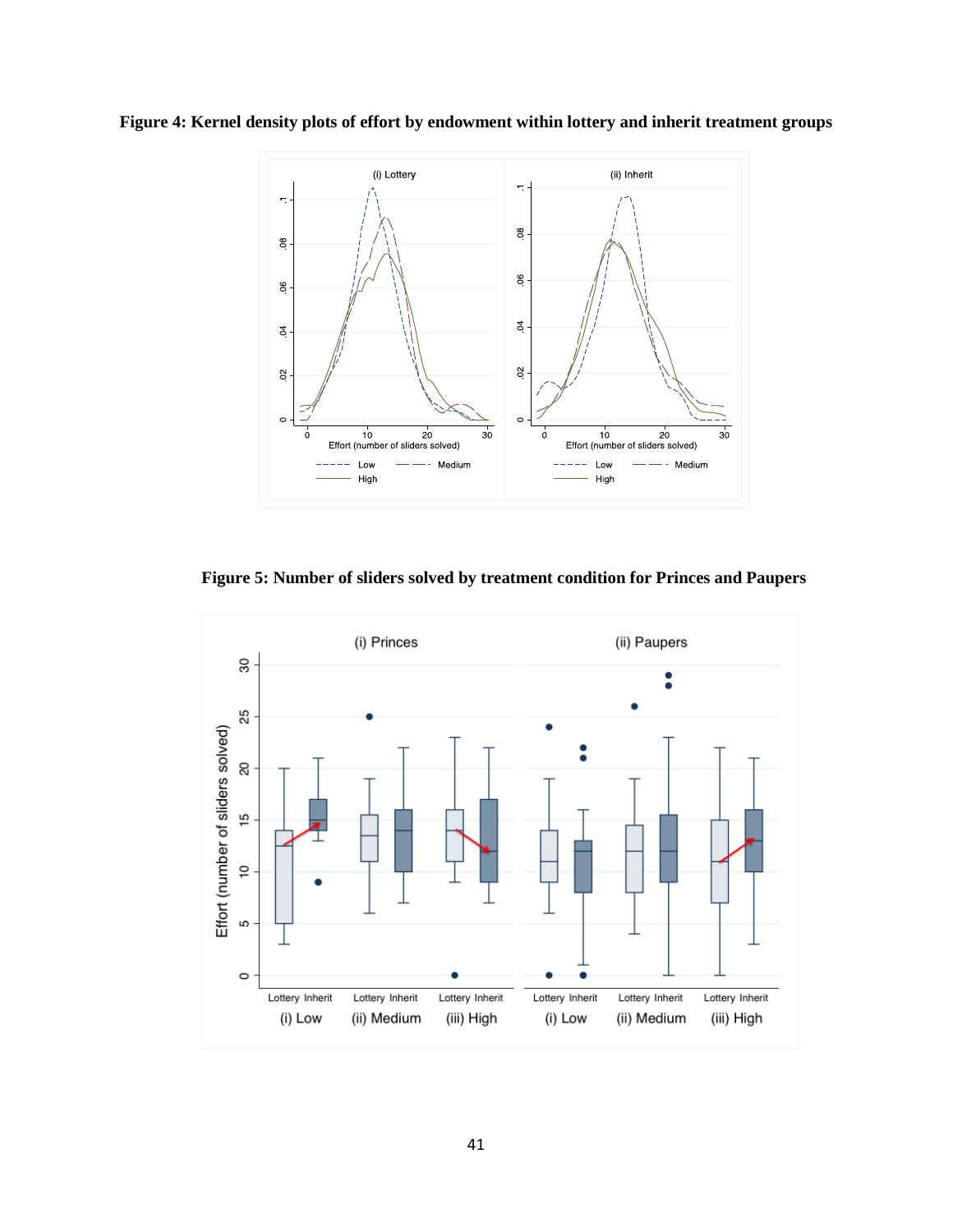| Dependent variable: Sliders solved |                | (i) Lottery |                | (ii) Inherit |
|------------------------------------|----------------|-------------|----------------|--------------|
|                                    | (1)            | (2)         | (1)            | (2)          |
| Treatment identity effects         |                |             |                |              |
| Prince                             | $-0.245$       | $-1.061$    | 5.481***       | 4.186***     |
|                                    | (1.705)        | (1.717)     | (1.597)        | (1.392)      |
| Medium                             | 0.330          | 0.185       | 3.560**        | $3.340**$    |
|                                    | (1.352)        | (1.321)     | (1.669)        | (1.503)      |
| High                               | $-1.127$       | $-0.981$    | 2.717          | 1.940        |
|                                    | (1.311)        | (1.351)     | (1.703)        | (1.630)      |
| Prince*Medium                      | 0.667          | 0.857       | $-7.392***$    | $-6.724***$  |
|                                    | (2.439)        | (2.353)     | (2.561)        | (1.847)      |
| Prince*High                        | 3.362          | 3.186       | $-5.950**$     | $-5.516**$   |
|                                    | (2.377)        | (2.293)     | (2.362)        | (2.190)      |
| Additional controls                |                |             |                |              |
| <b>Black</b>                       | N <sub>o</sub> | $-1.420$    | N <sub>o</sub> | $-4.516***$  |
|                                    |                | (0.980)     |                | (0.982)      |
| Female                             | N <sub>o</sub> | $-2.544***$ | N <sub>o</sub> | $-1.848*$    |
|                                    |                | (0.937)     |                | (1.010)      |
| Additional controls*               | Yes            | Yes         | Yes            | Yes          |
| Constant                           | 12.19***       | 14.86***    | 9.213***       | 13.45***     |
|                                    | (0.861)        | (1.086)     | (1.328)        | (1.624)      |
| Observations                       | 106            | 103         | 96             | 91           |
|                                    |                |             |                |              |
| R-squared                          | 0.040          | 0.143       | 0.252          | 0.433        |

## **Table 9: OLS regressions of the effect of Prince/Pauper status on number of sliders solved at each endowment level, performed separately for treatment groups CTR and ITR**

*Note:* Robust standard errors in parentheses. Significant differences are starred. \*\*\* p<0.01, \*\* p<0.05, \* p<0.1

Prince=1 if participant expects to inherit wealth from their real parents, 0 otherwise (i.e. Pauper).

Endowment=0 if Low, 1 if Medium, 2 if High.

\*Additional control for participation in a concurrent UCT experiment which used the computerised slider task.